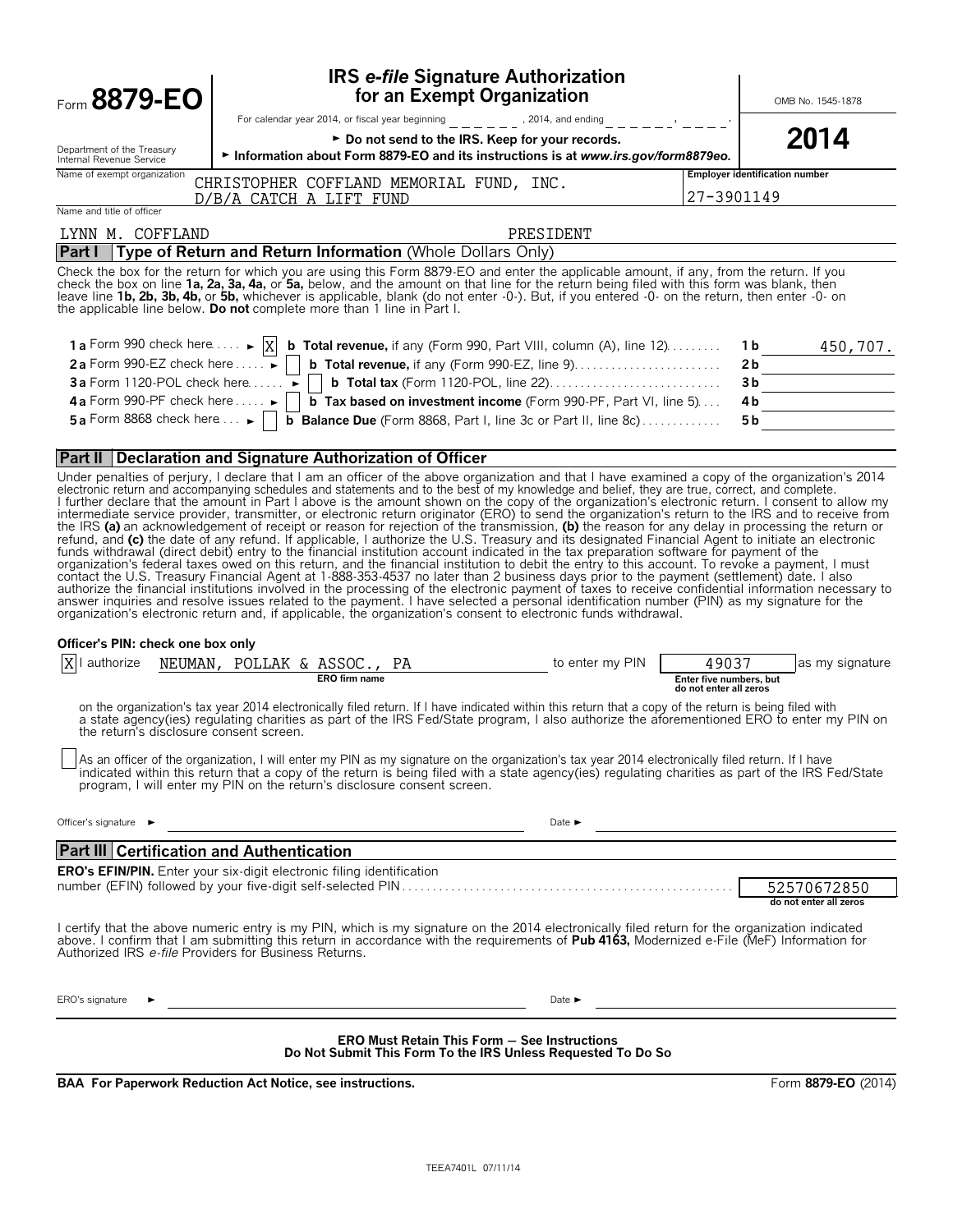Form **990**

# **Return of Organization Exempt From Income Tax**<br>
Under section 501(c), 527, or 4947(a)(1) of the Internal Revenue Code (except private foundations)

Department of the Treasury **Depent to Public**<br> **Example 19 Four Depart of the Treasury Cheff of the Treasury Propert of Contraction about Form 990 and its instructions is at www.irs.gov/form990.<br>
Internal Revenue Service <b>** 

OMB No. 1545-0047

| А                                      |          |                                |                | For the 2014 calendar year, or tax year beginning                                                                                                                                                                                                                                                                        | , 2014, and ending        |                    |                                                                                   |            |                                  |
|----------------------------------------|----------|--------------------------------|----------------|--------------------------------------------------------------------------------------------------------------------------------------------------------------------------------------------------------------------------------------------------------------------------------------------------------------------------|---------------------------|--------------------|-----------------------------------------------------------------------------------|------------|----------------------------------|
| в                                      |          | Check if applicable:           |                | C                                                                                                                                                                                                                                                                                                                        |                           |                    |                                                                                   |            | D Employer identification number |
|                                        |          | Address change                 |                |                                                                                                                                                                                                                                                                                                                          |                           |                    |                                                                                   |            |                                  |
|                                        |          |                                |                | CHRISTOPHER COFFLAND MEMORIAL FUND, INC.<br>D/B/A CATCH A LIFT FUND                                                                                                                                                                                                                                                      |                           |                    | E Telephone number                                                                | 27-3901149 |                                  |
|                                        |          | Name change                    |                | 2066 YORK ROAD #201                                                                                                                                                                                                                                                                                                      |                           |                    |                                                                                   |            |                                  |
|                                        |          | Initial return                 |                | TIMONIUM, MD 21093                                                                                                                                                                                                                                                                                                       |                           |                    |                                                                                   |            | $(410)$ 385-0202                 |
|                                        |          | Final return/terminated        |                |                                                                                                                                                                                                                                                                                                                          |                           |                    |                                                                                   |            |                                  |
|                                        |          | Amended return                 |                |                                                                                                                                                                                                                                                                                                                          |                           |                    | G Gross receipts S                                                                |            | 481,162.                         |
|                                        |          | Application pending            |                | F Name and address of principal officer:                                                                                                                                                                                                                                                                                 |                           |                    | H(a) Is this a group return for subordinates?                                     |            | $X_{N0}$<br>Yes                  |
|                                        |          |                                |                | SAME AS C ABOVE                                                                                                                                                                                                                                                                                                          |                           |                    | H(b) Are all subordinates included?<br>If 'No,' attach a list. (see instructions) |            | No<br>Yes                        |
|                                        |          | Tax-exempt status              |                | $X$ 501(c)(3)<br>$501(c)$ (<br>4947(a)(1) or<br>$\sqrt{\bullet}$ (insert no.)                                                                                                                                                                                                                                            | 527                       |                    |                                                                                   |            |                                  |
| J                                      |          | Website: $\blacktriangleright$ |                | WWW.CATCHALIFTFUND.COM                                                                                                                                                                                                                                                                                                   |                           |                    | $H(c)$ Group exemption number $\blacktriangleright$                               |            |                                  |
| Κ                                      |          | Form of organization:          |                | X Corporation<br>Trust<br>Other $\blacktriangleright$<br>Association                                                                                                                                                                                                                                                     | L Year of formation: 2010 |                    |                                                                                   |            | M State of legal domicile: MD    |
|                                        | Part I   |                                |                |                                                                                                                                                                                                                                                                                                                          |                           |                    |                                                                                   |            |                                  |
|                                        | 1.       | <b>Summary</b>                 |                | Briefly describe the organization's mission or most significant activities: THE ORGANIZATION'S MISSION IS TO HELP                                                                                                                                                                                                        |                           |                    |                                                                                   |            |                                  |
|                                        |          |                                |                | WOUNDED VETERANS OF THE ARMED FORCES START AND MAINTAIN THEIR HEALING PROCESS,                                                                                                                                                                                                                                           |                           |                    |                                                                                   |            |                                  |
|                                        |          |                                |                | MENTALLY AND PHYSICALLY, BY PROVIDING ACCESS TO PHYSICAL FITNESS CENTERS                                                                                                                                                                                                                                                 |                           |                    |                                                                                   |            |                                  |
|                                        |          |                                |                | NATIONWIDE OR IN-HOUSE GYM EQUIPMENT ALONG WITH SUPPORT IN REACHING THEIR PERSONAL                                                                                                                                                                                                                                       |                           |                    |                                                                                   |            |                                  |
| Governance                             |          |                                |                |                                                                                                                                                                                                                                                                                                                          |                           |                    |                                                                                   |            |                                  |
|                                        | 2        |                                |                | Check this box $\blacktriangleright$ if the organization discontinued its operations or disposed of more than 25% of its net assets.                                                                                                                                                                                     |                           |                    |                                                                                   |            |                                  |
|                                        | 3<br>4   |                                |                | Number of voting members of the governing body (Part VI, line 1a)<br>Number of independent voting members of the governing body (Part VI, line 1b)                                                                                                                                                                       |                           |                    |                                                                                   | 3          | 11                               |
|                                        |          |                                |                |                                                                                                                                                                                                                                                                                                                          |                           |                    |                                                                                   | 4          | 9                                |
| <b>Activities &amp;</b>                | 5        |                                |                | Total number of individuals employed in calendar year 2014 (Part V, line 2a)                                                                                                                                                                                                                                             |                           |                    |                                                                                   | 5          | $\overline{2}$                   |
|                                        | 6        |                                |                |                                                                                                                                                                                                                                                                                                                          |                           |                    |                                                                                   | 6          | $\overline{0}$                   |
|                                        |          |                                |                |                                                                                                                                                                                                                                                                                                                          |                           |                    |                                                                                   | 7a         | $0$ .                            |
|                                        |          |                                |                |                                                                                                                                                                                                                                                                                                                          |                           |                    |                                                                                   | 7b         | $0$ .                            |
|                                        |          |                                |                |                                                                                                                                                                                                                                                                                                                          |                           |                    | <b>Prior Year</b>                                                                 |            | <b>Current Year</b>              |
|                                        | 8        |                                |                |                                                                                                                                                                                                                                                                                                                          |                           |                    | 291,968.                                                                          |            | 459,556.                         |
| Revenue                                | 9        |                                |                |                                                                                                                                                                                                                                                                                                                          |                           |                    |                                                                                   |            |                                  |
|                                        | 10       |                                |                |                                                                                                                                                                                                                                                                                                                          |                           |                    |                                                                                   |            |                                  |
|                                        | 11       |                                |                | Other revenue (Part VIII, column (A), lines 5, 6d, 8c, 9c, 10c, and 11e)                                                                                                                                                                                                                                                 |                           |                    | $-9,063.$                                                                         |            | $\overline{-8,849}$ .            |
|                                        | 12       |                                |                | Total revenue - add lines 8 through 11 (must equal Part VIII, column (A), line 12)                                                                                                                                                                                                                                       |                           |                    | 282,905.                                                                          |            | 450,707.                         |
|                                        | 13       |                                |                | Grants and similar amounts paid (Part IX, column (A), lines 1-3)                                                                                                                                                                                                                                                         |                           |                    | 51,364.                                                                           |            | 388, 412.                        |
|                                        | 14       |                                |                | Benefits paid to or for members (Part IX, column (A), line 4)                                                                                                                                                                                                                                                            |                           |                    |                                                                                   |            |                                  |
|                                        | 15       |                                |                | Salaries, other compensation, employee benefits (Part IX, column (A), lines 5-10)                                                                                                                                                                                                                                        |                           |                    |                                                                                   |            | 55, 371.                         |
| Expenses                               |          |                                |                |                                                                                                                                                                                                                                                                                                                          |                           |                    |                                                                                   |            |                                  |
|                                        |          |                                |                |                                                                                                                                                                                                                                                                                                                          |                           |                    |                                                                                   |            |                                  |
|                                        |          |                                |                | <b>b</b> Total fundraising expenses (Part IX, column (D), line 25) $\blacktriangleright$                                                                                                                                                                                                                                 | 20,897.                   |                    |                                                                                   |            |                                  |
|                                        | 17       |                                |                |                                                                                                                                                                                                                                                                                                                          |                           |                    | 44,538.                                                                           |            | 83,022.                          |
|                                        | 18       |                                |                | Total expenses. Add lines 13-17 (must equal Part IX, column (A), line 25)                                                                                                                                                                                                                                                |                           |                    | 95,902.                                                                           |            | 526,805.                         |
|                                        | 19       |                                |                | Revenue less expenses. Subtract line 18 from line 12                                                                                                                                                                                                                                                                     |                           |                    | 187,003.                                                                          |            | $-76,098.$                       |
| <b>Net Assets of<br/>Fund Balances</b> |          |                                |                |                                                                                                                                                                                                                                                                                                                          |                           |                    | <b>Beginning of Current Year</b>                                                  |            | End of Year                      |
|                                        | 20       |                                |                |                                                                                                                                                                                                                                                                                                                          |                           |                    | 236,841.                                                                          |            | 199, 315.                        |
|                                        | 21       |                                |                |                                                                                                                                                                                                                                                                                                                          |                           |                    |                                                                                   | 9,833.     | 57,656.                          |
|                                        | 22       |                                |                | Net assets or fund balances. Subtract line 21 from line 20                                                                                                                                                                                                                                                               |                           |                    | 227,008.                                                                          |            | 141,659.                         |
|                                        | Part II  |                                |                | <b>Signature Block</b>                                                                                                                                                                                                                                                                                                   |                           |                    |                                                                                   |            |                                  |
|                                        |          |                                |                |                                                                                                                                                                                                                                                                                                                          |                           |                    |                                                                                   |            |                                  |
|                                        |          |                                |                | Under penalties of perjury, I declare that I have examined this return, including accompanying schedules and statements, and to the best of my knowledge and belief, it is true, correct, and<br>complete. Declaration of preparer (other than officer) is based on all information of which preparer has any knowledge. |                           |                    |                                                                                   |            |                                  |
|                                        |          |                                |                |                                                                                                                                                                                                                                                                                                                          |                           |                    |                                                                                   |            |                                  |
|                                        |          |                                |                | Signature of officer                                                                                                                                                                                                                                                                                                     |                           |                    | Date                                                                              |            |                                  |
| Sign<br>Here                           |          |                                |                |                                                                                                                                                                                                                                                                                                                          |                           |                    |                                                                                   |            |                                  |
|                                        |          |                                |                | LYNN M. COFFLAND<br>Type or print name and title.                                                                                                                                                                                                                                                                        |                           |                    | PRESIDENT                                                                         |            |                                  |
|                                        |          |                                |                |                                                                                                                                                                                                                                                                                                                          |                           |                    |                                                                                   |            |                                  |
|                                        |          |                                |                | Preparer's signature<br>Print/Type preparer's name                                                                                                                                                                                                                                                                       | Date                      |                    | Check                                                                             | if         | PTIN                             |
| Paid                                   |          |                                |                | JOSEPH E. POLLAK<br>JOSEPH E. POLLAK                                                                                                                                                                                                                                                                                     |                           |                    | self-employed                                                                     |            | P00293730                        |
|                                        | Preparer |                                | Firm's name    | NEUMAN,<br>POLLAK & ASSOC.<br>PA                                                                                                                                                                                                                                                                                         |                           |                    |                                                                                   |            |                                  |
|                                        | Use Only |                                | Firm's address | 124 SLADE AVE.,<br>STE 110                                                                                                                                                                                                                                                                                               |                           |                    |                                                                                   |            | Firm's EIN > 52-1734221          |
|                                        |          |                                |                | BALTIMORE,<br>MD 21208                                                                                                                                                                                                                                                                                                   |                           |                    | Phone no.                                                                         |            | $410 - 602 - 0500$               |
|                                        |          |                                |                | May the IRS discuss this return with the preparer shown above? (see instructions)                                                                                                                                                                                                                                        |                           |                    |                                                                                   |            | X Yes<br>No                      |
|                                        |          |                                |                | BAA For Paperwork Reduction Act Notice, see the separate instructions.                                                                                                                                                                                                                                                   |                           | TEEA0113L 05/28/14 |                                                                                   |            | Form 990 (2014)                  |
|                                        |          |                                |                |                                                                                                                                                                                                                                                                                                                          |                           |                    |                                                                                   |            |                                  |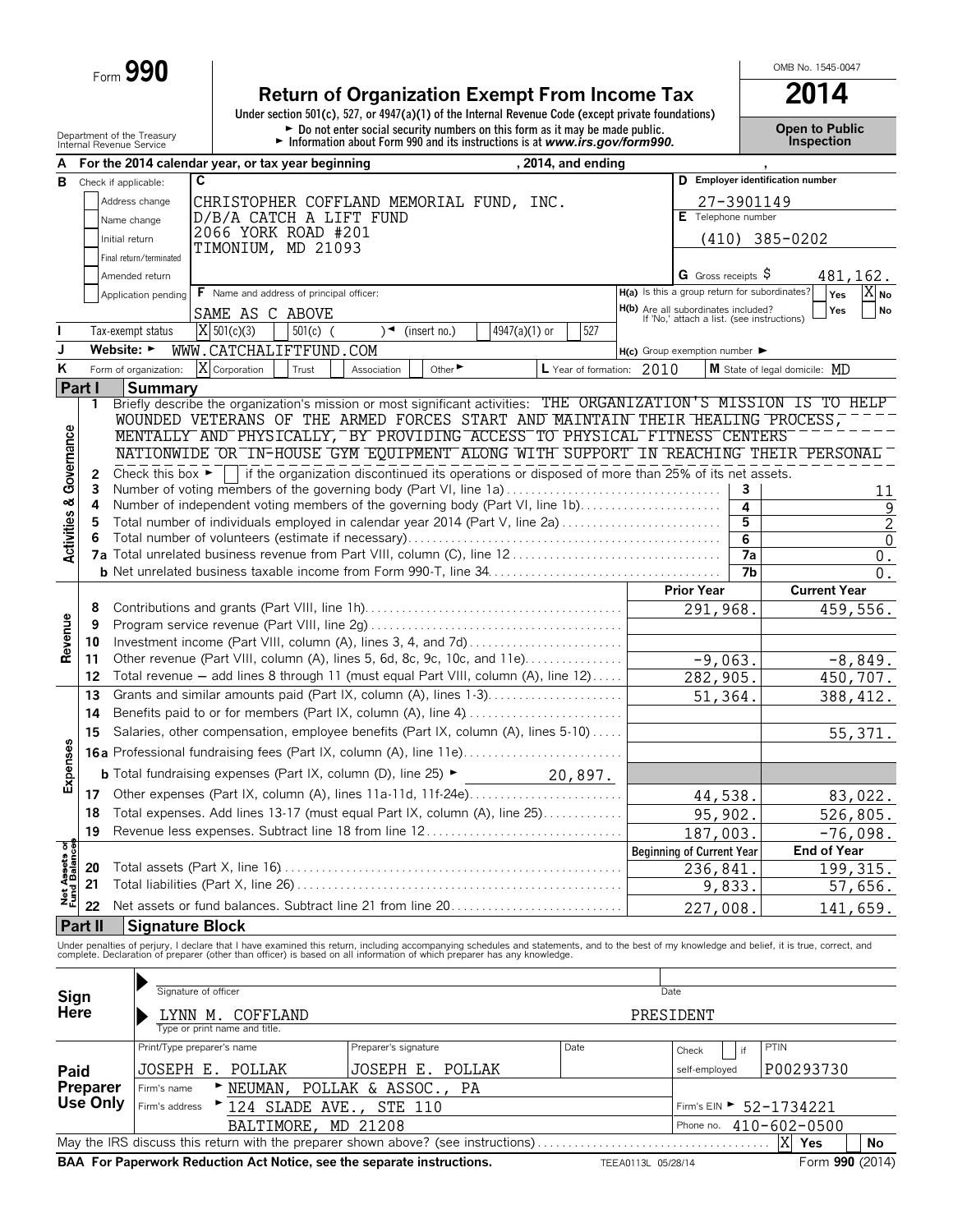|                 | Form 990 (2014)                   |                                                         | CHRISTOPHER COFFLAND MEMORIAL FUND, INC.                                                                                                                                      |                          | 27-3901149    | Page 2          |
|-----------------|-----------------------------------|---------------------------------------------------------|-------------------------------------------------------------------------------------------------------------------------------------------------------------------------------|--------------------------|---------------|-----------------|
| <b>Part III</b> |                                   |                                                         | <b>Statement of Program Service Accomplishments</b>                                                                                                                           |                          |               |                 |
|                 |                                   |                                                         |                                                                                                                                                                               |                          |               | X               |
| $\mathbf{1}$    |                                   | Briefly describe the organization's mission:            |                                                                                                                                                                               |                          |               |                 |
|                 | SEE SCHEDULE O                    |                                                         |                                                                                                                                                                               |                          |               |                 |
|                 |                                   |                                                         |                                                                                                                                                                               |                          |               |                 |
|                 |                                   |                                                         |                                                                                                                                                                               |                          |               |                 |
|                 |                                   |                                                         | 2 Did the organization undertake any significant program services during the year which were not listed on the prior                                                          |                          |               |                 |
|                 |                                   |                                                         |                                                                                                                                                                               |                          |               | X<br>No<br>Yes  |
|                 |                                   | If 'Yes,' describe these new services on Schedule O.    |                                                                                                                                                                               |                          |               |                 |
| 3               |                                   |                                                         | Did the organization cease conducting, or make significant changes in how it conducts, any program services?                                                                  |                          |               | ΙX<br>Yes<br>No |
|                 |                                   | If 'Yes,' describe these changes on Schedule O.         |                                                                                                                                                                               |                          |               |                 |
| 4               |                                   |                                                         | Describe the organization's program service accomplishments for each of its three largest program services, as measured by expenses.                                          |                          |               |                 |
|                 |                                   |                                                         | Section 501(c)(3) and 501(c)(4) organizations are required to report the amount of grants and allocations to others, the total expenses,                                      |                          |               |                 |
|                 |                                   | and revenue, if any, for each program service reported. |                                                                                                                                                                               |                          |               |                 |
|                 |                                   |                                                         |                                                                                                                                                                               |                          |               |                 |
|                 | 4a (Code:                         | (Express 5)                                             | 476, 101. including grants of \$388, 412. ) (Revenue \$                                                                                                                       |                          |               |                 |
|                 |                                   |                                                         | CATCH A LIFT (CAL) IS DEDICATED TO HELPING WOUNDED VETERANS IN THEIR HEALING PROCESS<br>BY PROVIDING THEM WITH ACCESS TO PHYSICAL FITNESS CENTERS AROUND THE US. CAL PROVIDED |                          |               |                 |
|                 |                                   |                                                         | GYM MEMBERSHIPS FOR WOUNDED VETERANS OF THE ARMED FORCES THAT FOUGHT                                                                                                          |                          |               | IN THE IRAQ AND |
|                 |                                   |                                                         | AFGHANISTAN WARS. FOR VETERANS THAT ARE HOME BOUND AND CANNOT GO OUT TO THE GYM,                                                                                              |                          |               |                 |
|                 |                                   |                                                         | CATCH A LIFT PURCHASED HOME GYM EQUIPMENT THAT THE VETERANS COULD USE IN THEIR HOME                                                                                           |                          |               |                 |
|                 |                                   |                                                         |                                                                                                                                                                               |                          |               |                 |
|                 |                                   |                                                         |                                                                                                                                                                               |                          |               |                 |
|                 |                                   |                                                         |                                                                                                                                                                               |                          |               |                 |
|                 |                                   |                                                         |                                                                                                                                                                               |                          |               |                 |
|                 |                                   |                                                         |                                                                                                                                                                               |                          |               |                 |
|                 |                                   |                                                         |                                                                                                                                                                               |                          |               |                 |
|                 |                                   |                                                         |                                                                                                                                                                               |                          |               |                 |
|                 | $4b$ (Code:                       | ) (Expenses $\sqrt{5}$                                  | including grants of $\sqrt{5}$                                                                                                                                                |                          | ) (Revenue    |                 |
|                 |                                   |                                                         |                                                                                                                                                                               |                          |               |                 |
|                 |                                   |                                                         |                                                                                                                                                                               |                          |               |                 |
|                 |                                   |                                                         |                                                                                                                                                                               |                          |               |                 |
|                 |                                   |                                                         |                                                                                                                                                                               |                          |               |                 |
|                 |                                   |                                                         |                                                                                                                                                                               |                          |               |                 |
|                 |                                   |                                                         |                                                                                                                                                                               |                          |               |                 |
|                 |                                   |                                                         |                                                                                                                                                                               |                          |               |                 |
|                 |                                   |                                                         |                                                                                                                                                                               |                          |               |                 |
|                 |                                   |                                                         |                                                                                                                                                                               |                          |               |                 |
|                 |                                   |                                                         |                                                                                                                                                                               |                          |               |                 |
|                 |                                   |                                                         |                                                                                                                                                                               |                          |               |                 |
|                 |                                   |                                                         |                                                                                                                                                                               |                          |               |                 |
|                 | 4c (Code:                         | ) (Expenses $$$                                         | including grants of $\frac{1}{5}$                                                                                                                                             |                          | ) (Revenue \$ |                 |
|                 |                                   |                                                         |                                                                                                                                                                               |                          |               |                 |
|                 |                                   |                                                         |                                                                                                                                                                               |                          |               |                 |
|                 |                                   |                                                         |                                                                                                                                                                               |                          |               |                 |
|                 |                                   |                                                         |                                                                                                                                                                               |                          |               |                 |
|                 |                                   |                                                         |                                                                                                                                                                               |                          |               |                 |
|                 |                                   |                                                         |                                                                                                                                                                               |                          |               |                 |
|                 |                                   |                                                         |                                                                                                                                                                               |                          |               |                 |
|                 |                                   |                                                         |                                                                                                                                                                               |                          |               |                 |
|                 |                                   |                                                         |                                                                                                                                                                               |                          |               |                 |
|                 |                                   |                                                         |                                                                                                                                                                               |                          |               |                 |
|                 |                                   |                                                         |                                                                                                                                                                               |                          |               |                 |
|                 |                                   |                                                         |                                                                                                                                                                               |                          |               |                 |
|                 |                                   | 4d Other program services. (Describe in Schedule O.)    |                                                                                                                                                                               |                          |               |                 |
|                 | (Expenses<br>Ş                    |                                                         | including grants of $\frac{1}{2}$                                                                                                                                             | ) (Revenue $\frac{1}{2}$ |               |                 |
|                 | 4e Total program service expenses |                                                         | 476,101.                                                                                                                                                                      |                          |               |                 |
| <b>BAA</b>      |                                   |                                                         | TEEA0102L 05/28/14                                                                                                                                                            |                          |               | Form 990 (2014) |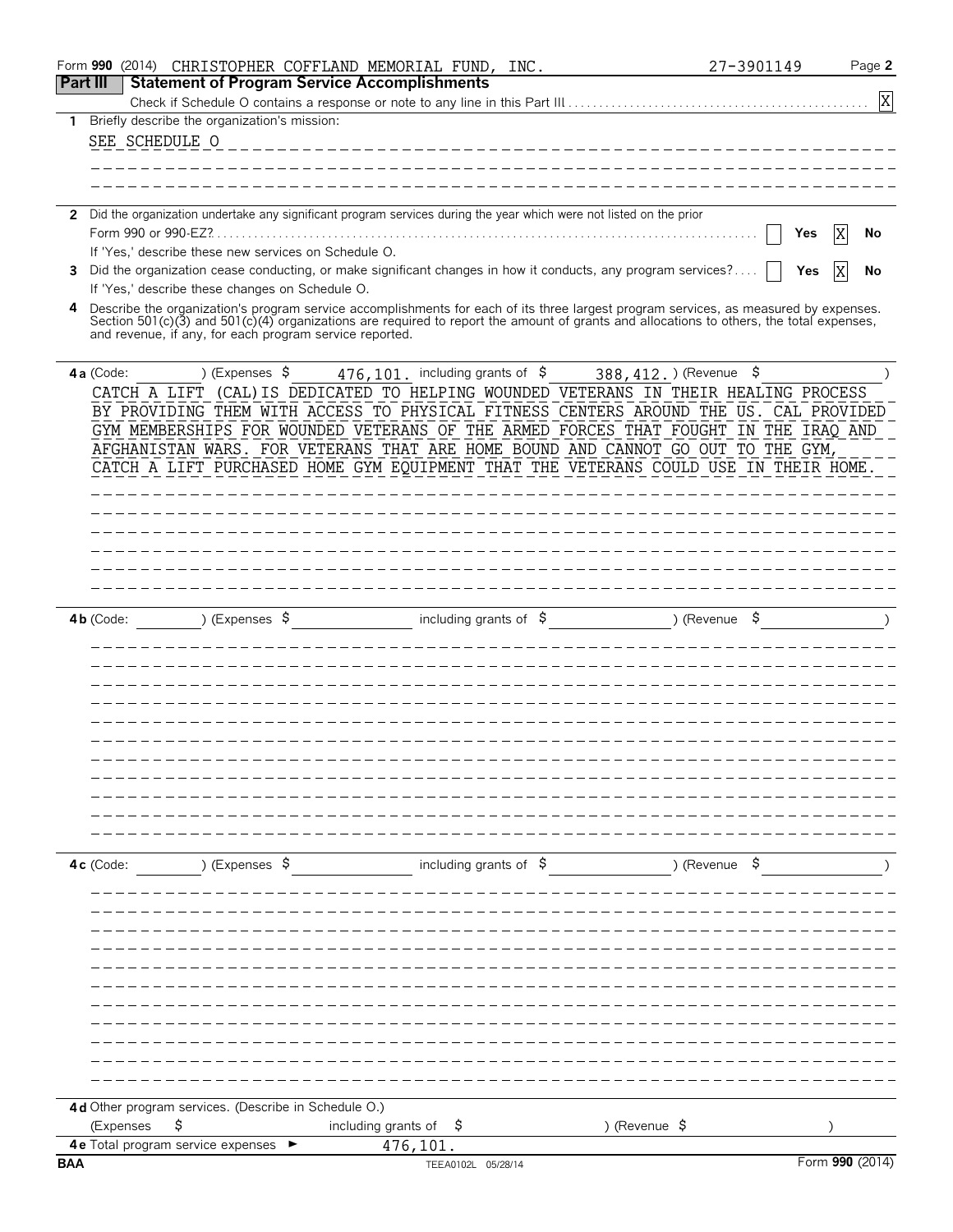# Form **990** (2014) Page **3** CHRISTOPHER COFFLAND MEMORIAL FUND, INC. 27-3901149 **Part IV Checklist of Required Schedules**

|     |                                                                                                                                                                                                                                                     |                 | Yes | No |
|-----|-----------------------------------------------------------------------------------------------------------------------------------------------------------------------------------------------------------------------------------------------------|-----------------|-----|----|
|     | 1 Is the organization described in section 501(c)(3) or $4947(a)(1)$ (other than a private foundation)? If 'Yes,' complete                                                                                                                          | $\mathbf{1}$    | X   |    |
|     |                                                                                                                                                                                                                                                     | $\overline{2}$  | X   |    |
| 3   | Did the organization engage in direct or indirect political campaign activities on behalf of or in opposition to candidates                                                                                                                         | $\mathbf{3}$    |     | Χ  |
|     | 4 Section 501(c)(3) organizations. Did the organization engage in lobbying activities, or have a section 501(h) election                                                                                                                            | 4               |     | X  |
| 5.  | Is the organization a section 501(c)(4), 501(c)(5), or 501(c)(6) organization that receives membership dues,<br>assessments, or similar amounts as defined in Revenue Procedure 98-19? If 'Yes,' complete Schedule C. Part III                      | 5               |     | Χ  |
| 6   | Did the organization maintain any donor advised funds or any similar funds or accounts for which donors have the right<br>to provide advice on the distribution or investment of amounts in such funds or accounts? If 'Yes,' complete Schedule D,  | 6               |     | Χ  |
| 7   | Did the organization receive or hold a conservation easement, including easements to preserve open space, the                                                                                                                                       | $\overline{7}$  |     | X  |
| 8   | Did the organization maintain collections of works of art, historical treasures, or other similar assets? If 'Yes,'                                                                                                                                 | 8               |     | X  |
| 9   | Did the organization report an amount in Part X, line 21, for escrow or custodial account liability; serve as a custodian<br>for amounts not listed in Part X; or provide credit counseling, debt management, credit repair, or debt negotiation    | 9               |     | Χ  |
|     | 10 Did the organization, directly or through a related organization, hold assets in temporarily restricted endowments,<br>permanent endowments, or quasi-endowments? If 'Yes,' complete Schedule D, Part V                                          | 10              |     | X  |
|     | 11 If the organization's answer to any of the following questions is 'Yes', then complete Schedule D, Parts VI, VII, VIII, IX,<br>or X as applicable.                                                                                               |                 |     |    |
|     | a Did the organization report an amount for land, buildings and equipment in Part X, line 10? If 'Yes,' complete Schedule                                                                                                                           | 11 a            | Χ   |    |
|     | <b>b</b> Did the organization report an amount for investments – other securities in Part X, line 12 that is 5% or more of its total                                                                                                                | 11 <sub>b</sub> |     | Χ  |
|     | c Did the organization report an amount for investments - program related in Part X, line 13 that is 5% or more of its total                                                                                                                        | 11c             |     | Χ  |
|     | d Did the organization report an amount for other assets in Part X, line 15 that is 5% or more of its total assets reported                                                                                                                         | 11d             |     | Χ  |
|     | e Did the organization report an amount for other liabilities in Part X, line 25? If 'Yes,' complete Schedule D, Part X                                                                                                                             | 11 <sub>e</sub> |     | X  |
|     | f Did the organization's separate or consolidated financial statements for the tax year include a footnote that addresses<br>the organization's liability for uncertain tax positions under FIN 48 (ASC 740)? If 'Yes,' complete Schedule D, Part X | 11f             |     | X  |
|     | 12 a Did the organization obtain separate, independent audited financial statements for the tax year? If 'Yes,' complete                                                                                                                            | 12a             | Χ   |    |
|     | <b>b</b> Was the organization included in consolidated, independent audited financial statements for the tax year? If 'Yes,' and if the organization answered 'No' to line 12a, then completing Schedule D, Parts XI and XII is opt                 | 12 <sub>b</sub> |     | X  |
|     |                                                                                                                                                                                                                                                     | 13              |     | X  |
|     | 14a Did the organization maintain an office, employees, or agents outside of the United States?                                                                                                                                                     | 14a             |     | Χ  |
|     | <b>b</b> Did the organization have aggregate revenues or expenses of more than \$10,000 from grantmaking, fundraising,                                                                                                                              | 14b             |     | X  |
|     | 15 Did the organization report on Part IX, column (A), line 3, more than \$5,000 of grants or other assistance to or for any                                                                                                                        | 15              |     | X  |
|     | 16 Did the organization report on Part IX, column (A), line 3, more than \$5,000 of aggregate grants or other assistance to<br>or for foreign individuals? If 'Yes,' complete Schedule F, Parts III and IV                                          | 16              |     | X  |
|     | 17 Did the organization report a total of more than \$15,000 of expenses for professional fundraising services on Part IX,<br>column (A), lines 6 and 11e? If 'Yes,' complete Schedule G, Part I (see instructions)                                 | 17              |     | X  |
| 18. | Did the organization report more than \$15,000 total of fundraising event gross income and contributions on Part VIII,                                                                                                                              | 18              | Χ   |    |
| 19  | Did the organization report more than \$15,000 of gross income from gaming activities on Part VIII, line 9a? If 'Yes,'                                                                                                                              | 19              |     | Χ  |
|     |                                                                                                                                                                                                                                                     | 20              |     | X  |
|     | b If 'Yes' to line 20a, did the organization attach a copy of its audited financial statements to this return?                                                                                                                                      | 20 <sub>b</sub> |     |    |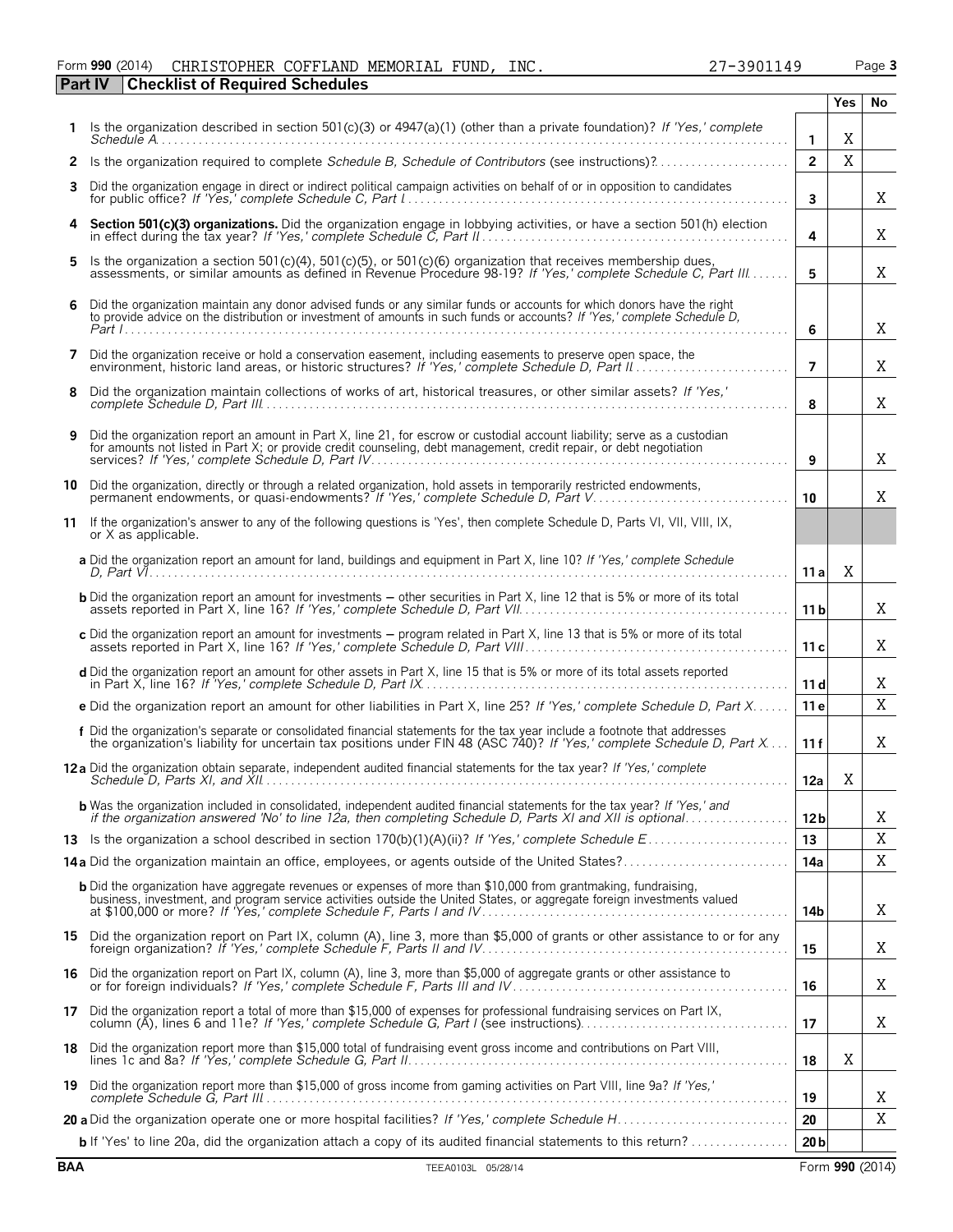| 27-3901149 |  |  |  |
|------------|--|--|--|
|            |  |  |  |

|            | <b>Checklist of Required Schedules</b> (continued)<br><b>Part IV</b>                                                                                                                                                                                         |                 |            |                 |
|------------|--------------------------------------------------------------------------------------------------------------------------------------------------------------------------------------------------------------------------------------------------------------|-----------------|------------|-----------------|
|            |                                                                                                                                                                                                                                                              |                 | <b>Yes</b> | No              |
|            | 21 Did the organization report more than \$5,000 of grants or other assistance to any domestic organization or                                                                                                                                               | 21              |            | X               |
|            | 22 Did the organization report more than \$5,000 of grants or other assistance to or for domestic individuals on Part IX,<br>column (A), line 2? If 'Yes,' complete Schedule I, Parts I and III.                                                             | 22              | Χ          |                 |
|            | 23 Did the organization answer 'Yes' to Part VII, Section A, line 3, 4, or 5 about compensation of the organization's current<br>and former officers, directors, trustees, key employees, and highest compensated employees? If 'Yes,' complete              |                 |            |                 |
|            |                                                                                                                                                                                                                                                              | 23              |            | X               |
|            | 24 a Did the organization have a tax-exempt bond issue with an outstanding principal amount of more than \$100,000 as of<br>the last day of the year, that was issued after December 31, 2002? If 'Yes,' answer lines 24b through 24d and                    | 24a             |            | X               |
|            | <b>b</b> Did the organization invest any proceeds of tax-exempt bonds beyond a temporary period exception?                                                                                                                                                   | 24 <sub>b</sub> |            |                 |
|            | c Did the organization maintain an escrow account other than a refunding escrow at any time during the year to defease                                                                                                                                       | 24c             |            |                 |
|            | d Did the organization act as an 'on behalf of' issuer for bonds outstanding at any time during the year?                                                                                                                                                    | 24d             |            |                 |
|            | 25 a Section 501(c)(3), 501(c)(4), and 501(c)(29) organizations. Did the organization engage in an excess benefit                                                                                                                                            | 25a             |            | X               |
|            | <b>b</b> Is the organization aware that it engaged in an excess benefit transaction with a disqualified person in a prior year, and<br>that the transaction has not been reported on any of the organization's prior Forms 990 or 990-EZ? If 'Yes,' complete | 25 <sub>b</sub> |            | X               |
|            | 26 Did the organization report any amount on Part X, line 5, 6, or 22 for receivables from or payables to any current or<br>former officers, directors, trustees, key employees, highest compensated employees, or disqualified persons?                     | 26              |            | X               |
| 27         | Did the organization provide a grant or other assistance to an officer, director, trustee, key employee, substantial<br>contributor or employee thereof, a grant selection committee member, or to a 35% controlled entity or family member                  | 27              |            | Χ               |
|            | 28 Was the organization a party to a business transaction with one of the following parties (see Schedule L, Part IV<br>instructions for applicable filing thresholds, conditions, and exceptions):                                                          |                 |            |                 |
|            | a A current or former officer, director, trustee, or key employee? If 'Yes,' complete Schedule L, Part IV                                                                                                                                                    | 28a             |            | Χ               |
|            | <b>b</b> A family member of a current or former officer, director, trustee, or key employee? If 'Yes,' complete                                                                                                                                              | 28 <sub>b</sub> |            | Χ               |
|            | c An entity of which a current or former officer, director, trustee, or key employee (or a family member thereof) was an                                                                                                                                     | 28c             |            | X               |
| 29         | Did the organization receive more than \$25,000 in non-cash contributions? If 'Yes,' complete Schedule M                                                                                                                                                     | 29              |            | $\overline{X}$  |
| 30         | Did the organization receive contributions of art, historical treasures, or other similar assets, or qualified conservation                                                                                                                                  | 30              |            | X               |
| 31         | Did the organization liquidate, terminate, or dissolve and cease operations? If 'Yes,' complete Schedule N, Part I                                                                                                                                           | 31              |            | $\overline{X}$  |
|            | 32 Did the organization sell, exchange, dispose of, or transfer more than 25% of its net assets? If 'Yes,' complete                                                                                                                                          | 32              |            | Χ               |
|            | 33 Did the organization own 100% of an entity disregarded as separate from the organization under Regulations sections                                                                                                                                       | 33              |            | X               |
| 34         | Was the organization related to any tax-exempt or taxable entity? If 'Yes,' complete Schedule R, Part II, III, or IV,                                                                                                                                        | 34              |            | Χ               |
|            |                                                                                                                                                                                                                                                              | 35a             |            | $\overline{X}$  |
|            | <b>b</b> If 'Yes' to line 35a, did the organization receive any payment from or engage in any transaction with a controlled                                                                                                                                  | 35 <sub>b</sub> |            |                 |
| 36         | Section 501(c)(3) organizations. Did the organization make any transfers to an exempt non-charitable related                                                                                                                                                 | 36              |            | X               |
| 37         | Did the organization conduct more than 5% of its activities through an entity that is not a related organization and that is                                                                                                                                 | 37              |            | X               |
| 38         | Did the organization complete Schedule O and provide explanations in Schedule O for Part VI, lines 11b and 19?                                                                                                                                               | 38              | Χ          |                 |
| <b>BAA</b> |                                                                                                                                                                                                                                                              |                 |            | Form 990 (2014) |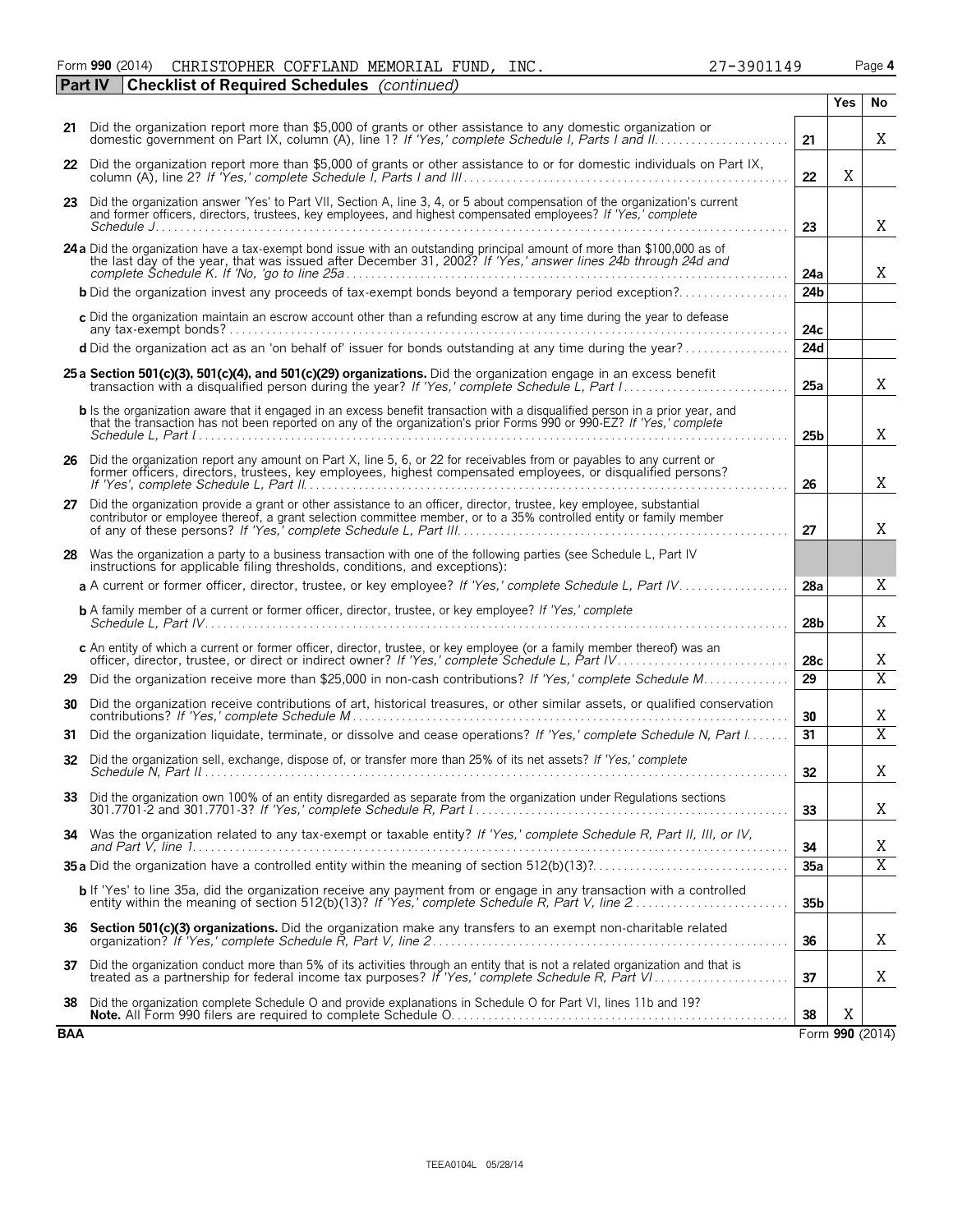|            | Form 990 (2014)<br>CHRISTOPHER COFFLAND MEMORIAL FUND, INC.<br>27-3901149                                                                                                                                   |                |     | Page 5          |
|------------|-------------------------------------------------------------------------------------------------------------------------------------------------------------------------------------------------------------|----------------|-----|-----------------|
|            | Part V Statements Regarding Other IRS Filings and Tax Compliance                                                                                                                                            |                |     |                 |
|            | Check if Schedule O contains a response or note to any line in this Part V                                                                                                                                  |                |     |                 |
|            |                                                                                                                                                                                                             |                | Yes | No              |
|            | <b>1a</b> Enter the number reported in Box 3 of Form 1096. Enter -0- if not applicable<br>1 a l<br>0                                                                                                        |                |     |                 |
|            | <b>b</b> Enter the number of Forms W-2G included in line 1a. Enter $-0$ - if not applicable<br>1 <sub>b</sub><br>0                                                                                          |                |     |                 |
|            | c Did the organization comply with backup withholding rules for reportable payments to vendors and reportable gaming                                                                                        |                |     |                 |
|            |                                                                                                                                                                                                             | 1 с            |     |                 |
|            | 2a Enter the number of employees reported on Form W-3, Transmittal of Wage and Tax State-                                                                                                                   |                |     |                 |
|            | ments, filed for the calendar year ending with or within the year covered by this return<br>2<br>2a                                                                                                         |                |     |                 |
|            | <b>b</b> If at least one is reported on line 2a, did the organization file all required federal employment tax returns?                                                                                     | 2 <sub>b</sub> | Χ   |                 |
|            | Note. If the sum of lines 1a and 2a is greater than 250, you may be required to e-file (see instructions)                                                                                                   |                |     |                 |
|            |                                                                                                                                                                                                             | 3a             |     | X.              |
|            |                                                                                                                                                                                                             | 3 <sub>b</sub> |     |                 |
|            | 4 a At any time during the calendar year, did the organization have an interest in, or a signature or other authority over, a                                                                               |                |     |                 |
|            | financial account in a foreign country (such as a bank account, securities account, or other financial account)?                                                                                            | 4a             |     | Χ               |
|            | <b>b</b> If 'Yes,' enter the name of the foreign country: ►                                                                                                                                                 |                |     |                 |
|            | See instructions for filing requirements for FinCEN Form 114, Report of Foreign Bank and Financial Accounts. (FBAR)                                                                                         |                |     |                 |
|            |                                                                                                                                                                                                             | 5 a            |     | Χ               |
|            | <b>b</b> Did any taxable party notify the organization that it was or is a party to a prohibited tax shelter transaction?                                                                                   | 5 <sub>b</sub> |     | Χ               |
|            |                                                                                                                                                                                                             | 5c             |     |                 |
|            |                                                                                                                                                                                                             |                |     |                 |
|            | 6 a Does the organization have annual gross receipts that are normally greater than \$100,000, and did the organization solicit any contributions that were not tax deductible as charitable contributions? | 6 a            |     | Χ               |
|            | b If 'Yes,' did the organization include with every solicitation an express statement that such contributions or gifts were                                                                                 |                |     |                 |
|            |                                                                                                                                                                                                             | 6b             |     |                 |
| 7          | Organizations that may receive deductible contributions under section 170(c).                                                                                                                               |                |     |                 |
|            | a Did the organization receive a payment in excess of \$75 made partly as a contribution and partly for goods and                                                                                           |                |     |                 |
|            |                                                                                                                                                                                                             | 7а             |     | Χ               |
|            |                                                                                                                                                                                                             | 7 <sub>b</sub> |     |                 |
|            | c Did the organization sell, exchange, or otherwise dispose of tangible personal property for which it was required to file                                                                                 |                |     |                 |
|            |                                                                                                                                                                                                             | 7 с            |     | Χ               |
|            |                                                                                                                                                                                                             |                |     |                 |
|            | e Did the organization receive any funds, directly or indirectly, to pay premiums on a personal benefit contract?                                                                                           | 7е             |     | Χ               |
|            | f Did the organization, during the year, pay premiums, directly or indirectly, on a personal benefit contract?                                                                                              | 7 f            |     | Χ               |
|            | q If the organization received a contribution of qualified intellectual property, did the organization file Form 8899                                                                                       |                |     |                 |
|            |                                                                                                                                                                                                             | 7 <sub>g</sub> |     |                 |
|            | h If the organization received a contribution of cars, boats, airplanes, or other vehicles, did the organization file a                                                                                     | 7h             |     |                 |
|            | Sponsoring organizations maintaining donor advised funds. Did a donor advised fund maintained by the sponsoring                                                                                             |                |     |                 |
|            |                                                                                                                                                                                                             | 8              |     |                 |
| 9          | Sponsoring organizations maintaining donor advised funds.                                                                                                                                                   |                |     |                 |
|            |                                                                                                                                                                                                             |                |     |                 |
|            |                                                                                                                                                                                                             | 9 a            |     |                 |
|            | <b>b</b> Did the sponsoring organization make a distribution to a donor, donor advisor, or related person?                                                                                                  | 9 b            |     |                 |
|            | 10 Section 501(c)(7) organizations. Enter:                                                                                                                                                                  |                |     |                 |
|            | a Initiation fees and capital contributions included on Part VIII, line 12<br>10a                                                                                                                           |                |     |                 |
|            | <b>b</b> Gross receipts, included on Form 990, Part VIII, line 12, for public use of club facilities<br>10 <sub>b</sub>                                                                                     |                |     |                 |
|            | 11 Section 501(c)(12) organizations. Enter:                                                                                                                                                                 |                |     |                 |
|            | 11a                                                                                                                                                                                                         |                |     |                 |
|            | <b>b</b> Gross income from other sources (Do not net amounts due or paid to other sources<br>11 <sub>b</sub>                                                                                                |                |     |                 |
|            | 12a Section 4947(a)(1) non-exempt charitable trusts. Is the organization filing Form 990 in lieu of Form 1041?                                                                                              | 12a            |     |                 |
|            | 12 <sub>b</sub><br><b>b</b> If 'Yes,' enter the amount of tax-exempt interest received or accrued during the year                                                                                           |                |     |                 |
|            | 13 Section 501(c)(29) qualified nonprofit health insurance issuers.                                                                                                                                         |                |     |                 |
|            |                                                                                                                                                                                                             | 13 a           |     |                 |
|            | Note. See the instructions for additional information the organization must report on Schedule O.                                                                                                           |                |     |                 |
|            |                                                                                                                                                                                                             |                |     |                 |
|            | 13 bl                                                                                                                                                                                                       |                |     |                 |
|            | 13c                                                                                                                                                                                                         |                |     |                 |
|            |                                                                                                                                                                                                             | 14 a           |     | Χ               |
|            | <b>b</b> If 'Yes,' has it filed a Form 720 to report these payments? If 'No,' provide an explanation in Schedule O                                                                                          | 14 b           |     |                 |
| <b>BAA</b> | TEEA0105L 05/28/14                                                                                                                                                                                          |                |     | Form 990 (2014) |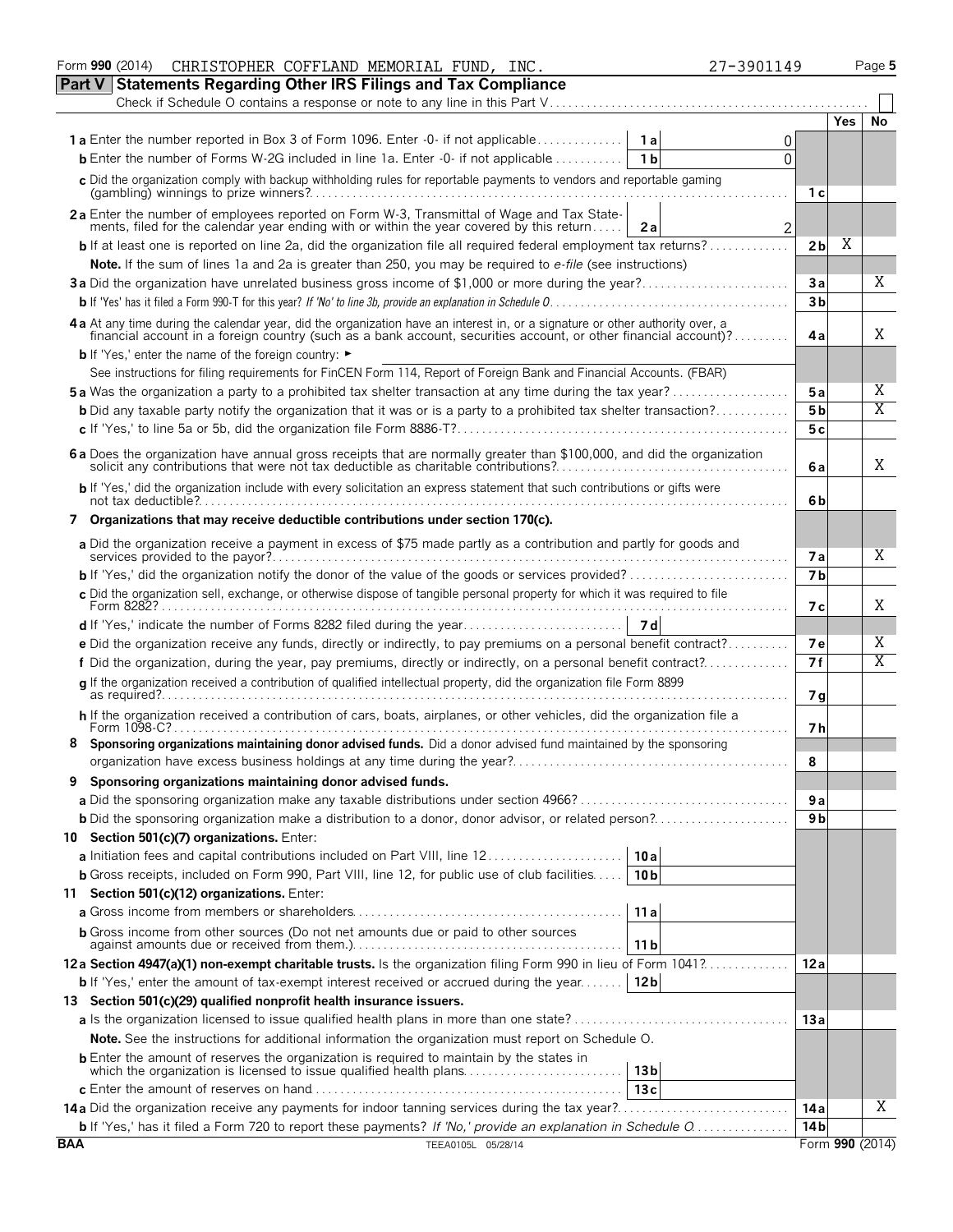**Part VI Governance, Management, and Disclosure** *For each 'Yes' response to lines 2 through 7b below, and for a 'No' response to line 8a, 8b, or 10b below, describe the circumstances, processes, or changes in*

| Schedule O. See instructions. |  |
|-------------------------------|--|
|                               |  |

|    | <b>Section A. Governing Body and Management</b>                                                                                                                                                                            |                 |                |                |
|----|----------------------------------------------------------------------------------------------------------------------------------------------------------------------------------------------------------------------------|-----------------|----------------|----------------|
|    |                                                                                                                                                                                                                            |                 | Yes            | No             |
|    | <b>1a</b> Enter the number of voting members of the governing body at the end of the tax year<br>1 a<br>11                                                                                                                 |                 |                |                |
|    | If there are material differences in voting rights among members                                                                                                                                                           |                 |                |                |
|    | of the governing body, or if the governing body delegated broad<br>authority to an executive committee or similar committee, explain in Schedule O.                                                                        |                 |                |                |
|    | <b>b</b> Enter the number of voting members included in line 1a, above, who are independent<br>1 b<br>9                                                                                                                    |                 |                |                |
|    | 2 Did any officer, director, trustee, or key employee have a family relationship or a business relationship with any other                                                                                                 | $\overline{2}$  |                | Χ              |
|    | 3 Did the organization delegate control over management duties customarily performed by or under the direct supervision                                                                                                    |                 |                |                |
|    | of officers, directors, or trustees, or key employees to a management company or other person?                                                                                                                             | 3               |                | Χ              |
|    | 4 Did the organization make any significant changes to its governing documents                                                                                                                                             |                 |                |                |
|    |                                                                                                                                                                                                                            | 4               |                | Χ              |
| 5. | Did the organization become aware during the year of a significant diversion of the organization's assets?                                                                                                                 | 5               |                | $\overline{X}$ |
| 6  |                                                                                                                                                                                                                            | 6               |                | $\overline{X}$ |
|    | 7a Did the organization have members, stockholders, or other persons who had the power to elect or appoint one or more                                                                                                     | 7 a             |                | X              |
|    | <b>b</b> Are any governance decisions of the organization reserved to (or subject to approval by) members,                                                                                                                 | 7 b             |                | X              |
|    | Did the organization contemporaneously document the meetings held or written actions undertaken during the year by                                                                                                         |                 |                |                |
| 8  | the following:                                                                                                                                                                                                             |                 |                |                |
|    |                                                                                                                                                                                                                            | 8a              | X              |                |
|    |                                                                                                                                                                                                                            | 8b              |                | X              |
|    | 9 Is there any officer, director, trustee, or key employee listed in Part VII, Section A, who cannot be reached at the                                                                                                     | 9               |                | X              |
|    | <b>Section B. Policies</b> (This Section B requests information about policies not required by the Internal Revenue Code.)                                                                                                 |                 |                |                |
|    |                                                                                                                                                                                                                            |                 | Yes            | No             |
|    |                                                                                                                                                                                                                            | 10a             |                | X              |
|    | b If 'Yes,' did the organization have written policies and procedures governing the activities of such chapters, affiliates, and branches to ensure their                                                                  |                 |                |                |
|    |                                                                                                                                                                                                                            | 10 <sub>b</sub> |                |                |
|    |                                                                                                                                                                                                                            | 11a             | $\overline{X}$ |                |
|    | <b>b</b> Describe in Schedule O the process, if any, used by the organization to review this Form 990. SEE SCHEDULE O                                                                                                      |                 |                |                |
|    |                                                                                                                                                                                                                            | 12a             |                | X              |
|    | <b>b</b> Were officers, directors, or trustees, and key employees required to disclose annually interests that could give rise                                                                                             | 12 <sub>b</sub> |                |                |
|    | c Did the organization regularly and consistently monitor and enforce compliance with the policy? If 'Yes,' describe in                                                                                                    | 12c             |                |                |
|    |                                                                                                                                                                                                                            | 13              |                | X              |
| 14 |                                                                                                                                                                                                                            | 14              |                | $\overline{X}$ |
|    | 15 Did the process for determining compensation of the following persons include a review and approval by independent<br>persons, comparability data, and contemporaneous substantiation of the deliberation and decision? |                 |                |                |
|    |                                                                                                                                                                                                                            |                 | Χ              |                |
|    |                                                                                                                                                                                                                            | 15 b            |                | Χ              |
|    | If 'Yes' to line 15a or 15b, describe the process in Schedule O (see instructions).                                                                                                                                        |                 |                |                |
|    | 16 a Did the organization invest in, contribute assets to, or participate in a joint venture or similar arrangement with a                                                                                                 | 16 a            |                | Χ              |
|    | b If 'Yes,' did the organization follow a written policy or procedure requiring the organization to evaluate its                                                                                                           |                 |                |                |
|    | participation in joint venture arrangements under applicable federal tax law, and take steps to safeguard the                                                                                                              | 16 b            |                |                |
|    | <b>Section C. Disclosure</b>                                                                                                                                                                                               |                 |                |                |
|    | 17 List the states with which a copy of this Form 990 is required to be filed $\blacktriangleright$<br><b>NONE</b>                                                                                                         |                 |                |                |
|    | 18 Section 6104 requires an organization to make its Forms 1023 (or 1024 if applicable), 990, and 990-T (Section 501(c)(3)s only) available                                                                                |                 |                |                |
|    | for public inspection. Indicate how you made these available. Check all that apply.                                                                                                                                        |                 |                |                |
|    | X<br>X Another's website<br>Own website<br>Upon request<br>Other (explain in Schedule O)                                                                                                                                   |                 |                |                |
| 19 | Describe in Schedule O whether (and if so, how) the organization made its governing documents, conflict of interest policy, and financial statements available to<br>the public during the tax year.<br>SEE SCHEDULE O     |                 |                |                |
| 20 | State the name, address, and telephone number of the person who possesses the organization's books and records:                                                                                                            |                 |                |                |
|    | TONY FERRARO 2066 YORK ROAD, SUITE 201 TIMONIUM MD 21093 (800) 766-1918                                                                                                                                                    |                 |                |                |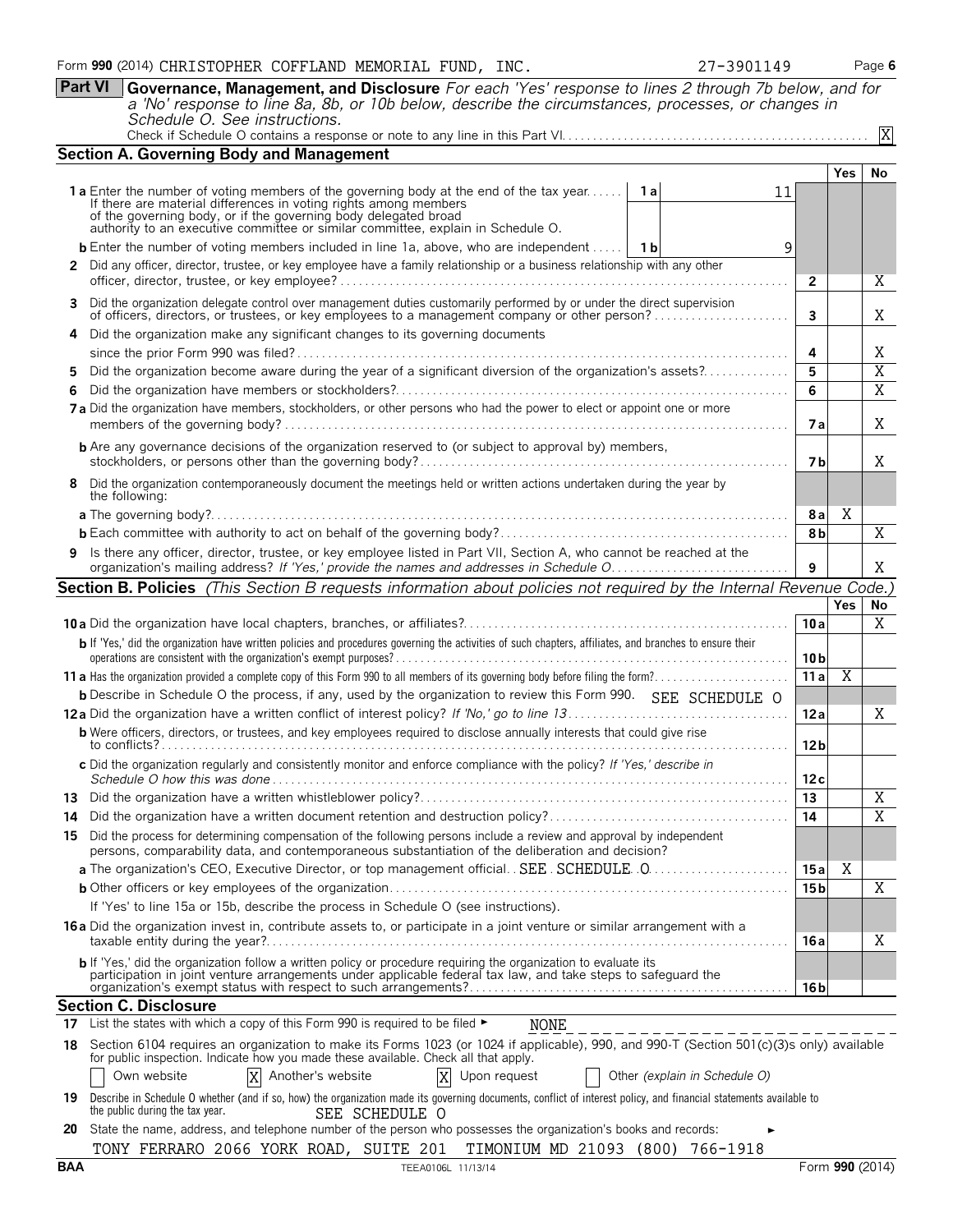| Form 990 (2014) CHRISTOPHER COFFLAND MEMORIAL FUND, INC.                                                                                                                                                                                               | 27-3901149 | Page 7 |
|--------------------------------------------------------------------------------------------------------------------------------------------------------------------------------------------------------------------------------------------------------|------------|--------|
| Part VII   Compensation of Officers, Directors, Trustees, Key Employees, Highest Compensated Employees, and<br><b>Independent Contractors</b>                                                                                                          |            |        |
|                                                                                                                                                                                                                                                        |            |        |
| Section A. Officers, Directors, Trustees, Key Employees, and Highest Compensated Employees                                                                                                                                                             |            |        |
| 1 a Complete this table for all persons required to be listed. Report compensation for the calendar year ending with or within the<br>organization's tax year.                                                                                         |            |        |
| • List all of the organization's current officers, directors, trustees (whether individuals or organizations), regardless of amount of<br>compensation. Enter -0- in columns (D), (E), and (F) if no compensation was paid.                            |            |        |
| • List all of the organization's current key employees, if any. See instructions for definition of 'key employee.'<br>• List the organization's five current highest compensated employees (other than an officer, director, trustee, or key employee) |            |        |

who received reportable compensation (Box 5 of Form W-2 and/or Box 7 of Form 1099-MISC) of more than \$100,000 from the organization and any related organizations.

? List all of the organization's **former** officers, key employees, and highest compensated employees who received more than \$100,000 of reportable compensation from the organization and any related organizations.

? List all of the organization's **former directors or trustees** that received, in the capacity as a former director or trustee of the

organization, more than \$10,000 of reportable compensation from the organization and any related organizations.

List persons in the following order: individual trustees or directors; institutional trustees; officers; key employees; highest compensated employees; and former such persons.

Check this box if neither the organization nor any related organization compensated any current officer, director, or trustee.

|                                            |                                                                                             |                                                                                                             |                      | (C)     |              |                                 |        |                                                            |                                          |                                                          |  |
|--------------------------------------------|---------------------------------------------------------------------------------------------|-------------------------------------------------------------------------------------------------------------|----------------------|---------|--------------|---------------------------------|--------|------------------------------------------------------------|------------------------------------------|----------------------------------------------------------|--|
| (A)<br>Name and Title                      | (B)<br>Average<br>hours<br>per                                                              | Position (do not check more<br>than one box, unless person<br>is both an officer and a<br>director/trustee) |                      |         |              |                                 |        | (D)<br>Reportable<br>compensation from<br>the organization | (E)<br>Reportable<br>compensation from   | (F)<br>Estimated<br>amount of other<br>compensation      |  |
|                                            | week<br>(list any<br>hours for<br>related<br>organiza-<br>tions<br>below<br>dotted<br>line) | Individual trustee<br>$\overline{\mathbf{Q}}$<br>ĒS<br>Σ                                                    | nstitutional trustee | Officer | Key employee | Highest compensated<br>employee | Former | (W-2/1099-MISC)                                            | related organizations<br>(W-2/1099-MISC) | from the<br>organization<br>and related<br>organizations |  |
| (1) LYNN M. COFFLAND                       | 0                                                                                           |                                                                                                             |                      |         |              |                                 |        |                                                            |                                          |                                                          |  |
| PRESIDENT                                  | 40                                                                                          | X                                                                                                           |                      | X       |              |                                 |        | 0.                                                         | 34,375                                   | $0$ .                                                    |  |
| (2) DAVID L. COFFLAND<br>VICE PRESIDENT    | $\mathbf 0$<br>10                                                                           | X                                                                                                           |                      |         |              |                                 |        | 0                                                          | $\mathbf 0$                              | 0.                                                       |  |
| (3) WILLIAM A. MCCOMAS<br><b>SECRETARY</b> | $\overline{0}$<br>10                                                                        | $\mathbf X$                                                                                                 |                      |         |              |                                 |        | 0                                                          | $\mathbf 0$                              | 0.                                                       |  |
| (4) WILLIAM D. FRANKLIN                    | $\mathbf 0$                                                                                 |                                                                                                             |                      |         |              |                                 |        |                                                            |                                          |                                                          |  |
| TREASURER                                  | 20                                                                                          | X                                                                                                           |                      |         |              |                                 |        | 0                                                          | $\pmb{0}$                                | $\boldsymbol{0}$ .                                       |  |
| TONY FERRARO<br>(5)<br><b>DIRECTOR</b>     | $\mathbf 0$<br>$\overline{c}$                                                               | X                                                                                                           |                      |         |              |                                 |        | 0                                                          | 0                                        | $\boldsymbol{0}$ .                                       |  |
| (6) JESSICA L. CLINE                       | $\overline{0}$                                                                              |                                                                                                             |                      |         |              |                                 |        |                                                            |                                          |                                                          |  |
| <b>DIRECTOR</b>                            | $\overline{2}$                                                                              | X                                                                                                           |                      |         |              |                                 |        | 0                                                          | $\mathbf 0$                              | 0.                                                       |  |
| (7) DANIEL L. GUILL<br><b>DIRECTOR</b>     | $\overline{0}$<br>$\overline{2}$                                                            | $\mathbf X$                                                                                                 |                      |         |              |                                 |        | $\Omega$                                                   | $\mathbf 0$                              | $0_{.}$                                                  |  |
| (8) SHARON A. KROUPA                       | $\mathbf 0$                                                                                 |                                                                                                             |                      |         |              |                                 |        |                                                            |                                          |                                                          |  |
| <b>DIRECTOR</b>                            | 5                                                                                           | X                                                                                                           |                      |         |              |                                 |        | 0                                                          | 0                                        | 0.                                                       |  |
| (9) JOHN D. NOZEMACK<br><b>DIRECTOR</b>    | $\mathbf 0$<br>$\overline{2}$                                                               | X                                                                                                           |                      |         |              |                                 |        | 0                                                          | $\mathbf 0$                              | 0.                                                       |  |
| (10) MIKE COGDALL                          | $\overline{0}$                                                                              |                                                                                                             |                      |         |              |                                 |        |                                                            |                                          |                                                          |  |
| <b>DIRECTOR</b>                            | $\overline{2}$                                                                              | X                                                                                                           |                      |         |              |                                 |        | 0                                                          | $\mathbf 0$                              | $0$ .                                                    |  |
| (11) MARY BECKER<br><b>DIRECTOR</b>        | $\mathbf 0$<br>$\overline{2}$                                                               | X                                                                                                           |                      |         |              |                                 |        | $\mathbf 0$                                                | $\mathbf{0}$                             | $\boldsymbol{0}$ .                                       |  |
| (12)                                       |                                                                                             |                                                                                                             |                      |         |              |                                 |        |                                                            |                                          |                                                          |  |
| (13)                                       |                                                                                             |                                                                                                             |                      |         |              |                                 |        |                                                            |                                          |                                                          |  |
| (14)                                       |                                                                                             |                                                                                                             |                      |         |              |                                 |        |                                                            |                                          |                                                          |  |
|                                            |                                                                                             |                                                                                                             |                      |         |              |                                 |        |                                                            |                                          |                                                          |  |
| <b>BAA</b>                                 | TEEA0107L 02/27/14                                                                          |                                                                                                             |                      |         |              |                                 |        |                                                            |                                          | Form 990 (2014)                                          |  |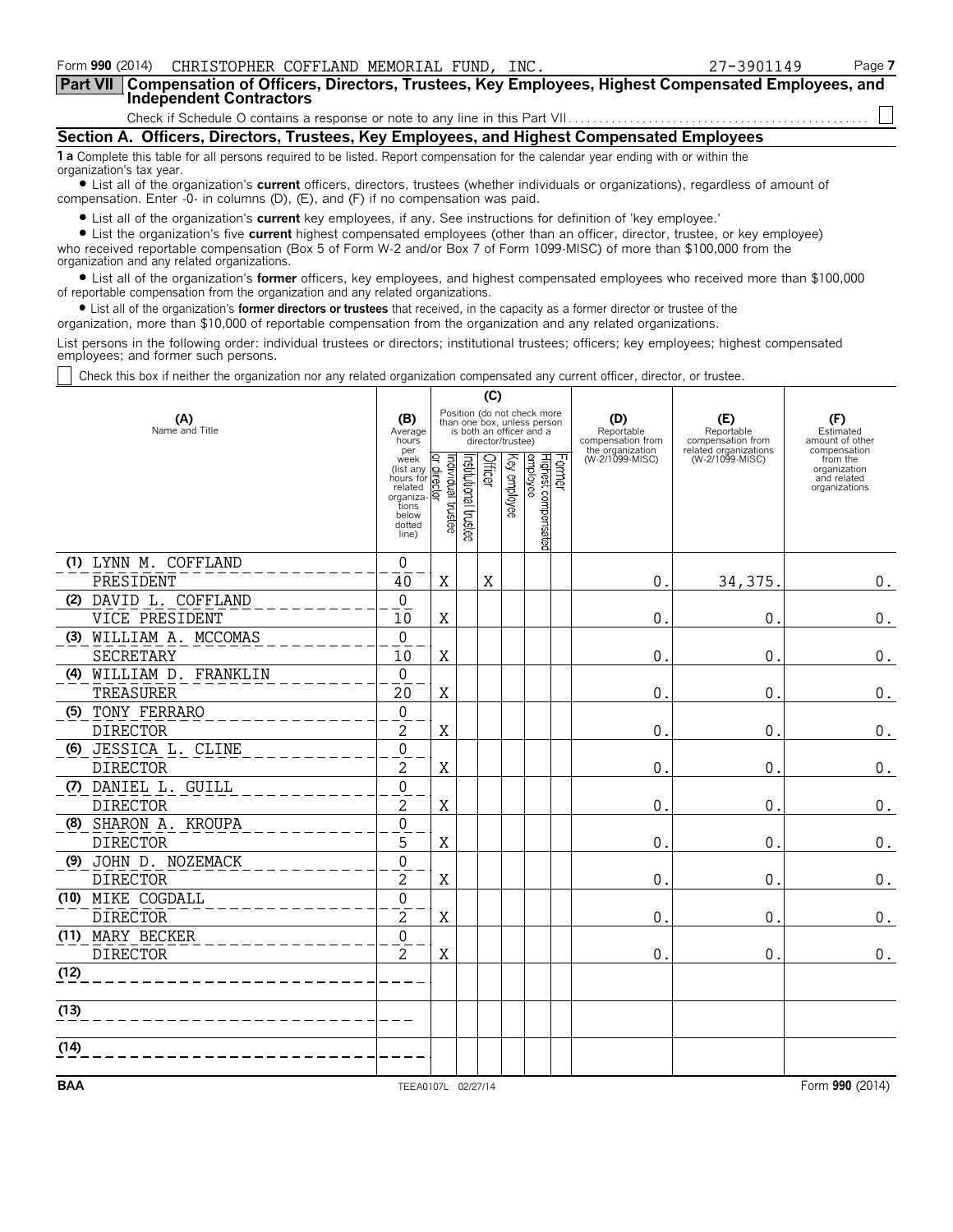### Form **990** (2014) Page **8** CHRISTOPHER COFFLAND MEMORIAL FUND, INC. 27-3901149

**1 b Sub-total**. . . . . . . . . . . . . . . . . . . . . . . . . . . . . . . . . . . . . . . . . . . . . . . . . . . . . . . . . . . . . . . . . G

| Part VII Section A. Officers, Directors, Trustees, Key Employees, and Highest Compensated Employees (continued) |                                                                                         |                                                                                                             |         |                              |                                  |                                        |                                          |                                                                          |
|-----------------------------------------------------------------------------------------------------------------|-----------------------------------------------------------------------------------------|-------------------------------------------------------------------------------------------------------------|---------|------------------------------|----------------------------------|----------------------------------------|------------------------------------------|--------------------------------------------------------------------------|
|                                                                                                                 | (B)                                                                                     |                                                                                                             | (C)     |                              |                                  |                                        |                                          |                                                                          |
| (A)<br>Name and title                                                                                           | Average<br>hours<br>per<br>week                                                         | Position<br>(do not check more than one<br>box, unless person is both an<br>officer and a director/trustee) |         |                              |                                  | (D)<br>Reportable<br>compensation from | (E)<br>Reportable<br>compensation from   | (F)<br>Estimated<br>amount of other                                      |
|                                                                                                                 | (list any<br>hours<br>for<br>related<br>organiza<br>- tions<br>below<br>dotted<br>line) | nstitutiona<br>ndividua<br>trustee<br>trustes                                                               | Officer | employee<br>ତ୍ରି<br>employee | Former<br>Highest<br>compensated | the organization<br>(W-2/1099-MISC)    | related organizations<br>(W-2/1099-MISC) | compensation<br>from the<br>organization<br>and related<br>organizations |
| 15)                                                                                                             |                                                                                         |                                                                                                             |         |                              |                                  |                                        |                                          |                                                                          |

 $\overline{\phantom{0}}$ 

|                                                                                                                                             |  |  |  |  |  |  | 34.375 |  |
|---------------------------------------------------------------------------------------------------------------------------------------------|--|--|--|--|--|--|--------|--|
| 2 Total number of individuals (including but not limited to those listed above) who received more than \$100,000 of reportable compensation |  |  |  |  |  |  |        |  |
| from the organization $\blacktriangleright$                                                                                                 |  |  |  |  |  |  |        |  |

| 4 For any individual listed on line 1a, is the sum of reportable compensation and other compensation from the organization and related organizations greater than \$150,000? If 'Yes' complete Schedule J for |  |  |  |  |  |  |
|---------------------------------------------------------------------------------------------------------------------------------------------------------------------------------------------------------------|--|--|--|--|--|--|
| such individual and a state of the state of the state of the state of the state of the state of the state of t                                                                                                |  |  |  |  |  |  |
| 5 Did any person listed on line 1a receive or accrue compensation from any unrelated organization or individual<br>for services rendered to the organization? If 'Yes,' complete Schedule J for such person   |  |  |  |  |  |  |

#### **Section B. Independent Contractors**

| Complete this table for your five highest compensated independent contractors that received more than \$100,000 of               |
|----------------------------------------------------------------------------------------------------------------------------------|
| compensation from the organization. Report compensation for the calendar year ending with or within the organization's tax year. |

|            | (A)<br>Name and business address                                                                                   | (B)<br>Description of services | (C)<br>Compensation |  |  |  |
|------------|--------------------------------------------------------------------------------------------------------------------|--------------------------------|---------------------|--|--|--|
|            |                                                                                                                    |                                |                     |  |  |  |
|            |                                                                                                                    |                                |                     |  |  |  |
|            |                                                                                                                    |                                |                     |  |  |  |
|            |                                                                                                                    |                                |                     |  |  |  |
|            |                                                                                                                    |                                |                     |  |  |  |
|            | 2 Total number of independent contractors (including but not limited to those listed above) who received more than |                                |                     |  |  |  |
|            | \$100,000 of compensation from the organization $\blacktriangleright$ 0                                            |                                |                     |  |  |  |
| <b>BAA</b> | TEEA0108L 03/09/15                                                                                                 |                                |                     |  |  |  |

 $(15)$ 

**(16)**

**(17)**

**(18)**

**(19)**

**(20)**

**(21)**

**(22)**

**(23)**

**(24)**

**(25)**

 $\overline{\phantom{0}}$ 

 $0.$  34,375. 0.  $0.$  0. 0. 0.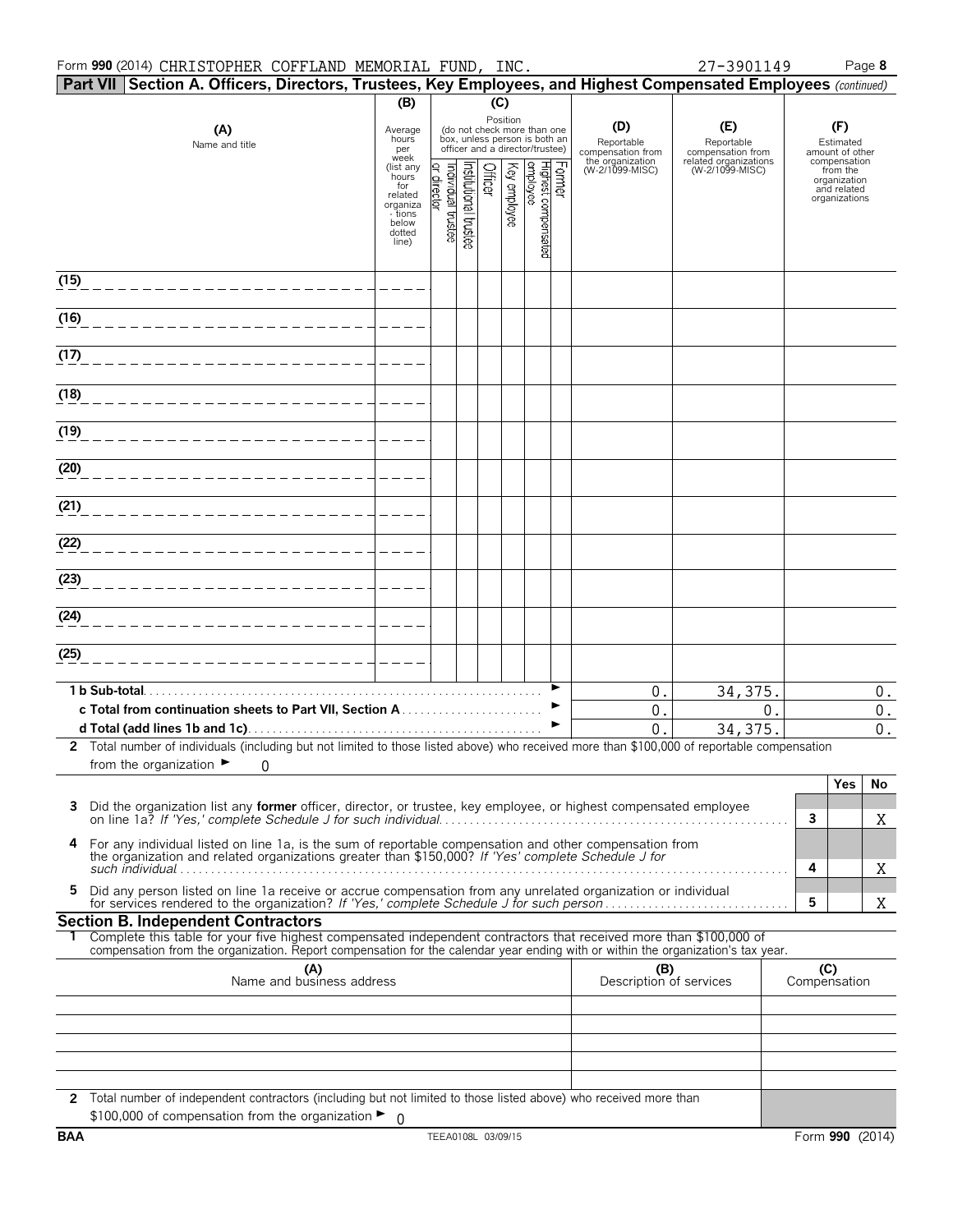# **Part VIII Statement of Revenue**

|                                                           |                                                                                                                                                                                                                                | (A)<br>Total revenue | (B)<br>Related or<br>exempt<br>function<br>revenue | (C)<br>Unrelated<br>business<br>revenue | (D)<br>Revenue<br>excluded from tax<br>under sections<br>512-514 |
|-----------------------------------------------------------|--------------------------------------------------------------------------------------------------------------------------------------------------------------------------------------------------------------------------------|----------------------|----------------------------------------------------|-----------------------------------------|------------------------------------------------------------------|
|                                                           | 1a Federated campaigns<br>1a<br><b>b</b> Membership dues<br>1 <sub>b</sub><br>c Fundraising events<br>1 <sub>c</sub><br>d Related organizations<br>1 d                                                                         | 377, 927.            |                                                    |                                         |                                                                  |
| Contributions, Gifts, Grants<br>and Other Similar Amounts | <b>e</b> Government grants (contributions) $\ldots$<br>1 e<br>f All other contributions, gifts, grants, and<br>similar amounts not included above<br>1 f<br><b>g</b> Noncash contributions included in lines $1a-1f$ : $\zeta$ | 81,629.              |                                                    |                                         |                                                                  |
|                                                           |                                                                                                                                                                                                                                | 459,556.             |                                                    |                                         |                                                                  |
|                                                           |                                                                                                                                                                                                                                | <b>Business Code</b> |                                                    |                                         |                                                                  |
| Program Service Revenue                                   | 2a<br>b<br>С<br>All other program service revenue                                                                                                                                                                              |                      |                                                    |                                         |                                                                  |
|                                                           | Investment income (including dividends, interest and<br>3                                                                                                                                                                      |                      |                                                    |                                         |                                                                  |
|                                                           | Income from investment of tax-exempt bond proceeds▶<br>4<br>5<br>(i) Real                                                                                                                                                      | (ii) Personal        |                                                    |                                         |                                                                  |
|                                                           | <b>6a</b> Gross rents<br><b>b</b> Less: rental expenses<br><b>c</b> Rental income or (loss) $\ldots$                                                                                                                           |                      |                                                    |                                         |                                                                  |
|                                                           | (i) Securities<br>7 a Gross amount from sales of<br>assets other than inventory                                                                                                                                                | (ii) Other           |                                                    |                                         |                                                                  |
|                                                           | <b>b</b> Less: cost or other basis<br>and sales expenses<br>c Gain or (loss). $\dots$ . $\blacksquare$                                                                                                                         |                      |                                                    |                                         |                                                                  |
| ۰<br><b>Other Revenu</b>                                  | 8a Gross income from fundraising events<br>(not including $\frac{277}{927}$ , 927.<br>See Part IV, line 18. a<br><b>b</b> Less: direct expenses <b>b</b>                                                                       | 21,606.              |                                                    |                                         |                                                                  |
|                                                           | c Net income or (loss) from fundraising events                                                                                                                                                                                 | 30,455.              |                                                    |                                         |                                                                  |
|                                                           | 9a Gross income from gaming activities.<br>See Part IV, line 19. a                                                                                                                                                             | $-8,849.$            |                                                    |                                         |                                                                  |
|                                                           | <b>b</b> Less: direct expenses <b>b</b>                                                                                                                                                                                        |                      |                                                    |                                         |                                                                  |
|                                                           | c Net income or (loss) from gaming activities ►                                                                                                                                                                                |                      |                                                    |                                         |                                                                  |
|                                                           | 10a Gross sales of inventory, less returns<br><b>b</b> Less: cost of goods sold <b>b</b>                                                                                                                                       |                      |                                                    |                                         |                                                                  |
|                                                           | c Net income or (loss) from sales of inventory ▶                                                                                                                                                                               |                      |                                                    |                                         |                                                                  |
|                                                           | Miscellaneous Revenue                                                                                                                                                                                                          | <b>Business Code</b> |                                                    |                                         |                                                                  |
|                                                           | 11 a                                                                                                                                                                                                                           |                      |                                                    |                                         |                                                                  |
|                                                           | b                                                                                                                                                                                                                              |                      |                                                    |                                         |                                                                  |
|                                                           | <b>d</b> All other revenue $\ldots, \ldots, \ldots, \ldots$                                                                                                                                                                    |                      |                                                    |                                         |                                                                  |
|                                                           | e Total. Add lines 11a-11d                                                                                                                                                                                                     |                      |                                                    |                                         |                                                                  |
|                                                           |                                                                                                                                                                                                                                | 450,707.             | 0.                                                 | $0$ .                                   | 0.                                                               |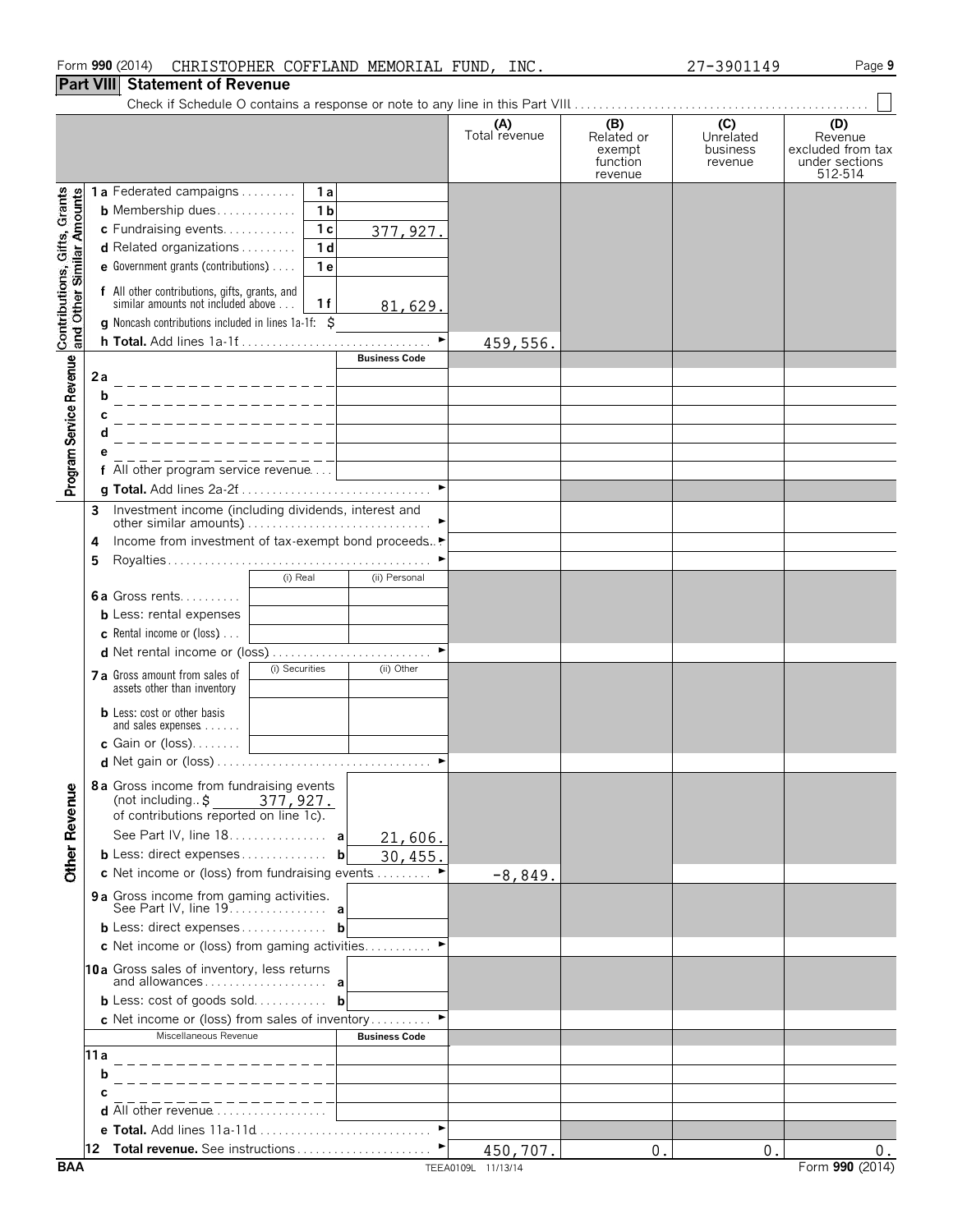**Part IX Statement of Functional Expenses** 

#### *Section 501(c)(3) and 501(c)(4) organizations must complete all columns. All other organizations must complete column (A).* Check if Schedule O contains a response or note to any line in this Part IX.. **(A) (B) (B) (C) (C) (D)**<br> **6b, 7b, 8b, 9b, and 10b of Part VIII. Expenses** Total expenses expenses expenses expenses expenses expenses **1** Grants and other assistance to domestic organizations and domestic governments. See Part IV, line 21. . . . . . . . . . . . . . . . . . . . . . . . Grants and other assistance to domestic **2** individuals. See Part IV, line 22 . . . . . . . . **3** Grants and other assistance to foreign organizations, foreign governments, and for-eign individuals. See Part IV, lines 15 and 16 **4** Benefits paid to or for members. . . . . . . . . . . . . Compensation of current officers, directors, **5** trustees, and key employees . . . . . . . . . . . . Compensation not included above, to **6** disqualified persons (as defined under section 4958(f)(1)) and persons described in section 4958(c)(3)(B). . . . . . . . . . . . . . . . . . . . **7** Other salaries and wages................. Pension plan accruals and contributions **8** (include section 401(k) and 403(b) employer contributions) . . . . . . . . . . . **9** Other employee benefits . . . . . . . . . **10** Payroll taxes . . . . . . . . . . . . . . . . . . . . . . . . . . . . . . **11** Fees for services (non-employees): **a** Management . . . . . . . . . . . . . . . . . . . . . . . . . . . . . . **b** Legal. . . . . . . . . . . . . . . . . . . . . . . . . . . . . . . . . . . . . . **c** Accounting. . . . . . . . . . . . . . . . . . . . . . . . . . . . . . . . **d** Lobbying. . . . . . . . . . . . . . . . . . . . . . . . . . . . . . . . . . **e** Professional fundraising services. See Part IV, line 17. . . **f** Investment management fees. . . . . . . . . . . . . . . **g** Other. (If line 11g amt exceeds 10% of line 25, column (A) amount, list line 11g expenses on Schedule  $0$ )..... 12 Advertising and promotion. . . . . . . . . . . . **13** Office expenses. . . . . . . . . . . . . . . . . . . . . . . . . . . . **14** Information technology. . . . . . . . . . . . . . **15** Royalties. . . . . . . . . . . . . . . . . . . . . . . . . . . . . . . . . . **16** Occupancy . . . . . . . . . . . . . **17** Travel. . . . . . . . . . . . . . . . . . . . . . . . . . . . . . . . . . . . . **18** Payments of travel or entertainment expenses for any federal, state, or local public officials. . . . . . . . . . . . . . . . . . . . . . . . . . . . . **19** Conferences, conventions, and meetings.... **20** Interest. . . . . . . . . . . . . . . . . . . . . . . . . . . . . . . . . . . . **21** Payments to affiliates. . . . . . . . . . . . . . . . . . . . . . **22** Depreciation, depletion, and amortization. . . . **23** Insurance . . . . . . . . . . . . . . . . . . . . . . . . . . . . . . . . . **24** Other expenses. Itemize expenses not covered above (List miscellaneous expenses in line 24e. If line 24e amount exceeds 10% of line 25, column (A) amount, list line 24e expenses on Schedule O.).................. **a** OUTSIDE SERVICES **b** VETERANS GYM DATABASE/WEBSITE **c** WELCOME KITS **d** MISCELLANEOUS**e** All other expenses....................... **25 Total functional expenses.** Add lines 1 through 24e. . . . **26 Joint costs.** Complete this line only if the organization reported in column (B) joint costs from a combined educational campaign and fundraising solicitation.<br>Check here  $\blacktriangleright \Box$  if following  $\Box$  if following SOP 98-2 (ASC 958-720). . . . . . . . . . . . . . 388.412. 34,375. 20,625. 6,875. 6,875.  $0.$  0. 0. 0. 0. 16,667. 14,167. 2,500. 4,329. 2,951. 795. 583. 8,900. | 8,900 4,813. 4,813. 4,634. 3,159. 851. 624. 1,803. 1,229. 331. 243. 5,699. 5,699. 251. 251.  $2,282.$  1,597. 1.597. 2,523. 2,523. 20,583. 17,496. 3,087. 10,450. 9,075. 1,375. 8,548. 8,548. 7,381. 6,958. 423. 5,155. 1,884. 3,271. 526,805. 476,101. 29,807. 20,897.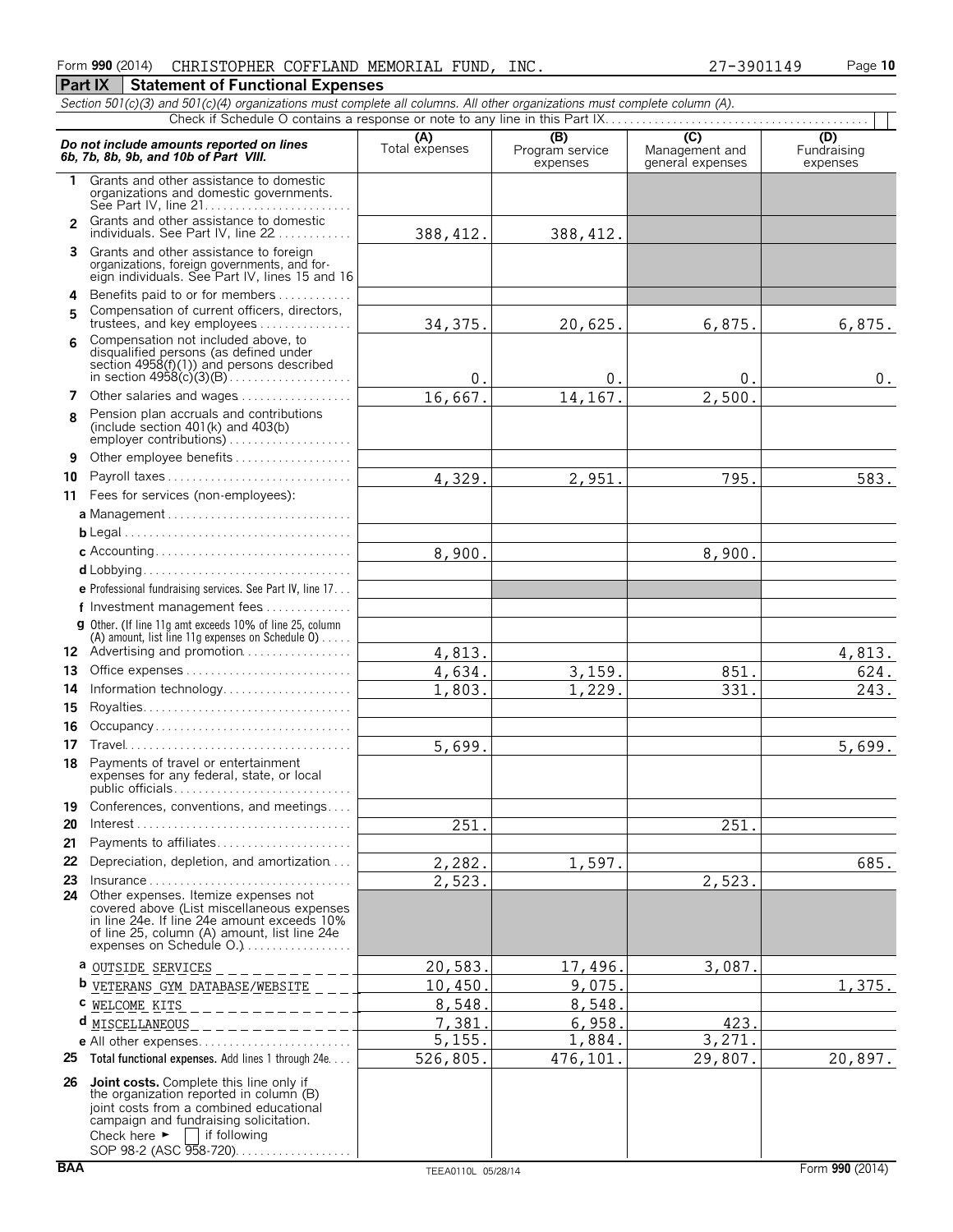#### Form **990** (2014) CHRISTOPHER COFFLAND MEMORIAL FUND,INC. 27-3901149 Page **11** CHRISTOPHER COFFLAND MEMORIAL FUND, INC. 27-3901149

|                             | <b>Part X</b> | <b>Balance Sheet</b>                                                                                                                                                                                                                                                                                                 |                                                     |                   |                          |                 |                      |  |  |  |
|-----------------------------|---------------|----------------------------------------------------------------------------------------------------------------------------------------------------------------------------------------------------------------------------------------------------------------------------------------------------------------------|-----------------------------------------------------|-------------------|--------------------------|-----------------|----------------------|--|--|--|
|                             |               |                                                                                                                                                                                                                                                                                                                      |                                                     |                   |                          |                 |                      |  |  |  |
|                             |               |                                                                                                                                                                                                                                                                                                                      |                                                     |                   | (A)<br>Beginning of year |                 | (B)<br>End of year   |  |  |  |
|                             | 1             |                                                                                                                                                                                                                                                                                                                      |                                                     |                   | 162,847.                 | $\mathbf{1}$    | 177,603.             |  |  |  |
|                             | 2             |                                                                                                                                                                                                                                                                                                                      |                                                     |                   |                          | $\overline{2}$  |                      |  |  |  |
|                             | 3             |                                                                                                                                                                                                                                                                                                                      |                                                     |                   | 70,000.                  | $\mathbf{3}$    | 20,000.              |  |  |  |
|                             | Δ             |                                                                                                                                                                                                                                                                                                                      |                                                     |                   |                          | 4               |                      |  |  |  |
|                             | 5             | Loans and other receivables from current and former officers, directors,<br>trustees, key employees, and highest compensated employees. Complete                                                                                                                                                                     |                                                     |                   |                          | 5               |                      |  |  |  |
|                             | 6             | Loans and other receivables from other disqualified persons (as defined under<br>section 4958(f)(1)), persons described in section 4958(c)(3)(B), and contributing<br>employers and sponsoring organizations of section 501(c)(9) voluntary employees<br>beneficiary organizations (see instructions). Complete Part |                                                     |                   |                          | 6               |                      |  |  |  |
|                             | 7             |                                                                                                                                                                                                                                                                                                                      |                                                     |                   | 7                        |                 |                      |  |  |  |
| Assets                      | 8             |                                                                                                                                                                                                                                                                                                                      |                                                     |                   |                          | 8               |                      |  |  |  |
|                             | 9             |                                                                                                                                                                                                                                                                                                                      |                                                     |                   |                          | 9               |                      |  |  |  |
|                             |               |                                                                                                                                                                                                                                                                                                                      |                                                     |                   |                          |                 |                      |  |  |  |
|                             |               |                                                                                                                                                                                                                                                                                                                      |                                                     | 6,847.            |                          |                 |                      |  |  |  |
|                             |               |                                                                                                                                                                                                                                                                                                                      |                                                     | $\frac{1}{5,135}$ | 3,994.                   | 10c             | 1,712.               |  |  |  |
|                             | 11            |                                                                                                                                                                                                                                                                                                                      |                                                     |                   |                          | 11              |                      |  |  |  |
|                             | 12            |                                                                                                                                                                                                                                                                                                                      |                                                     |                   |                          | 12<br>13        |                      |  |  |  |
|                             | 13            |                                                                                                                                                                                                                                                                                                                      | Investments - program-related. See Part IV, line 11 |                   |                          |                 |                      |  |  |  |
|                             | 14            |                                                                                                                                                                                                                                                                                                                      |                                                     |                   |                          |                 |                      |  |  |  |
|                             | 15            |                                                                                                                                                                                                                                                                                                                      |                                                     |                   |                          | 15              |                      |  |  |  |
|                             | 16<br>17      | Total assets. Add lines 1 through 15 (must equal line 34)                                                                                                                                                                                                                                                            |                                                     |                   | 236,841.<br>9,833.       | 16<br>17        | 199, 315.<br>57,656. |  |  |  |
|                             | 18            |                                                                                                                                                                                                                                                                                                                      |                                                     |                   |                          | $\overline{18}$ |                      |  |  |  |
|                             | 19            |                                                                                                                                                                                                                                                                                                                      |                                                     |                   |                          | $\overline{19}$ |                      |  |  |  |
|                             | 20            |                                                                                                                                                                                                                                                                                                                      |                                                     |                   |                          | 20              |                      |  |  |  |
|                             | 21            | Escrow or custodial account liability. Complete Part IV of Schedule D.                                                                                                                                                                                                                                               |                                                     |                   |                          | 21              |                      |  |  |  |
| Liabilities                 | 22            | Loans and other payables to current and former officers, directors, trustees,<br>key employees, highest compensated employees, and disqualified persons.                                                                                                                                                             |                                                     |                   |                          | 22              |                      |  |  |  |
|                             | 23            | Secured mortgages and notes payable to unrelated third parties                                                                                                                                                                                                                                                       |                                                     |                   |                          | 23              |                      |  |  |  |
|                             | 24            | Unsecured notes and loans payable to unrelated third parties                                                                                                                                                                                                                                                         |                                                     |                   |                          | 24              |                      |  |  |  |
|                             | 25            | Other liabilities (including federal income tax, payables to related third parties, and other liabilities not included on lines 17-24). Complete Part X of Schedule D.                                                                                                                                               |                                                     |                   |                          | 25              |                      |  |  |  |
|                             | 26            |                                                                                                                                                                                                                                                                                                                      |                                                     |                   | 9,833.                   | 26              | 57,656.              |  |  |  |
|                             |               | Organizations that follow SFAS 117 (ASC 958), check here ►<br>lines 27 through 29, and lines 33 and 34.                                                                                                                                                                                                              |                                                     | and complete<br>X |                          |                 |                      |  |  |  |
|                             | 27            |                                                                                                                                                                                                                                                                                                                      |                                                     |                   | 227,008.                 | 27              | 141,659.             |  |  |  |
|                             | 28            |                                                                                                                                                                                                                                                                                                                      |                                                     |                   |                          | 28              |                      |  |  |  |
|                             | 29            |                                                                                                                                                                                                                                                                                                                      |                                                     |                   |                          | 29              |                      |  |  |  |
| Net Assets or Fund Balances |               | Organizations that do not follow SFAS 117 (ASC 958), check here ►<br>and complete lines 30 through 34.                                                                                                                                                                                                               |                                                     |                   |                          |                 |                      |  |  |  |
|                             | 30            |                                                                                                                                                                                                                                                                                                                      |                                                     |                   |                          | 30              |                      |  |  |  |
|                             | 31            | Paid-in or capital surplus, or land, building, or equipment fund                                                                                                                                                                                                                                                     |                                                     |                   |                          | 31              |                      |  |  |  |
|                             | 32            | Retained earnings, endowment, accumulated income, or other funds                                                                                                                                                                                                                                                     |                                                     |                   |                          | 32              |                      |  |  |  |
|                             | 33            |                                                                                                                                                                                                                                                                                                                      |                                                     |                   | 227,008.                 | 33              | 141,659.             |  |  |  |
|                             | 34            | Total liabilities and net assets/fund balances                                                                                                                                                                                                                                                                       |                                                     |                   | 236,841                  | 34              | 199, 315.            |  |  |  |
| <b>BAA</b>                  |               |                                                                                                                                                                                                                                                                                                                      |                                                     |                   |                          |                 | Form 990 (2014)      |  |  |  |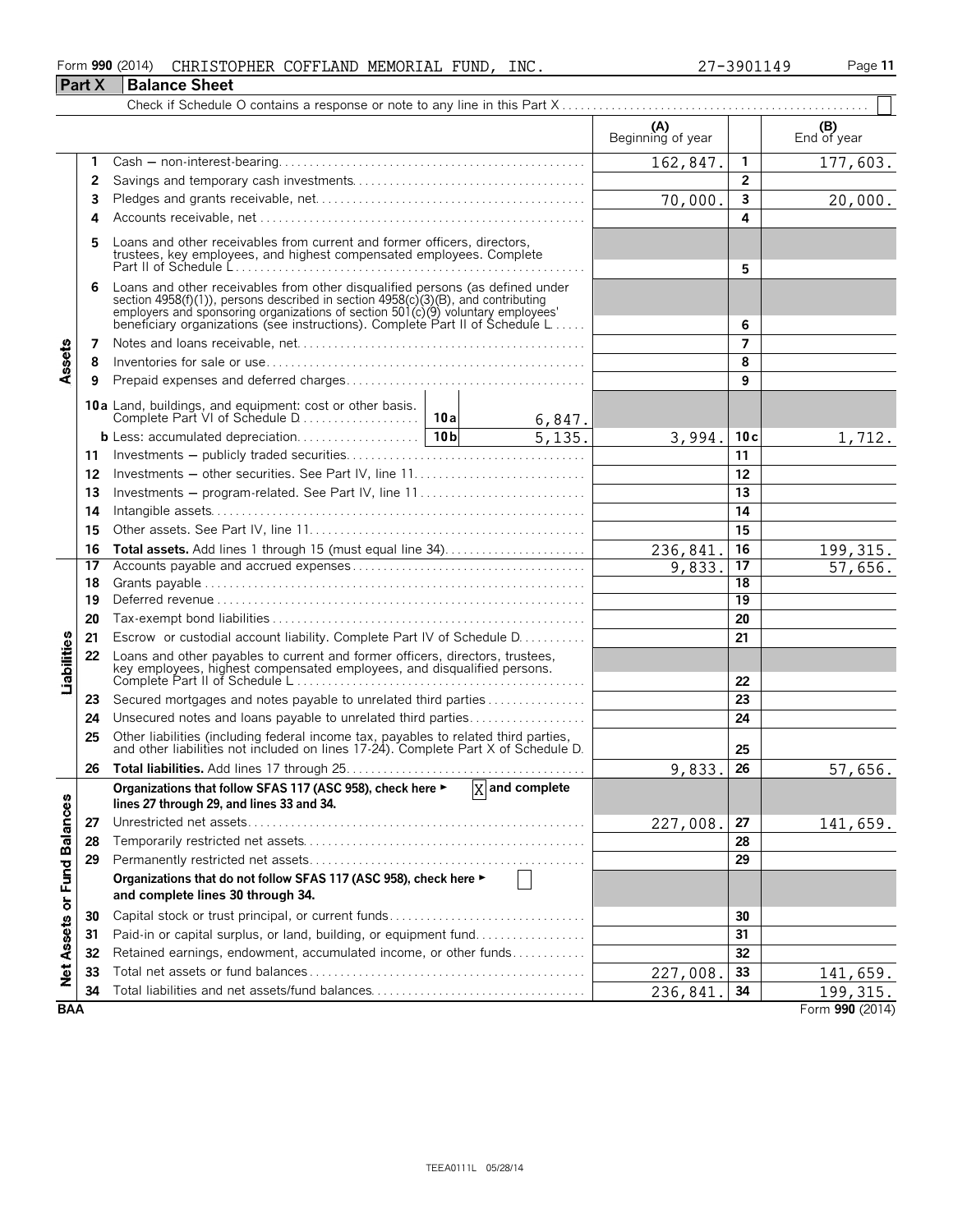|            | Form 990 (2014)<br>CHRISTOPHER COFFLAND MEMORIAL FUND, INC.                                                                                                                                                                                          | 27-3901149     |                |           | Page 12            |
|------------|------------------------------------------------------------------------------------------------------------------------------------------------------------------------------------------------------------------------------------------------------|----------------|----------------|-----------|--------------------|
|            | <b>Part XI</b><br>Reconciliation of Net Assets                                                                                                                                                                                                       |                |                |           |                    |
|            |                                                                                                                                                                                                                                                      |                |                |           |                    |
| 1          |                                                                                                                                                                                                                                                      | $\overline{1}$ |                |           | 450,707.           |
| 2          |                                                                                                                                                                                                                                                      | $\overline{2}$ |                |           | 526,805.           |
| 3          |                                                                                                                                                                                                                                                      | $\mathbf{3}$   |                |           | $-76,098.$         |
| 4          |                                                                                                                                                                                                                                                      | 4              |                |           | 227,008.           |
| 5          |                                                                                                                                                                                                                                                      | 5              |                |           |                    |
| 6          |                                                                                                                                                                                                                                                      | 6              |                |           |                    |
| 7          |                                                                                                                                                                                                                                                      | $\overline{7}$ |                |           |                    |
| 8          |                                                                                                                                                                                                                                                      | 8              |                | $-9,251.$ |                    |
| 9          |                                                                                                                                                                                                                                                      | 9              |                |           | $\boldsymbol{0}$ . |
| 10         | Net assets or fund balances at end of year. Combine lines 3 through 9 (must equal Part X, line 33,                                                                                                                                                   |                |                |           |                    |
|            |                                                                                                                                                                                                                                                      | 10             |                |           | 141,659.           |
|            | <b>Part XII Financial Statements and Reporting</b>                                                                                                                                                                                                   |                |                |           |                    |
|            |                                                                                                                                                                                                                                                      |                |                |           |                    |
|            |                                                                                                                                                                                                                                                      |                |                | Yes   No  |                    |
|            | X Accrual<br>1 Accounting method used to prepare the Form 990:<br>Cash<br>Other                                                                                                                                                                      |                |                |           |                    |
|            | If the organization changed its method of accounting from a prior year or checked 'Other,' explain<br>in Schedule O.                                                                                                                                 |                |                |           |                    |
|            | 2a Were the organization's financial statements compiled or reviewed by an independent accountant?                                                                                                                                                   |                | 2a             |           | X                  |
|            | If 'Yes,' check a box below to indicate whether the financial statements for the year were compiled or reviewed on a<br>separate basis, consolidated basis, or both:<br>Separate basis<br>Consolidated basis<br>Both consolidated and separate basis |                |                |           |                    |
|            |                                                                                                                                                                                                                                                      |                | 2 <sub>b</sub> | X         |                    |
|            | If 'Yes,' check a box below to indicate whether the financial statements for the year were audited on a separate<br>basis, consolidated basis, or both:<br>X<br>Consolidated basis<br><b>Both consolidated and separate basis</b><br>Separate basis  |                |                |           |                    |
|            | c If 'Yes' to line 2a or 2b, does the organization have a committee that assumes responsibility for oversight of the audit,<br>review, or compilation of its financial statements and selection of an independent accountant?                        |                | 2c             | X         |                    |
|            | If the organization changed either its oversight process or selection process during the tax year, explain<br>in Schedule O.                                                                                                                         |                |                |           |                    |
|            | 3a As a result of a federal award, was the organization required to undergo an audit or audits as set forth in the Single                                                                                                                            |                | 3a             |           | Χ                  |
|            | b If 'Yes,' did the organization undergo the required audit or audits? If the organization did not undergo the required audit<br>or audits, explain why in Schedule O and describe any steps taken to undergo such audits                            |                | 3 <sub>b</sub> |           |                    |
| <b>BAA</b> |                                                                                                                                                                                                                                                      |                |                |           | Form 990 (2014)    |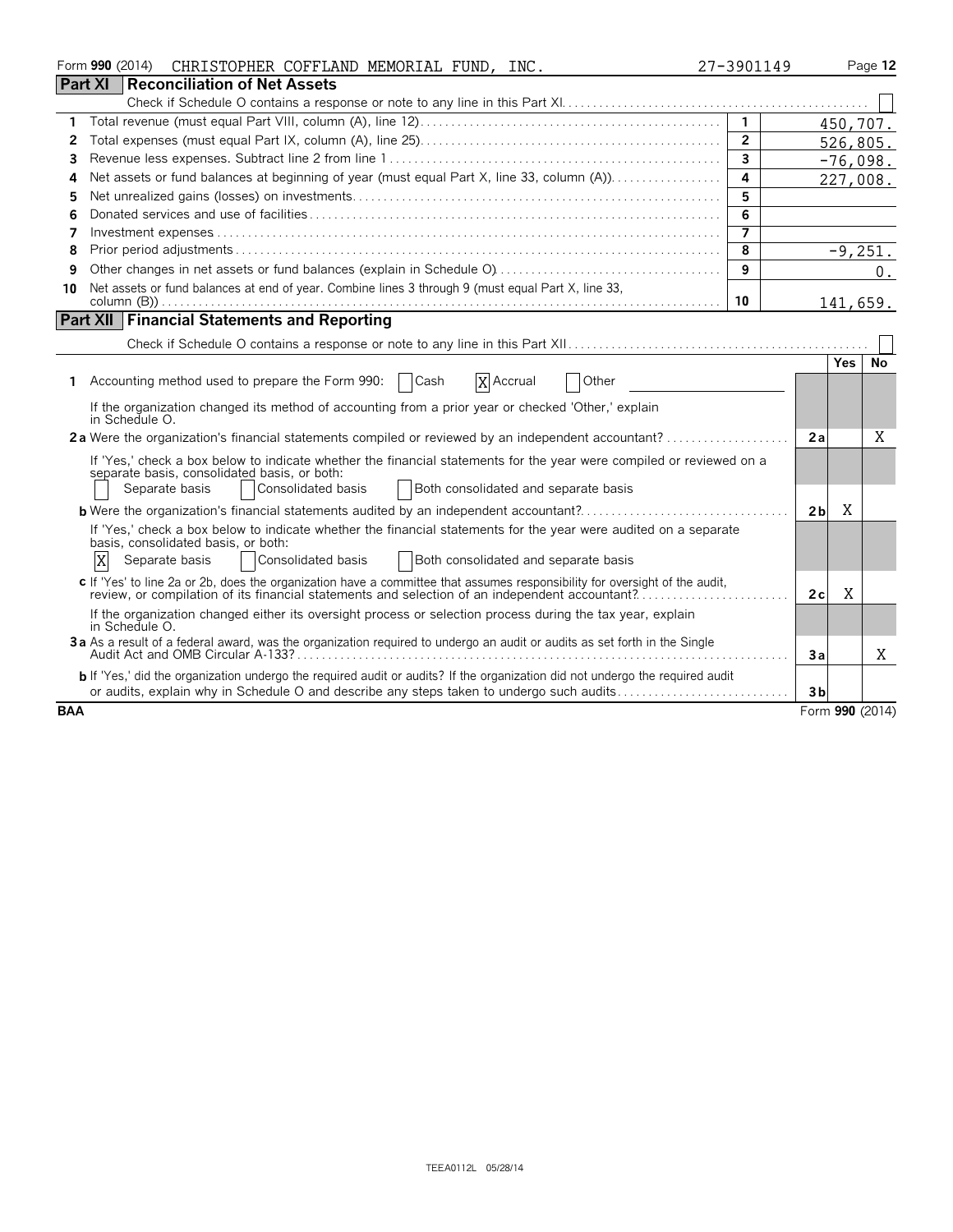|                                                        | <b>Public Charity Status and Public Support</b> | OMB No. 1545-0047                                                    |                                                                                                                                                                                                                                                                                                                                                                                                    |     |                                                                        |                                                      |                                                    |
|--------------------------------------------------------|-------------------------------------------------|----------------------------------------------------------------------|----------------------------------------------------------------------------------------------------------------------------------------------------------------------------------------------------------------------------------------------------------------------------------------------------------------------------------------------------------------------------------------------------|-----|------------------------------------------------------------------------|------------------------------------------------------|----------------------------------------------------|
| <b>SCHEDULE A</b><br>(Form 990 or 990-EZ)              |                                                 |                                                                      | Complete if the organization is a section 501(c)(3) organization or a section<br>4947(a)(1) nonexempt charitable trust.<br>Attach to Form 990 or Form 990-EZ.                                                                                                                                                                                                                                      |     |                                                                        |                                                      | 2014                                               |
| Department of the Treasury<br>Internal Revenue Service |                                                 |                                                                      | Information about Schedule A (Form 990 or 990-EZ) and its instructions is<br>at www.irs.gov/form990.                                                                                                                                                                                                                                                                                               |     |                                                                        |                                                      | Open to Public<br><b>Inspection</b>                |
| Name of the organization                               |                                                 | D/B/A CATCH A LIFT FUND                                              | CHRISTOPHER COFFLAND MEMORIAL FUND, INC.                                                                                                                                                                                                                                                                                                                                                           |     |                                                                        | <b>Employer identification number</b><br>27-3901149  |                                                    |
| Part I                                                 |                                                 |                                                                      | <b>Reason for Public Charity Status (All organizations must complete this part.) See instructions.</b>                                                                                                                                                                                                                                                                                             |     |                                                                        |                                                      |                                                    |
|                                                        |                                                 |                                                                      | The organization is not a private foundation because it is: (For lines 1 through 11, check only one box.)                                                                                                                                                                                                                                                                                          |     |                                                                        |                                                      |                                                    |
| 1<br>$\overline{2}$                                    |                                                 | A school described in section 170(b)(1)(A)(ii). (Attach Schedule E.) | A church, convention of churches, or association of churches described in section 170(b)(1)(A)(i).                                                                                                                                                                                                                                                                                                 |     |                                                                        |                                                      |                                                    |
| 3                                                      |                                                 |                                                                      | A hospital or a cooperative hospital service organization described in section 170(b)(1)(A)(iii).                                                                                                                                                                                                                                                                                                  |     |                                                                        |                                                      |                                                    |
| 4<br>name, city, and state:                            |                                                 |                                                                      | A medical research organization operated in conjunction with a hospital described in section 170(b)(1)(A)(iii). Enter the hospital's                                                                                                                                                                                                                                                               |     |                                                                        |                                                      |                                                    |
| 5                                                      | 170(b)(1)(A)(iv). (Complete Part II.)           |                                                                      | An organization operated for the benefit of a college or university owned or operated by a governmental unit described in section                                                                                                                                                                                                                                                                  |     |                                                                        |                                                      |                                                    |
| 6                                                      |                                                 |                                                                      | A federal, state, or local government or governmental unit described in section 170(b)(1)(A)(v).                                                                                                                                                                                                                                                                                                   |     |                                                                        |                                                      |                                                    |
| 7                                                      |                                                 | in section 170(b)(1)(A)(vi). (Complete Part II.)                     | An organization that normally receives a substantial part of its support from a governmental unit or from the general public described                                                                                                                                                                                                                                                             |     |                                                                        |                                                      |                                                    |
| 8                                                      |                                                 |                                                                      | A community trust described in section 170(b)(1)(A)(vi). (Complete Part II.)                                                                                                                                                                                                                                                                                                                       |     |                                                                        |                                                      |                                                    |
| X<br>9                                                 |                                                 | June 30, 1975. See section 509(a)(2). (Complete Part III.)           | An organization that normally receives: (1) more than 33-1/3% of its support from contributions, membership fees, and gross receipts from activities related to its exempt functions – subject to certain exceptions, and (2)<br>investment income and unrelated business taxable income (less section 511 tax) from businesses acquired by the organization after                                 |     |                                                                        |                                                      |                                                    |
| 10                                                     |                                                 |                                                                      | An organization organized and operated exclusively to test for public safety. See section 509(a)(4).                                                                                                                                                                                                                                                                                               |     |                                                                        |                                                      |                                                    |
| 11                                                     |                                                 |                                                                      | An organization organized and operated exclusively for the benefit of, to perform the functions of, or to carry out the purposes of one<br>or more publicly supported organizations described in section 509(a)(1) or section 509(a)(2). See section 509(a)(3). Check the box in<br>lines 11a through 11d that describes the type of supporting organization and complete lines 11e, 11f, and 11g. |     |                                                                        |                                                      |                                                    |
| a                                                      | complete Part IV, Sections A and B.             |                                                                      | Type I. A supporting organization operated, supervised, or controlled by its supported organization(s), typically by giving the supported<br>organization(s) the power to regularly appoint or elect a majority of the directors or trustees of the supporting organization. You must                                                                                                              |     |                                                                        |                                                      |                                                    |
| b                                                      | must complete Part IV, Sections A and C.        |                                                                      | Type II. A supporting organization supervised or controlled in connection with its supported organization(s), by having control or<br>management of the supporting organization vested in the same persons that control or manage the supported organization(s). You                                                                                                                               |     |                                                                        |                                                      |                                                    |
| c                                                      |                                                 |                                                                      | Type III functionally integrated. A supporting organization operated in connection with, and functionally integrated with, its supported organization(s) (see instructions). You must complete Part IV, Sections A, D, and E.                                                                                                                                                                      |     |                                                                        |                                                      |                                                    |
| d                                                      |                                                 |                                                                      | Type III non-functionally integrated. A supporting organization operated in connection with its supported organization(s) that is not<br>functionally integrated. The organization generally must satisfy a distribution requirement and an attentiveness requirement (see instructions). You must complete Part IV, Sections A and D, and Part V.                                                 |     |                                                                        |                                                      |                                                    |
| е                                                      |                                                 |                                                                      | Check this box if the organization received a written determination from the IRS that is a Type I, Type II, Type III functionally<br>integrated, or Type III non-functionally integrated supporting organization.                                                                                                                                                                                  |     |                                                                        |                                                      |                                                    |
|                                                        |                                                 |                                                                      |                                                                                                                                                                                                                                                                                                                                                                                                    |     |                                                                        |                                                      |                                                    |
|                                                        |                                                 |                                                                      | Provide the following information about the supported organization(s).                                                                                                                                                                                                                                                                                                                             |     |                                                                        |                                                      |                                                    |
|                                                        | (i) Name of supported<br>organization           | (ii) EIN                                                             | (iii) Type of organization<br>(described on lines 1-9<br>above or IRC section<br>(see instructions))                                                                                                                                                                                                                                                                                               |     | $(iv)$ is the<br>organization listed<br>in your governing<br>document? | (v) Amount of monetary<br>support (see instructions) | (vi) Amount of other<br>support (see instructions) |
|                                                        |                                                 |                                                                      |                                                                                                                                                                                                                                                                                                                                                                                                    | Yes | No                                                                     |                                                      |                                                    |
| (A)                                                    |                                                 |                                                                      |                                                                                                                                                                                                                                                                                                                                                                                                    |     |                                                                        |                                                      |                                                    |
| (B)                                                    |                                                 |                                                                      |                                                                                                                                                                                                                                                                                                                                                                                                    |     |                                                                        |                                                      |                                                    |
| (C)                                                    |                                                 |                                                                      |                                                                                                                                                                                                                                                                                                                                                                                                    |     |                                                                        |                                                      |                                                    |
| (D)                                                    |                                                 |                                                                      |                                                                                                                                                                                                                                                                                                                                                                                                    |     |                                                                        |                                                      |                                                    |
| (E)                                                    |                                                 |                                                                      |                                                                                                                                                                                                                                                                                                                                                                                                    |     |                                                                        |                                                      |                                                    |
| Total                                                  |                                                 |                                                                      |                                                                                                                                                                                                                                                                                                                                                                                                    |     |                                                                        |                                                      |                                                    |
|                                                        |                                                 |                                                                      | BAA For Paperwork Reduction Act Notice, see the Instructions for Form 990 or 990-EZ.                                                                                                                                                                                                                                                                                                               |     |                                                                        |                                                      | Schedule A (Form 990 or 990-EZ) 2014               |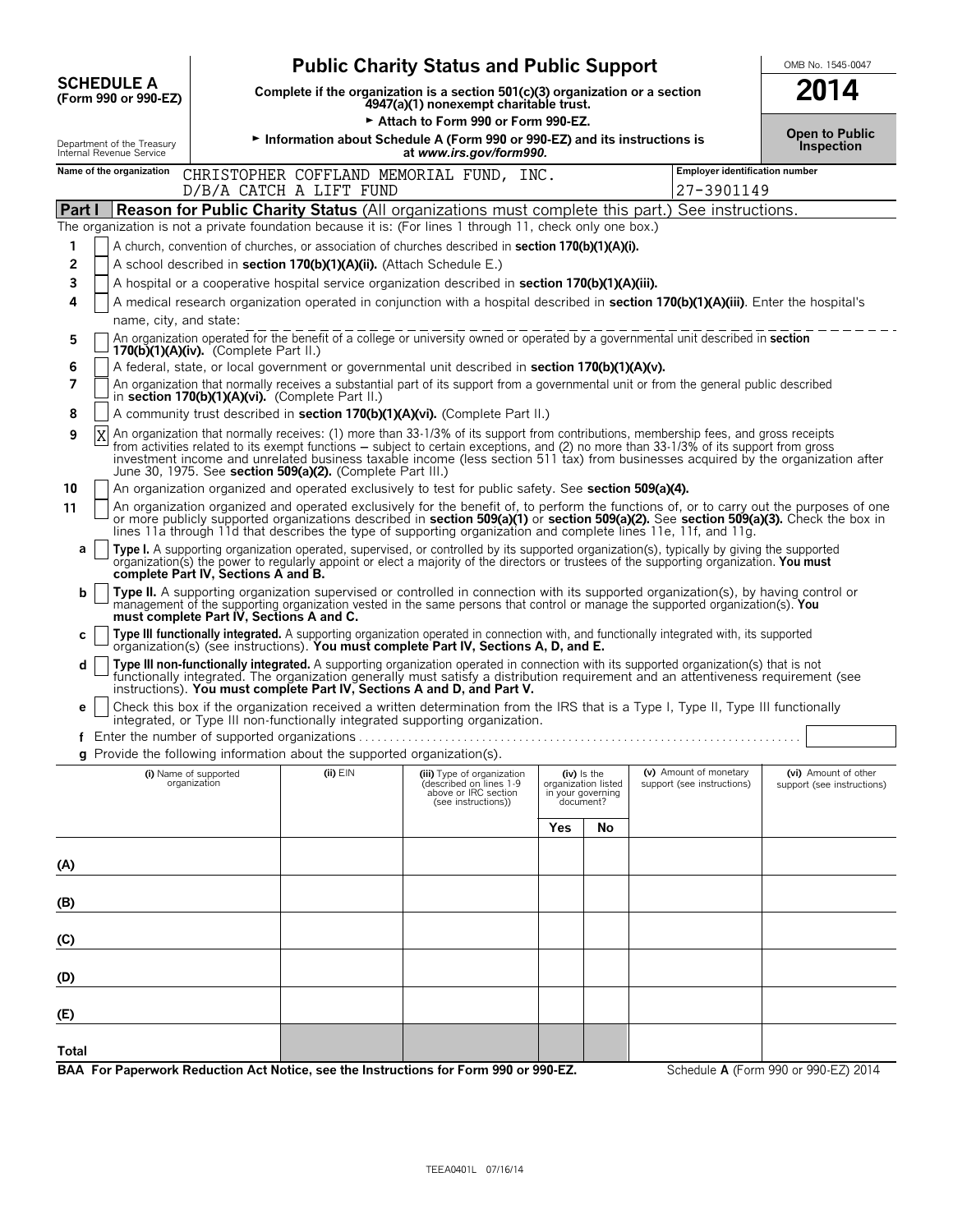# Schedule **A** (Form 990 or 990-EZ) 2014 CHRISTOPHER COFFLAND MEMORIAL FUND, INC. 27-3901149 Page 2

(Complete only if you checked the box on line 5, 7, or 8 of Part I or if the organization failed to qualify under Part III. If the organization fails to qualify under the tests listed below, please complete Part III.)

|    | <b>Section A. Public Support</b>                                                                                                                                                                                                                                                                                                                                             |          |            |            |            |            |           |
|----|------------------------------------------------------------------------------------------------------------------------------------------------------------------------------------------------------------------------------------------------------------------------------------------------------------------------------------------------------------------------------|----------|------------|------------|------------|------------|-----------|
|    | Calendar year (or fiscal year<br>beginning in) $\rightarrow$                                                                                                                                                                                                                                                                                                                 | (a) 2010 | (b) $2011$ | $(c)$ 2012 | $(d)$ 2013 | (e) $2014$ | (f) Total |
| 1. | Gifts, grants, contributions, and<br>membership fees received. (Do not<br>include any 'unusual grants.')                                                                                                                                                                                                                                                                     |          |            |            |            |            |           |
|    | 2 Tax revenues levied for the<br>organization's benefit and<br>either paid to or expended<br>on its behalf                                                                                                                                                                                                                                                                   |          |            |            |            |            |           |
| 3. | The value of services or<br>facilities furnished by a<br>governmental unit to the<br>organization without charge                                                                                                                                                                                                                                                             |          |            |            |            |            |           |
| 4  | <b>Total.</b> Add lines 1 through 3                                                                                                                                                                                                                                                                                                                                          |          |            |            |            |            |           |
| 5  | The portion of total<br>contributions by each person<br>(other than a governmental<br>unit or publicly supported<br>organization) included on line 1<br>that exceeds 2% of the amount<br>shown on line 11, column $(f)$                                                                                                                                                      |          |            |            |            |            |           |
| 6  | <b>Public support.</b> Subtract line 5<br>from line $4$                                                                                                                                                                                                                                                                                                                      |          |            |            |            |            |           |
|    | <b>Section B. Total Support</b>                                                                                                                                                                                                                                                                                                                                              |          |            |            |            |            |           |
|    | Calendar year (or fiscal year<br>beginning in) $\rightarrow$                                                                                                                                                                                                                                                                                                                 | (a) 2010 | (b) $2011$ | $(c)$ 2012 | $(d)$ 2013 | (e) $2014$ | (f) Total |
| 7  | Amounts from line 4                                                                                                                                                                                                                                                                                                                                                          |          |            |            |            |            |           |
| 8  | Gross income from interest,<br>dividends, payments received<br>on securities loans, rents,<br>royalties and income from<br>similar sources                                                                                                                                                                                                                                   |          |            |            |            |            |           |
| 9  | Net income from unrelated<br>business activities, whether or<br>not the business is regularly<br>carried on                                                                                                                                                                                                                                                                  |          |            |            |            |            |           |
| 10 | Other income. Do not include<br>gain or loss from the sale of<br>capital assets (Explain in                                                                                                                                                                                                                                                                                  |          |            |            |            |            |           |
|    | 11 Total support. Add lines 7                                                                                                                                                                                                                                                                                                                                                |          |            |            |            |            |           |
| 12 |                                                                                                                                                                                                                                                                                                                                                                              |          |            |            |            | 12         |           |
| 13 | <b>First five years.</b> If the Form 990 is for the organization's first, second, third, fourth, or fifth tax year as a section 501 $(c)(3)$<br>organization, check this box and stop here.                                                                                                                                                                                  |          |            |            |            |            |           |
|    | <b>Section C. Computation of Public Support Percentage</b>                                                                                                                                                                                                                                                                                                                   |          |            |            |            |            |           |
|    |                                                                                                                                                                                                                                                                                                                                                                              |          |            |            |            |            | %         |
|    |                                                                                                                                                                                                                                                                                                                                                                              |          |            |            |            | 15         | $\%$      |
|    | 16a 33-1/3% support test - 2014. If the organization did not check the box on line 13, and the line 14 is 33-1/3% or more, check this box                                                                                                                                                                                                                                    |          |            |            |            |            |           |
|    | <b>b 33-1/3% support test - 2013.</b> If the organization did not check a box on line 13 or 16a, and line 15 is 33-1/3% or more, check this box                                                                                                                                                                                                                              |          |            |            |            |            |           |
|    | 17a 10%-facts-and-circumstances test - 2014. If the organization did not check a box on line 13, 16a, or 16b, and line 14 is 10%<br>or more, and if the organization meets the 'facts-and-circumstances' test, check this box and <b>stop here.</b> Explain in Part VI how<br>the organization meets the 'facts-and-circumstances' test. The organization qualifies as a p   |          |            |            |            |            |           |
|    | <b>b 10%-facts-and-circumstances test - 2013.</b> If the organization did not check a box on line 13, 16a, 16b, or 17a, and line 15 is 10%<br>or more, and if the organization meets the 'facts-and-circumstances' test, check this box and stop here. Explain in Part VI how the organization meets the 'facts-and-circumstances' test. The organization qualifies as a pub |          |            |            |            |            |           |
|    | 18 Private foundation. If the organization did not check a box on line 13, 16a, 16b, 17a, or 17b, check this box and see instructions                                                                                                                                                                                                                                        |          |            |            |            |            |           |

**Part II Support Schedule for Organizations Described in Sections 170(b)(1)(A)(iv) and 170(b)(1)(A)(vi)**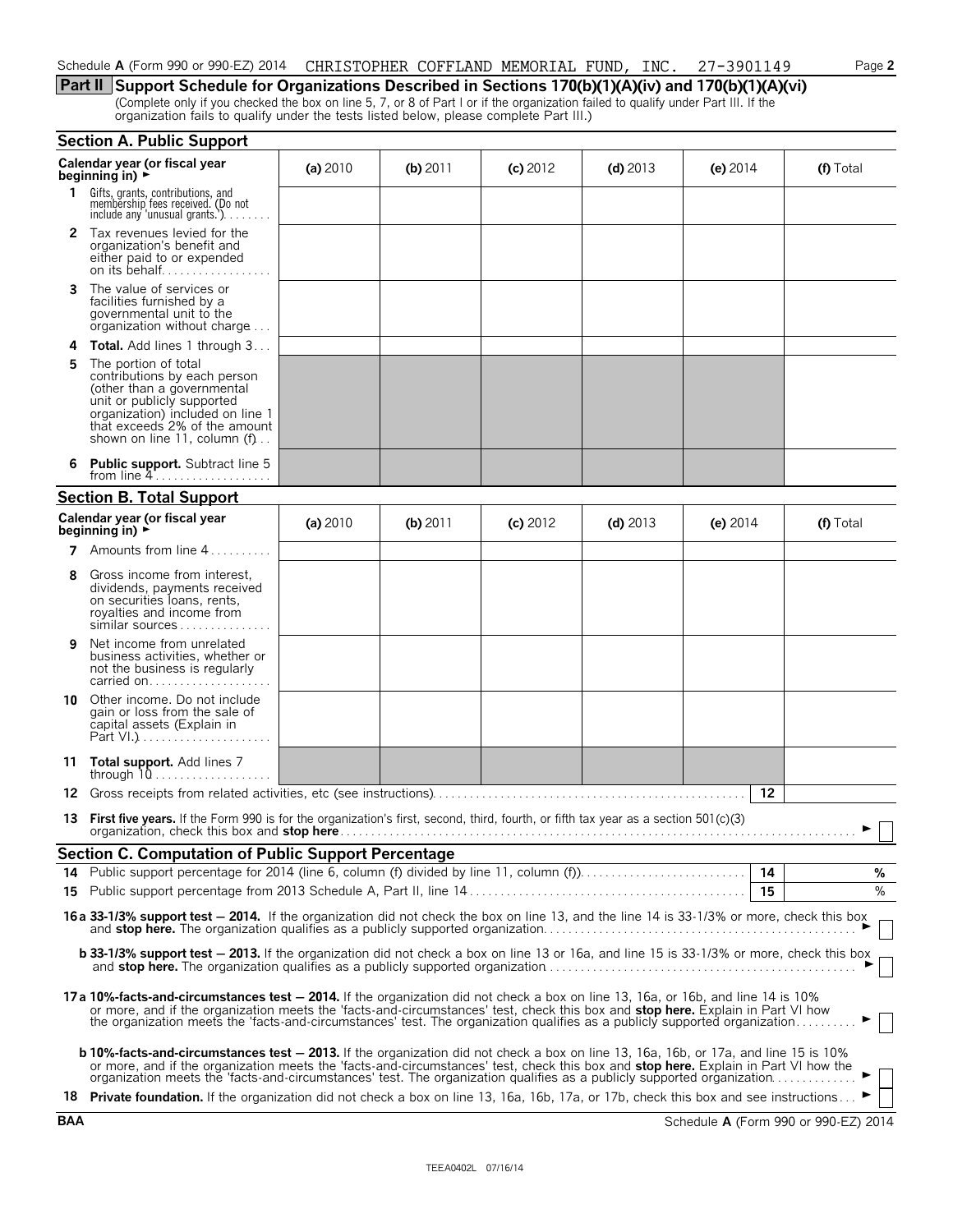# **Part III Support Schedule for Organizations Described in Section 509(a)(2)**

(Complete only if you checked the box on line 9 of Part I or if the organization failed to qualify under Part II. If the organization fails to qualify under the tests listed below, please complete Part II.)

|            | <b>Section A. Public Support</b>                                                                                                                                                                                                                                  |               |                    |                |               |                                      |                    |
|------------|-------------------------------------------------------------------------------------------------------------------------------------------------------------------------------------------------------------------------------------------------------------------|---------------|--------------------|----------------|---------------|--------------------------------------|--------------------|
|            | Calendar year (or fiscal yr beginning in) $\blacktriangleright$                                                                                                                                                                                                   | (a) 2010      | (b) $2011$         | (c) 2012       | (d) $2013$    | (e) 2014                             | (f) Total          |
|            | 1 Gifts, grants, contributions<br>and membership fees<br>received. (Do not include                                                                                                                                                                                |               |                    |                |               |                                      |                    |
|            | any 'unusual grants.')                                                                                                                                                                                                                                            |               | 10,540.            | 52,517.        | 241,968.      | 446,996.                             | 752,021.           |
|            | 2 Gross receipts from admis-                                                                                                                                                                                                                                      |               |                    |                |               |                                      |                    |
|            | sions, merchandise sold or                                                                                                                                                                                                                                        |               |                    |                |               |                                      |                    |
|            | services performed, or facilities<br>furnished in any activity that is                                                                                                                                                                                            |               |                    |                |               |                                      |                    |
|            | related to the organization's                                                                                                                                                                                                                                     |               |                    |                |               |                                      |                    |
|            | tax-exempt purpose                                                                                                                                                                                                                                                |               |                    |                |               |                                      | $0$ .              |
|            | 3 Gross receipts from activities<br>that are not an unrelated trade<br>or business under section 513.                                                                                                                                                             |               |                    |                | 67,394.       |                                      | 67,394.            |
| 4          | Tax revenues levied for the                                                                                                                                                                                                                                       |               |                    |                |               |                                      |                    |
|            | organization's benefit and<br>either paid to or expended on                                                                                                                                                                                                       |               |                    |                |               |                                      | 0.                 |
| 5.         | The value of services or                                                                                                                                                                                                                                          |               |                    |                |               |                                      |                    |
|            | facilities furnished by a                                                                                                                                                                                                                                         |               |                    |                |               |                                      |                    |
|            | governmental unit to the<br>organization without charge                                                                                                                                                                                                           |               |                    |                |               |                                      | 0.                 |
|            | 6 Total. Add lines 1 through 5                                                                                                                                                                                                                                    |               |                    |                |               | 446,996.                             |                    |
|            | <b>7 a</b> Amounts included on lines 1,                                                                                                                                                                                                                           | 0.            | 10,540             | 52,517.        | 309, 362.     |                                      | 819, 415.          |
|            | 2, and 3 received from<br>disqualified persons                                                                                                                                                                                                                    | 0.            | 0.                 | $\mathbf 0$ .  | 0.            | 0.                                   | $0$ .              |
|            | <b>b</b> Amounts included on lines 2                                                                                                                                                                                                                              |               |                    |                |               |                                      |                    |
|            | and 3 received from other than<br>disqualified persons that<br>exceed the greater of \$5,000 or                                                                                                                                                                   |               |                    |                |               |                                      |                    |
|            | 1% of the amount on line 13                                                                                                                                                                                                                                       | 0.            | $\mathbf{0}$ .     | $\mathbf 0$ .  | 0.            | 0.                                   | 0.                 |
|            | c Add lines 7a and $7b$                                                                                                                                                                                                                                           | $\mathbf 0$ . | $\mathbf{0}$ .     | $\mathbf{0}$ . | $\mathbf 0$ . | 0.                                   | $\boldsymbol{0}$ . |
|            | 8 Public support (Subtract line                                                                                                                                                                                                                                   |               |                    |                |               |                                      |                    |
|            | 7c from line 6.)                                                                                                                                                                                                                                                  |               |                    |                |               |                                      | 819, 415.          |
|            | <b>Section B. Total Support</b>                                                                                                                                                                                                                                   |               |                    |                |               |                                      |                    |
|            | Calendar year (or fiscal yr beginning in) $\blacktriangleright$                                                                                                                                                                                                   | (a) $2010$    | (b) 2011           | $(c)$ 2012     | $(d)$ 2013    | (e) $2014$                           | (f) Total          |
|            | 9 Amounts from line 6                                                                                                                                                                                                                                             | 0.            | 10,540             | 52, 517.       | 309,362.      | 446,996.                             | 819, 415.          |
|            | 10 a Gross income from interest, dividends,<br>payments received on securities loans,<br>rents, royalties and income from<br>$similar$ sources $\ldots \ldots \ldots \ldots$                                                                                      |               |                    |                |               |                                      |                    |
|            | <b>b</b> Unrelated business taxable                                                                                                                                                                                                                               |               |                    |                |               |                                      | $0$ .              |
|            | income (less section 511                                                                                                                                                                                                                                          |               |                    |                |               |                                      |                    |
|            | taxes) from businesses<br>acquired after June 30, 1975                                                                                                                                                                                                            |               |                    |                |               |                                      |                    |
|            | c Add lines $10a$ and $10b$                                                                                                                                                                                                                                       |               |                    |                |               |                                      | 0.                 |
|            | <b>11</b> Net income from unrelated business                                                                                                                                                                                                                      | $\mathbf 0$   | 0                  | $\mathbf{0}$   | 0             | $\Omega$                             | $0$ .              |
|            | activities not included in line 10b,<br>whether or not the business is<br>regularly carried on $\dots\dots\dots\dots\dots$                                                                                                                                        |               |                    |                |               |                                      | 0.                 |
|            | 12 Other income. Do not include                                                                                                                                                                                                                                   |               |                    |                |               |                                      |                    |
|            | gain or loss from the sale of<br>capital assets (Explain in                                                                                                                                                                                                       |               |                    |                |               |                                      |                    |
|            |                                                                                                                                                                                                                                                                   |               |                    |                |               |                                      | 0.                 |
|            | 13 Total support. (Add lines 9,<br>10c, 11 and 12.)                                                                                                                                                                                                               | $0$ .         | 10,540.            | 52, 517.       | 309,362.      | 446,996.                             | 819, 415.          |
|            | 14 First five years. If the Form 990 is for the organization's first, second, third, fourth, or fifth tax year as a section 501(c)(3)                                                                                                                             |               |                    |                |               |                                      | X                  |
|            | <b>Section C. Computation of Public Support Percentage</b>                                                                                                                                                                                                        |               |                    |                |               |                                      |                    |
|            |                                                                                                                                                                                                                                                                   |               |                    |                |               | 15                                   | ್ಗ                 |
|            |                                                                                                                                                                                                                                                                   |               |                    |                |               | 16                                   | နွ                 |
|            | Section D. Computation of Investment Income Percentage                                                                                                                                                                                                            |               |                    |                |               |                                      |                    |
| 17         | Investment income percentage for 2014 (line 10c, column (f) divided by line 13, column (f)                                                                                                                                                                        |               |                    |                |               | 17                                   | ್ಗ                 |
|            |                                                                                                                                                                                                                                                                   |               |                    |                |               |                                      | o۶                 |
| 18         |                                                                                                                                                                                                                                                                   |               |                    |                |               | 18                                   |                    |
|            | 19 a 33-1/3% support tests - 2014. If the organization did not check the box on line 14, and line 15 is more than 33-1/3%, and line 17<br>is not more than 33-1/3%, check this box and stop here. The organization qualifies as a publicly supported organization |               |                    |                |               |                                      |                    |
|            | <b>b 33-1/3% support tests - 2013.</b> If the organization did not check a box on line 14 or line 19a, and line 16 is more than 33-1/3%, and                                                                                                                      |               |                    |                |               |                                      |                    |
|            | line 18 is not more than 33-1/3%, check this box and stop here. The organization qualifies as a publicly supported organization                                                                                                                                   |               |                    |                |               |                                      |                    |
|            | 20 Private foundation. If the organization did not check a box on line 14, 19a, or 19b, check this box and see instructions                                                                                                                                       |               |                    |                |               |                                      |                    |
| <b>BAA</b> |                                                                                                                                                                                                                                                                   |               | TEEA0403L 07/17/14 |                |               | Schedule A (Form 990 or 990-EZ) 2014 |                    |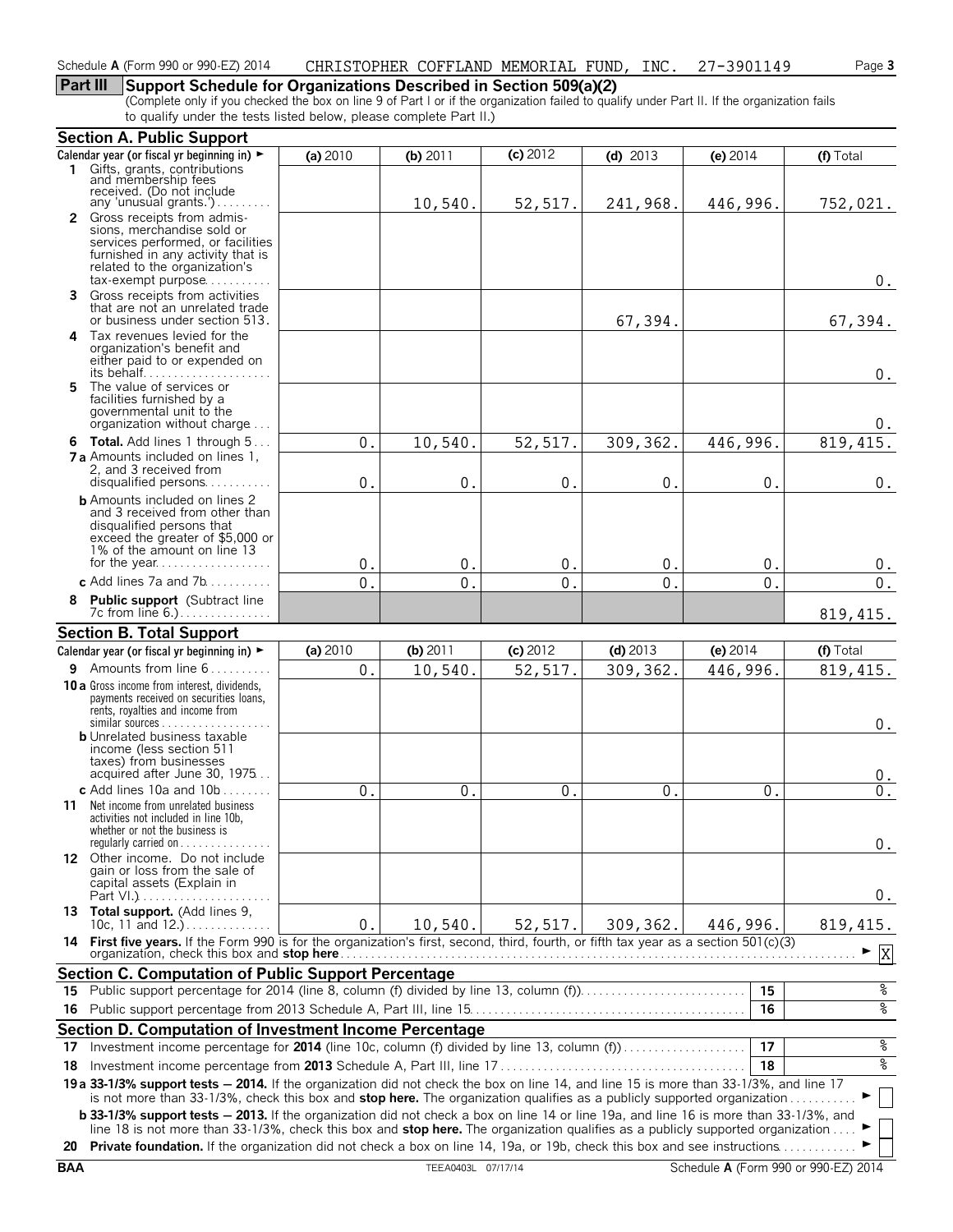| Schedule A (Form 990 or 990-EZ) 2014 | CHRISTOPHER COFFLAND |  | MEMORIAL | FUND. | INC | 3901<br>. 49 | Page 4 |
|--------------------------------------|----------------------|--|----------|-------|-----|--------------|--------|
|--------------------------------------|----------------------|--|----------|-------|-----|--------------|--------|

**Part IV** Supporting Organizations

(Complete only if you checked a box on line 11 of Part I. If you checked 11a of Part I, complete Sections A and B. If you checked 11b of Part I, complete Sections A and C. If you checked 11c of Part I, complete Sections A, D, and E. If you checked 11d of Part I, complete Sections A and D, and complete Part V.)

# **Section A. All Supporting Organizations**

|            |                                                                                                                                                                                                                                                                  |                 | <b>Yes</b> | No. |
|------------|------------------------------------------------------------------------------------------------------------------------------------------------------------------------------------------------------------------------------------------------------------------|-----------------|------------|-----|
|            | 1 Are all of the organization's supported organizations listed by name in the organization's governing documents?                                                                                                                                                |                 |            |     |
|            | If 'No,' describe in Part VI how the supported organizations are designated. If designated by class or purpose, describe                                                                                                                                         |                 |            |     |
|            |                                                                                                                                                                                                                                                                  | $\mathbf{1}$    |            |     |
| 2          | Did the organization have any supported organization that does not have an IRS determination of status under section                                                                                                                                             |                 |            |     |
|            | 509(a)(1) or (2)? If 'Yes,' explain in Part VI how the organization determined that the supported organization was                                                                                                                                               |                 |            |     |
|            |                                                                                                                                                                                                                                                                  | $\overline{2}$  |            |     |
|            | 3a Did the organization have a supported organization described in section 501(c)(4), (5), or (6)? If 'Yes,' answer (b)                                                                                                                                          |                 |            |     |
|            |                                                                                                                                                                                                                                                                  | 3a              |            |     |
|            |                                                                                                                                                                                                                                                                  |                 |            |     |
|            | <b>b</b> Did the organization confirm that each supported organization qualified under section 501 $(c)(4)$ , $(5)$ , or $(6)$ and<br>satisfied the public support tests under section 509( $a(2)$ ? If 'Yes,' describe in Part VI when and how the organization |                 |            |     |
|            |                                                                                                                                                                                                                                                                  | 3 <sub>b</sub>  |            |     |
|            |                                                                                                                                                                                                                                                                  |                 |            |     |
|            | c Did the organization ensure that all support to such organizations was used exclusively for section 170(c)(2)(B)<br>purposes? If 'Yes,' explain in <b>Part VI</b> what controls the organization put in place to ensure such use                               | 3 <sub>c</sub>  |            |     |
|            |                                                                                                                                                                                                                                                                  |                 |            |     |
|            | 4a Was any supported organization not organized in the United States ('foreign supported organization')? If 'Yes' and                                                                                                                                            |                 |            |     |
|            |                                                                                                                                                                                                                                                                  | 4a              |            |     |
|            |                                                                                                                                                                                                                                                                  |                 |            |     |
|            | <b>b</b> Did the organization have ultimate control and discretion in deciding whether to make grants to the foreign supported<br>organization? If 'Yes,' describe in Part VI how the organization had such control and discretion despite being controlled      |                 |            |     |
|            |                                                                                                                                                                                                                                                                  | 4b              |            |     |
|            |                                                                                                                                                                                                                                                                  |                 |            |     |
|            | c Did the organization support any foreign supported organization that does not have an IRS determination under<br>sections 501(c)(3) and 509(a)(1) or (2)? If 'Yes,' explain in <b>Part VI</b> what controls the organization used to ensure that               |                 |            |     |
|            | all support to the foreign supported organization was used exclusively for section $170(\tilde{c})(2)(B)$ purposes                                                                                                                                               | 4c              |            |     |
|            |                                                                                                                                                                                                                                                                  |                 |            |     |
|            | 5a Did the organization add, substitute, or remove any supported organizations during the tax year? If 'Yes,' answer (b)                                                                                                                                         |                 |            |     |
|            | and (c) below (if applicable). Also, provide detail in Part VI, including (i) the names and EIN numbers of the supported<br>organizations added, substituted, or removed, (ii) the reasons for each such action, (iii) the authority under the                   |                 |            |     |
|            | organization's organizing document authorizing such action, and (iv) how the action was accomplished (such as by                                                                                                                                                 |                 |            |     |
|            |                                                                                                                                                                                                                                                                  | 5a              |            |     |
|            | <b>b Type I or Type II only.</b> Was any added or substituted supported organization part of a class already designated in the                                                                                                                                   |                 |            |     |
|            |                                                                                                                                                                                                                                                                  | 5b              |            |     |
|            | c Substitutions only. Was the substitution the result of an event beyond the organization's control?                                                                                                                                                             | 5c              |            |     |
|            |                                                                                                                                                                                                                                                                  |                 |            |     |
| 6          | Did the organization provide support (whether in the form of grants or the provision of services or facilities) to                                                                                                                                               |                 |            |     |
|            | anyone other than (a) its supported organizations; (b) individuals that are part of the charitable class benefited by one<br>or more of its supported organizations; or (c) other supporting organizations that also support or benefit one or more of           |                 |            |     |
|            |                                                                                                                                                                                                                                                                  | 6               |            |     |
|            |                                                                                                                                                                                                                                                                  |                 |            |     |
| 7          | Did the organization provide a grant, loan, compensation, or other similar payment to a substantial contributor<br>(defined in IRC 4958(c)(3)(C)), a family member of a substantial contributor, or a 35-percent controlled entity with                          |                 |            |     |
|            | regard to a substantial contributor? If 'Yes,' complete Part I of Schedule L (Form 990)                                                                                                                                                                          | 7               |            |     |
|            |                                                                                                                                                                                                                                                                  |                 |            |     |
| 8          | Did the organization make a loan to a disqualified person (as defined in section 4958) not described in line 7? If 'Yes,'                                                                                                                                        | 8               |            |     |
|            |                                                                                                                                                                                                                                                                  |                 |            |     |
|            | 9a Was the organization controlled directly or indirectly at any time during the tax year by one or more disqualified persons<br>as defined in section 4946 (other than foundation managers and organizations described in section 509(a)(1) or (2))?            |                 |            |     |
|            |                                                                                                                                                                                                                                                                  | 9a              |            |     |
|            | <b>b</b> Did one or more disqualified persons (as defined in line 9(a)) hold a controlling interest in any entity in which the                                                                                                                                   |                 |            |     |
|            |                                                                                                                                                                                                                                                                  | 9b              |            |     |
|            |                                                                                                                                                                                                                                                                  |                 |            |     |
|            | c Did a disqualified person (as defined in line 9(a)) have an ownership interest in, or derive any personal benefit from,                                                                                                                                        | 9c              |            |     |
|            |                                                                                                                                                                                                                                                                  |                 |            |     |
|            | 10 a Was the organization subject to the excess business holdings rules of IRC 4943 because of IRC 4943(f) (regarding<br>certain Type II supporting organizations, and all Type III non-functionally integrated supporting organizations)? If 'Yes,'             |                 |            |     |
|            |                                                                                                                                                                                                                                                                  | 10a             |            |     |
|            |                                                                                                                                                                                                                                                                  |                 |            |     |
|            | b Did the organization, have any excess business holdings in the tax year? (Use Schedule C, Form 4720, to determine                                                                                                                                              | 10 <sub>b</sub> |            |     |
| <b>BAA</b> | TEEA0404L 07/17/14 Schedule A (Form 990 or 990-EZ) 2014                                                                                                                                                                                                          |                 |            |     |
|            |                                                                                                                                                                                                                                                                  |                 |            |     |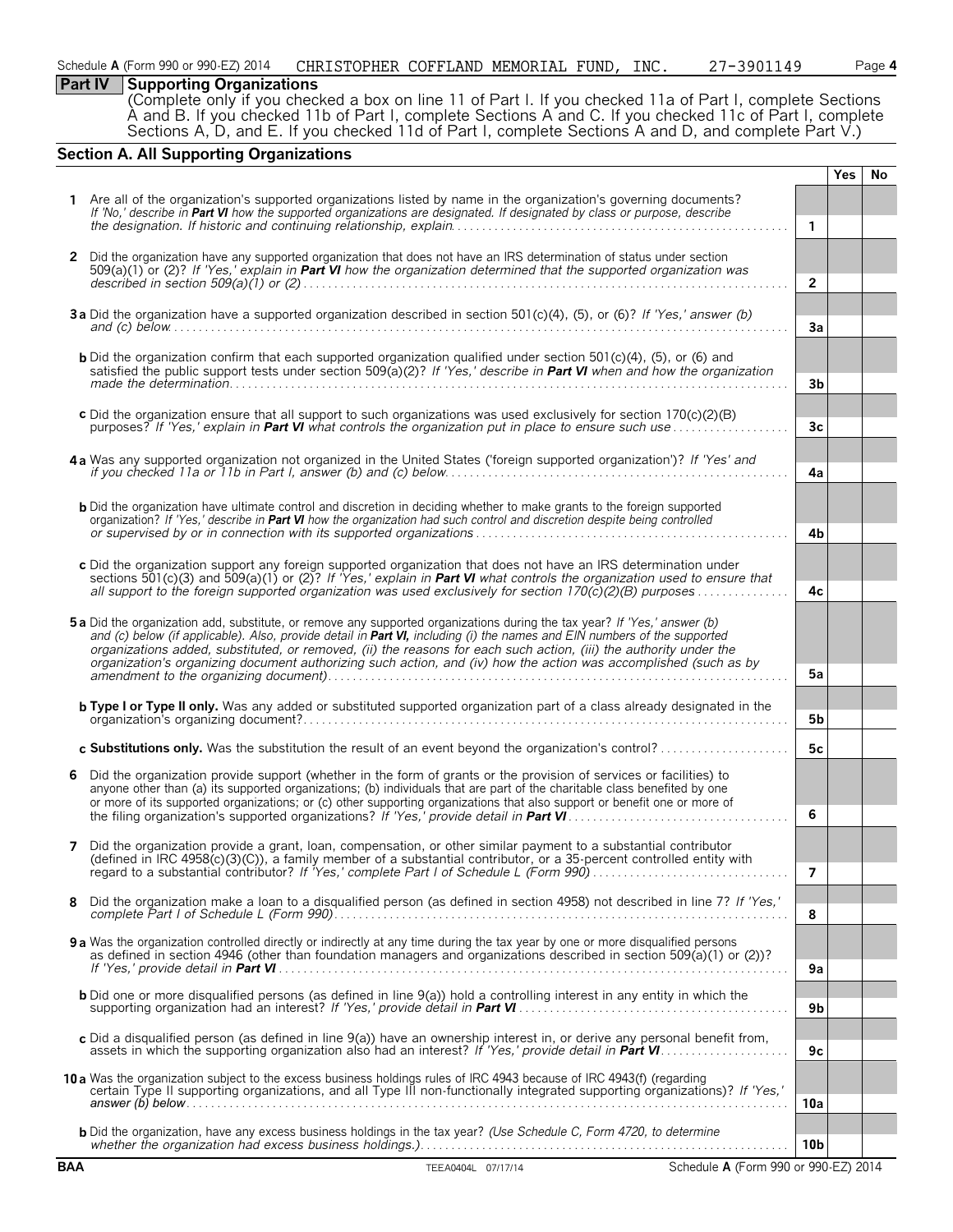|                | Schedule A (Form 990 or 990-EZ) 2014        | CHRISTOPHER COFFLAND | MEMORIAL | FUND | INC. | 7-3901149 | $\mathsf{a}$ aqe 5 |
|----------------|---------------------------------------------|----------------------|----------|------|------|-----------|--------------------|
| <b>Part IV</b> | <b>Supporting Organizations</b> (continued) |                      |          |      |      |           |                    |

| 11 Has the organization accepted a gift or contribution from any of the following persons?                                                                            |                 |  |
|-----------------------------------------------------------------------------------------------------------------------------------------------------------------------|-----------------|--|
|                                                                                                                                                                       |                 |  |
| a A person who directly or indirectly controls, either alone or together with persons described in (b) and (c) below, the governing body of a supported organization? | 11a             |  |
|                                                                                                                                                                       | 11 <sub>b</sub> |  |
| c A 35% controlled entity of a person described in (a) or (b) above? If 'Yes' to a, b, or c, provide detail in <b>Part VI</b>                                         | 11c             |  |

# **Section B. Type I Supporting Organizations**

|                                                                                                                                                                                                                                                                                                                                                                                                                                                                                                                                                                                                                              |  | 'es |  |
|------------------------------------------------------------------------------------------------------------------------------------------------------------------------------------------------------------------------------------------------------------------------------------------------------------------------------------------------------------------------------------------------------------------------------------------------------------------------------------------------------------------------------------------------------------------------------------------------------------------------------|--|-----|--|
| Did the directors, trustees, or membership of one or more supported organizations have the power to regularly appoint<br>or elect at least a majority of the organization's directors or trustees at all times during the tax year? If No,' describe in<br>Part VI how the supported organization(s) effectively operated, supervised, or controlled the organization's activities.<br>If the organization had more than one supported organization, describe how the powers to appoint and/or remove<br>directors or trustees were allocated among the supported organizations and what conditions or restrictions, if any, |  |     |  |
|                                                                                                                                                                                                                                                                                                                                                                                                                                                                                                                                                                                                                              |  |     |  |
| 2 Did the organization operate for the benefit of any supported organization other than the supported organization(s)<br>that operated, supervised, or controlled the supporting organization? If 'Yes,' explain in Part VI how providing such<br>benefit carried out the purposes of the supported organization(s) that operated, supervised, or controlled the                                                                                                                                                                                                                                                             |  |     |  |
| supporting organization                                                                                                                                                                                                                                                                                                                                                                                                                                                                                                                                                                                                      |  |     |  |

# **Section C. Type II Supporting Organizations**

| Were a majority of the organization's directors or trustees during the tax year also a majority of the directors or trustees<br>of each of the organization's supported organization(s)? If 'No,' describe in <b>Part VI</b> how control or management of the |  |
|---------------------------------------------------------------------------------------------------------------------------------------------------------------------------------------------------------------------------------------------------------------|--|
| supporting organization was vested in the same persons that controlled or managed the supported organization(s)                                                                                                                                               |  |

# **Section D. All Type III Supporting Organizations**

| 1 Did the organization provide to each of its supported organizations, by the last day of the fifth month of the<br>organization's tax year, (1) a written notice describing the type and amount of support provided during the prior tax<br>year, (2) a copy of the Form 990 that was most recently filed as of the date of notification, and (3) copies of the     |  |  |  |  |  |  |
|----------------------------------------------------------------------------------------------------------------------------------------------------------------------------------------------------------------------------------------------------------------------------------------------------------------------------------------------------------------------|--|--|--|--|--|--|
| organization's governing documents in effect on the date of notification, to the extent not previously provided?                                                                                                                                                                                                                                                     |  |  |  |  |  |  |
|                                                                                                                                                                                                                                                                                                                                                                      |  |  |  |  |  |  |
| 2 Were any of the organization's officers, directors, or trustees either (i) appointed or elected by the supported organization(s) or (ii) serving on the governing body of a supported organization? If 'No,' explain in Part                                                                                                                                       |  |  |  |  |  |  |
|                                                                                                                                                                                                                                                                                                                                                                      |  |  |  |  |  |  |
| 3 By reason of the relationship described in (2), did the organization's supported organizations have a significant<br>voice in the organization's investment policies and in directing the use of the organization's income or assets at<br>all times during the tax year? If 'Yes,' describe in Part VI the role the organization's supported organizations played |  |  |  |  |  |  |
| in this regard.                                                                                                                                                                                                                                                                                                                                                      |  |  |  |  |  |  |

# **Section E. Type III Functionally-Integrated Supporting Organizations**

| 1 Check the box next to the method that the organization used to satisfy the Integral Part Test during the year (see instructions): |  |  |
|-------------------------------------------------------------------------------------------------------------------------------------|--|--|
|                                                                                                                                     |  |  |

|  | <b>a</b>   The organization satisfied the Activities Test. Complete line 2 below. |  |  |
|--|-----------------------------------------------------------------------------------|--|--|
|  |                                                                                   |  |  |

|  | <b>b</b> $ $ The organization is the parent of each of its supported organizations. Complete line 3 below. |  |  |  |
|--|------------------------------------------------------------------------------------------------------------|--|--|--|
|  |                                                                                                            |  |  |  |

**c** The organization supported a governmental entity. *Describe in Part VI how you supported a government entity (see instructions).*

| 2 Activities Test. Answer (a) and (b) below. | Yes   No |  |
|----------------------------------------------|----------|--|
|----------------------------------------------|----------|--|

| <b>a</b> Did substantially all of the organization's activities during the tax year directly further the exempt purposes of the<br>supported organization(s) to which the organization was responsive? If 'Yes,' then in <b>Part VI identify those supported</b><br>organizations and explain how these activities directly furthered their exempt purposes, how the organization was<br>responsive to those supported organizations, and how the organization determined that these activities constituted |                |  |
|-------------------------------------------------------------------------------------------------------------------------------------------------------------------------------------------------------------------------------------------------------------------------------------------------------------------------------------------------------------------------------------------------------------------------------------------------------------------------------------------------------------|----------------|--|
|                                                                                                                                                                                                                                                                                                                                                                                                                                                                                                             | 2a             |  |
| <b>b</b> Did the activities described in (a) constitute activities that, but for the organization's involvement, one or more of<br>the organization's supported organization(s) would have been engaged in? If 'Yes,' explain in Part VI the reasons for<br>the organization's position that its supported organization(s) would have engaged in these activities but for the                                                                                                                               |                |  |
|                                                                                                                                                                                                                                                                                                                                                                                                                                                                                                             | 2 <sub>b</sub> |  |
| 3 Parent of Supported Organizations. Answer (a) and (b) below.                                                                                                                                                                                                                                                                                                                                                                                                                                              |                |  |
| a Did the organization have the power to regularly appoint or elect a majority of the officers, directors, or trustees of                                                                                                                                                                                                                                                                                                                                                                                   | 3a             |  |
|                                                                                                                                                                                                                                                                                                                                                                                                                                                                                                             |                |  |
| <b>b</b> Did the organization exercise a substantial degree of direction over the policies, programs, and activities of each of its<br>supported organizations? If 'Yes,' describe in Part VI the role played by the organization in this regard                                                                                                                                                                                                                                                            | 3b             |  |
|                                                                                                                                                                                                                                                                                                                                                                                                                                                                                                             |                |  |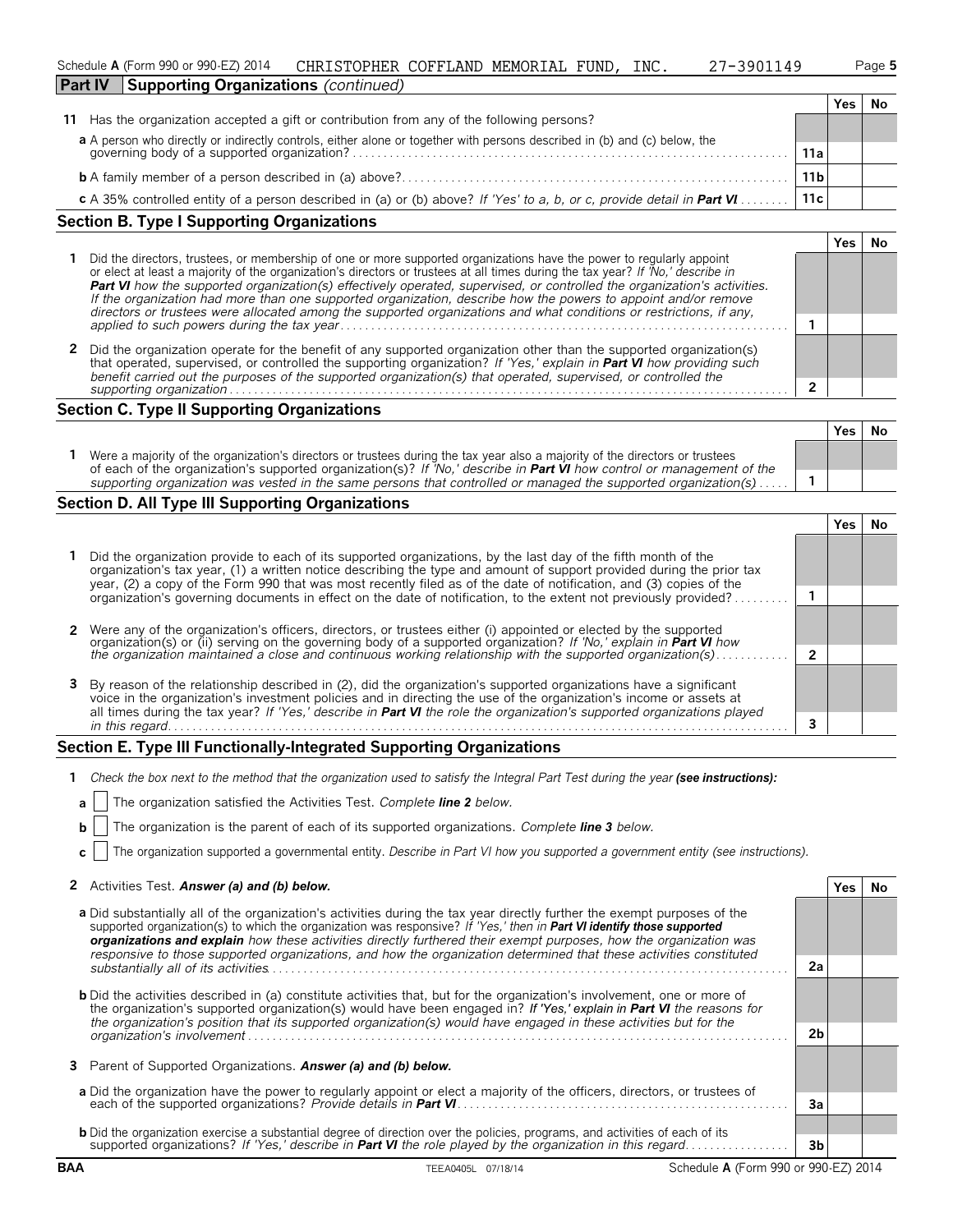|  | Check here if the organization satisfied the Integral Part Test as a qualifying trust on November 20, 1970. See instructions. All<br>- other Type III non-functionally integrated supporting organizations must complete Sections A through E. |
|--|------------------------------------------------------------------------------------------------------------------------------------------------------------------------------------------------------------------------------------------------|

|                | Section A - Adjusted Net Income                                                                                                                                     |                         | (A) Prior Year | (B) Current Year<br>(optional) |
|----------------|---------------------------------------------------------------------------------------------------------------------------------------------------------------------|-------------------------|----------------|--------------------------------|
| 1.             |                                                                                                                                                                     | $\mathbf{1}$            |                |                                |
| 2              |                                                                                                                                                                     | $\overline{2}$          |                |                                |
| 3              |                                                                                                                                                                     | 3                       |                |                                |
| 4              |                                                                                                                                                                     | 4                       |                |                                |
| 5.             |                                                                                                                                                                     | 5                       |                |                                |
| 6              | Portion of operating expenses paid or incurred for production or collection of gross<br>income or for management, conservation, or maintenance of property held for | 6                       |                |                                |
| 7              |                                                                                                                                                                     | $\overline{7}$          |                |                                |
| 8              | Adjusted Net Income (subtract lines 5, 6 and 7 from line 4)                                                                                                         | 8                       |                |                                |
|                | <b>Section B - Minimum Asset Amount</b>                                                                                                                             |                         | (A) Prior Year | (B) Current Year<br>(optional) |
| 1.             | Aggregate fair market value of all non-exempt-use assets (see instructions for short<br>tax year or assets held for part of year):                                  |                         |                |                                |
|                |                                                                                                                                                                     | 1a                      |                |                                |
|                |                                                                                                                                                                     | 1b                      |                |                                |
|                |                                                                                                                                                                     | 1c                      |                |                                |
|                |                                                                                                                                                                     | 1d                      |                |                                |
|                | <b>e Discount</b> claimed for blockage or other<br>factors (explain in detail in <b>Part VI</b> ):                                                                  |                         |                |                                |
| 2              | Acquisition indebtedness applicable to non-exempt-use assets                                                                                                        | $\mathbf{2}$            |                |                                |
| 3              |                                                                                                                                                                     | 3                       |                |                                |
| 4              | Cash deemed held for exempt use. Enter 1-1/2% of line 3 (for greater amount,                                                                                        | 4                       |                |                                |
| 5              | Net value of non-exempt-use assets (subtract line 4 from line 3)                                                                                                    | 5                       |                |                                |
| 6              |                                                                                                                                                                     | 6                       |                |                                |
| 7              |                                                                                                                                                                     | $\overline{7}$          |                |                                |
| 8              |                                                                                                                                                                     | 8                       |                |                                |
|                | Section C - Distributable Amount                                                                                                                                    |                         |                | <b>Current Year</b>            |
| 1              | Adjusted net income for prior year (from Section A, line 8, Column A)                                                                                               | $\mathbf{1}$            |                |                                |
| $\overline{2}$ |                                                                                                                                                                     | $\overline{2}$          |                |                                |
| 3              | Minimum asset amount for prior year (from Section B, line 8, Column A)                                                                                              | $\overline{\mathbf{3}}$ |                |                                |
| 4              |                                                                                                                                                                     | 4                       |                |                                |
| 5              |                                                                                                                                                                     | 5                       |                |                                |
| 6              | Distributable Amount. Subtract line 5 from line 4, unless subject to emergency                                                                                      | 6                       |                |                                |

**7**  $\mid$  Check here if the current year is the organization's first as a non-functionally-integrated Type III supporting organization (see instructions).

**BAA** Schedule **A** (Form 990 or 990-EZ) 2014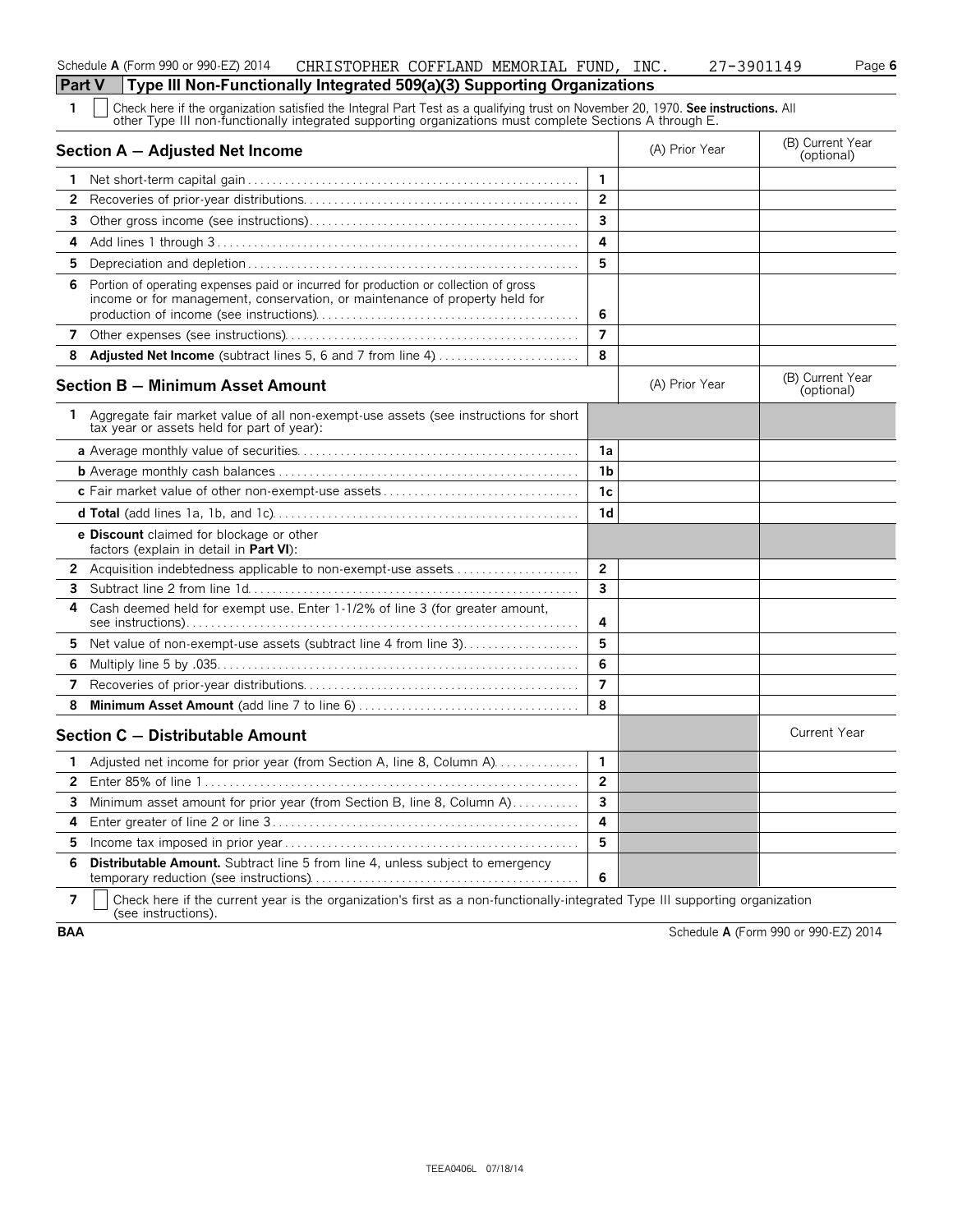| 990<br>or 990-EZ<br>2014<br>Schedule<br>A (Form | <b>TIMPHER</b><br>COFFLAND<br>CHRIS | MEMORIAL<br>TUND. | INC. | 4 G | Page |
|-------------------------------------------------|-------------------------------------|-------------------|------|-----|------|
|                                                 |                                     |                   |      |     |      |

| <b>Part V</b> | Type III Non-Functionally Integrated 509(a)(3) Supporting Organizations (continued)                                            |                                              |                                               |                                                  |
|---------------|--------------------------------------------------------------------------------------------------------------------------------|----------------------------------------------|-----------------------------------------------|--------------------------------------------------|
|               | Section D - Distributions                                                                                                      |                                              |                                               | <b>Current Year</b>                              |
| 1.            |                                                                                                                                |                                              |                                               |                                                  |
|               | 2 Amounts paid to perform activity that directly furthers exempt purposes of supported organizations,                          |                                              |                                               |                                                  |
| 3             | Administrative expenses paid to accomplish exempt purposes of supported organizations                                          |                                              |                                               |                                                  |
| 4             |                                                                                                                                |                                              |                                               |                                                  |
| 5             |                                                                                                                                |                                              |                                               |                                                  |
| 6             |                                                                                                                                |                                              |                                               |                                                  |
| 7             |                                                                                                                                |                                              |                                               |                                                  |
| 8             | Distributions to attentive supported organizations to which the organization is responsive (provide details                    |                                              |                                               |                                                  |
| 9             |                                                                                                                                |                                              |                                               |                                                  |
| 10            |                                                                                                                                |                                              |                                               |                                                  |
|               | Section $E -$ Distribution Allocations (see instructions)                                                                      | (i)<br><b>Excess</b><br><b>Distributions</b> | (ii)<br><b>Underdistributions</b><br>Pre-2014 | (iii)<br><b>Distributable</b><br>Amount for 2014 |
| 1.            | Distributable amount for 2014 from Section C, line 6                                                                           |                                              |                                               |                                                  |
| $\mathbf{2}$  | Underdistributions, if any, for years prior to 2014 (reasonable                                                                |                                              |                                               |                                                  |
| 3             | Excess distributions carryover, if any, to 2014:                                                                               |                                              |                                               |                                                  |
| а             |                                                                                                                                |                                              |                                               |                                                  |
| b             |                                                                                                                                |                                              |                                               |                                                  |
| C             |                                                                                                                                |                                              |                                               |                                                  |
| d             |                                                                                                                                |                                              |                                               |                                                  |
|               |                                                                                                                                |                                              |                                               |                                                  |
|               |                                                                                                                                |                                              |                                               |                                                  |
|               |                                                                                                                                |                                              |                                               |                                                  |
|               |                                                                                                                                |                                              |                                               |                                                  |
|               | i Carryover from 2009 not applied (see instructions)                                                                           |                                              |                                               |                                                  |
|               | j Remainder. Subtract lines 3g, 3h, and 3i from 3f                                                                             |                                              |                                               |                                                  |
| 4             | Distributions for 2014 from Section D.<br>\$<br>line $7:$                                                                      |                                              |                                               |                                                  |
|               |                                                                                                                                |                                              |                                               |                                                  |
|               |                                                                                                                                |                                              |                                               |                                                  |
|               | c Remainder. Subtract lines 4a and 4b from 4                                                                                   |                                              |                                               |                                                  |
| 5.            | Remaining underdistributions for years prior to 2014, if any.<br>Subtract lines 3g and 4a from line 2 (if amount greater than  |                                              |                                               |                                                  |
| 6.            | Remaining underdistributions for 2014. Subtract lines 3h and 4b<br>from line 1 (if amount greater than zero, see instructions) |                                              |                                               |                                                  |
| 7             | Excess distributions carryover to 2015. Add lines 3j and 4c                                                                    |                                              |                                               |                                                  |
| 8             | Breakdown of line 7:                                                                                                           |                                              |                                               |                                                  |
| а             |                                                                                                                                |                                              |                                               |                                                  |
| b             |                                                                                                                                |                                              |                                               |                                                  |
| C             |                                                                                                                                |                                              |                                               |                                                  |
|               | <b>d</b> Excess from 2013                                                                                                      |                                              |                                               |                                                  |
|               | e Excess from 2014                                                                                                             |                                              |                                               |                                                  |

**BAA** Schedule **A** (Form 990 or 990-EZ) 2014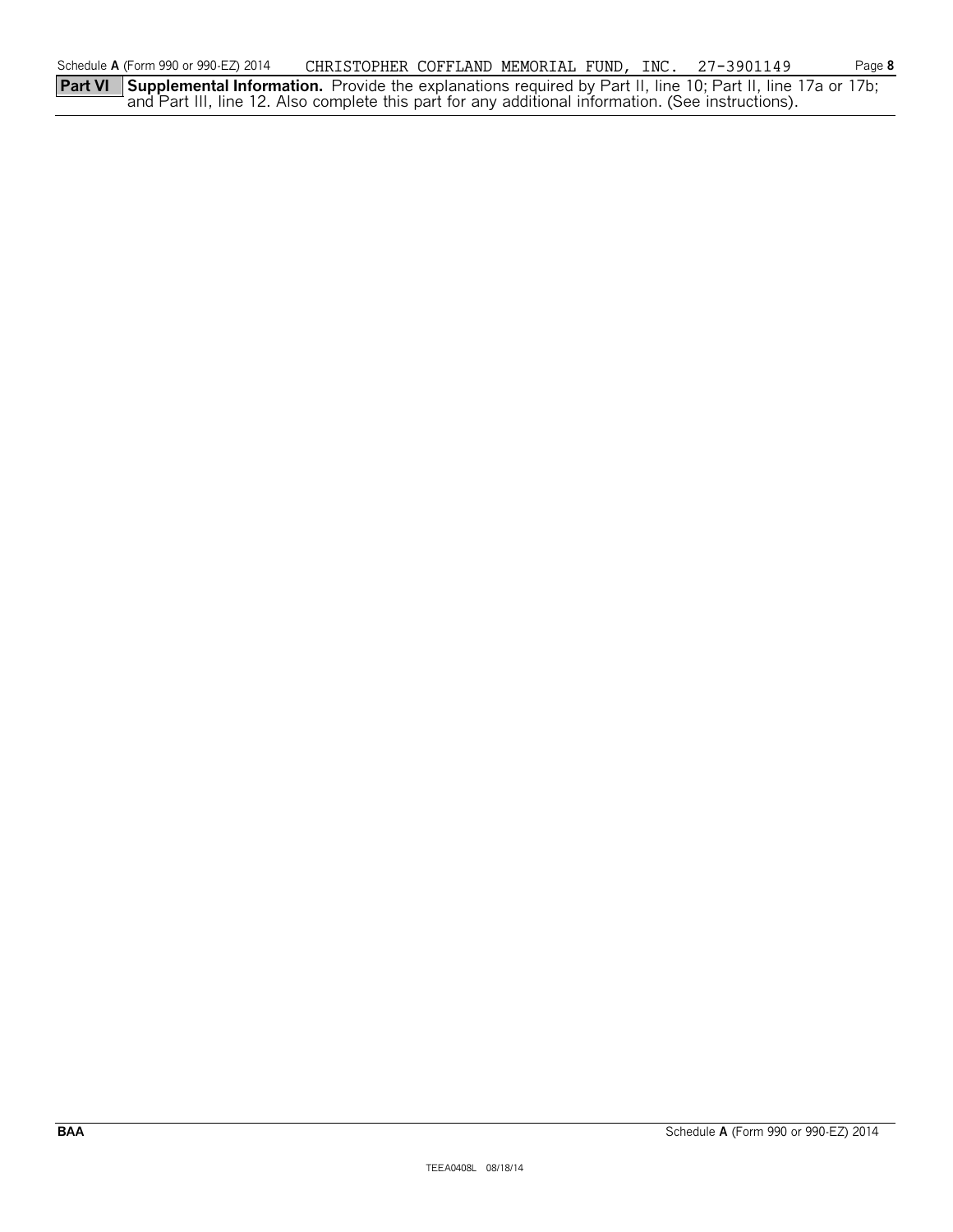# **Schedule of Contributors**

| or 990-PF)                                             | <u>Julianum VI Volitiibutoi S</u>                                                                                                                          | 2014                                  |
|--------------------------------------------------------|------------------------------------------------------------------------------------------------------------------------------------------------------------|---------------------------------------|
| Department of the Treasury<br>Internal Revenue Service | Attach to Form 990, Form 990-EZ, or Form 990-PF<br>Information about Schedule B (Form 990, 990-EZ, 990-PF) and its instructions is at www.irs.gov/form990. |                                       |
|                                                        | Name of the organization CHRISTOPHER COFFLAND MEMORIAL FUND, INC.                                                                                          | <b>Employer identification number</b> |
|                                                        | D/B/A CATCH A LIFT FUND<br>27-3901149                                                                                                                      |                                       |
| <b>Organization type</b> (check one):                  |                                                                                                                                                            |                                       |
| Filers of:                                             | Section:                                                                                                                                                   |                                       |
| Form 990 or 990-EZ                                     | $X\vert 501(c)$ (3) (enter number) organization                                                                                                            |                                       |
|                                                        | $\vert$ 4947(a)(1) nonexempt charitable trust <b>not</b> treated as a private foundation                                                                   |                                       |
|                                                        | 527 political organization                                                                                                                                 |                                       |
| Form 990-PF                                            | 501(c)(3) exempt private foundation                                                                                                                        |                                       |
|                                                        | $4947(a)(1)$ nonexempt charitable trust treated as a private foundation                                                                                    |                                       |
|                                                        | $\vert$ 501(c)(3) taxable private foundation                                                                                                               |                                       |

Check if your organization is covered by the **General Rule** or a **Special Rule**

**Note.** Only a section 501(c)(7), (8), or (10) organization can check boxes for both the General Rule and a Special Rule. See instructions.

#### **General Rule**

 $\overline{X}$  For an organization filing Form 990, 990-EZ, or 990-PF that received, during the year, contributions totaling \$5,000 or more (in money or property) from any one contributor. Complete Parts I and II. See instructions for determining a contributor's total contributions.

#### **Special Rules**

For an organization described in section 501(c)(3) filing Form 990 or 990-EZ that met the 33-1/3% support test of the regulations<br>under sections 509(a)(1) and 170(b)(1)(A)(vi), that checked Schedule A (Form 990 or 990-EZ),

For an organization described in section 501(c)(7), (8), or (10) filing Form 990 or 990-EZ that received from any one contributor, during the year, total contributions of more than \$1,000 *exclusively* for religious, charitable, scientific, literary, or educational purposes, or for the prevention of cruelty to children or animals. Complete Parts I, II, and III.

For an organization described in section 501(c)(7), (8), or (10) filing Form 990 or 990-EZ that received from any one contributor, during the year, contributions *exclusively* for religious, charitable, etc., purposes, but no such contributions totaled more than \$1,000. If this box is checked, enter here the total contributions that were received during the year for an *exclusively* religious, charitable, etc., purpose. Do not complete any of the parts unless the **General Rule** applies to this organization because it received *nonexclusively* religious, charitable, etc., contributions totaling \$5,000 or more during the year . . . . .  $\blacktriangleright$ 

**Caution:** An organization that is not covered by the General Rule and/or the Special Rules does not file Schedule B (Form 990, 990-EZ, or 990-PF), but it **must** answer 'No' on Part IV, line 2, of its Form 990; or check the box on line H of its Form 990-EZ or on its Form 990-PF, Part I, line 2, to certify that it does not meet the filing requirements of Schedule B (Form 990, 990-EZ, or 990-PF).

**BAA For Paperwork Reduction Act Notice, see the Instructions for Form 990, 990EZ,** Schedule **B** (Form 990, 990-EZ, or 990-PF) (2014) **or 990-PF.**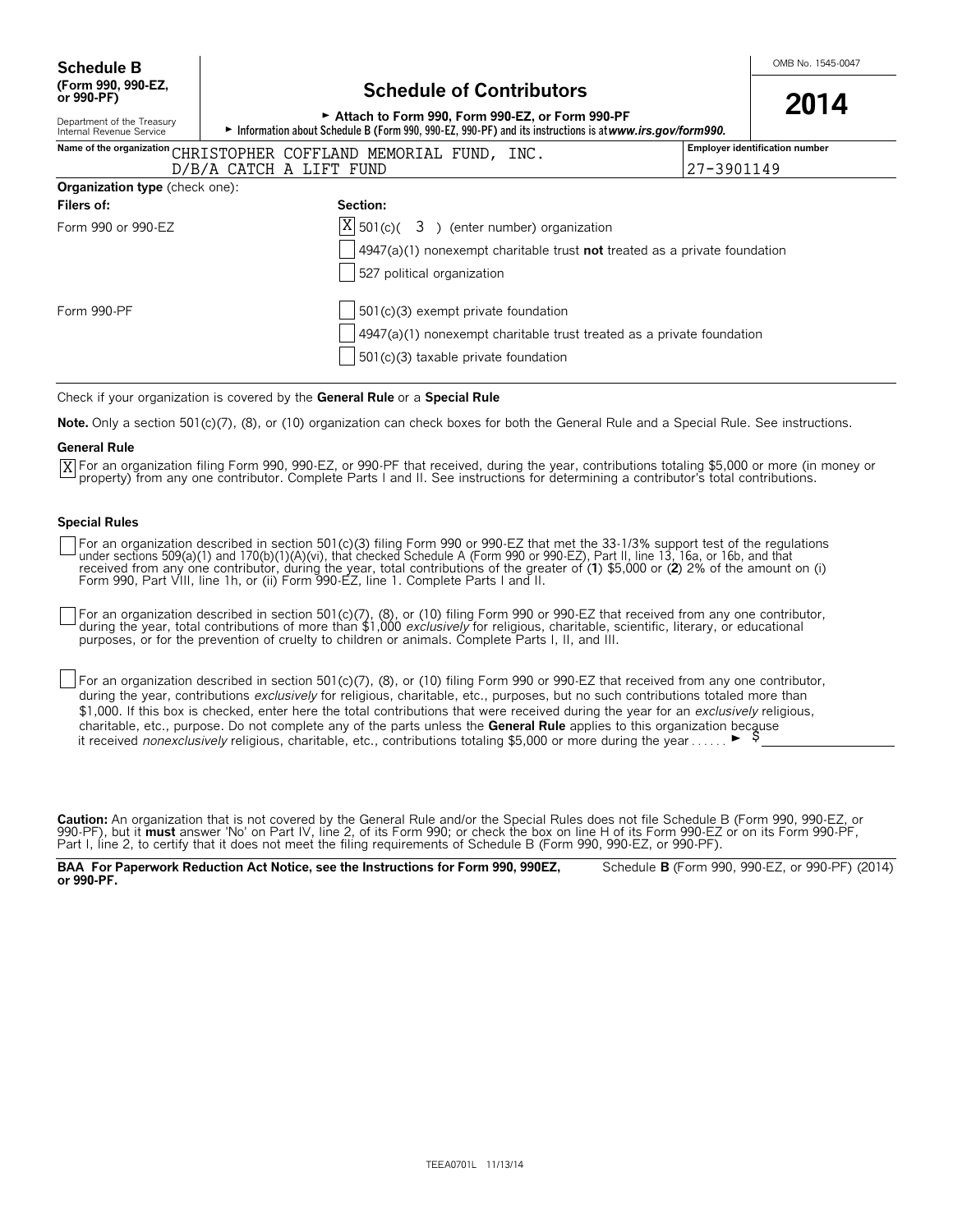| Schedule <b>B</b> (Form 990, 990-EZ, or 990-PF) (2014)                                                       | Page                                  | 1 of | 2 of <b>Part 1</b> |
|--------------------------------------------------------------------------------------------------------------|---------------------------------------|------|--------------------|
| Name of organization                                                                                         | <b>Employer identification number</b> |      |                    |
| CHRISTOPHER COFFLAND MEMORIAL FUND, INC.                                                                     | $ 27 - 3901149$                       |      |                    |
| <b>Part I</b> Contributors (see instructions). Use duplicate copies of Part I if additional space is needed. |                                       |      |                    |

| (a)<br><b>Number</b> | (b)<br>Name, address, and $ZIP + 4$            | (c)<br>Total<br>contributions | (d)<br>Type of contribution                                |
|----------------------|------------------------------------------------|-------------------------------|------------------------------------------------------------|
| 1                    | COHNREZNICK LLP<br>1212 AVENUE OF THE AMERICAS | 5,000.                        | X<br>Person<br>Payroll<br>Noncash<br>(Complete Part II for |
|                      | NEW YORK, NY 10036                             |                               | noncash contributions.)                                    |
| (a)<br><b>Number</b> | (b)<br>Name, address, and $ZIP + 4$            | (c)<br>Total<br>contributions | (d)<br>Type of contribution                                |
| $2$ $-$              | ROGER ALTMAN                                   |                               | X<br>Person                                                |
|                      | 55 EAST 52ND STREET<br>35TH FL                 | \$<br>10,000.                 | Payroll<br>Noncash                                         |
|                      | NEW YORK, NY 10055                             |                               | (Complete Part II for<br>noncash contributions.)           |
| (a)<br><b>Number</b> | (b)<br>Name, address, and ZIP + 4              | (c)<br>Total<br>contributions | (d)<br>Type of contribution                                |
| $\frac{3}{2}$        | PALO ALTO NETWORKS                             |                               | X<br>Person                                                |
|                      | 4401 GREAT AMERICA PARKWAY                     | I\$<br>6,000.                 | Payroll<br>Noncash                                         |
|                      | SANTA CLARA, CA 95054<br>________________      |                               | (Complete Part II for<br>noncash contributions.)           |
|                      |                                                |                               |                                                            |
| (a)<br><b>Number</b> | (b)<br>Name, address, and $ZIP + 4$            | (c)<br>Total<br>contributions | (d)<br>Type of contribution                                |
| $\frac{4}{ }$        | <b>AITEC</b>                                   |                               | X<br>Person                                                |
|                      | 888 SEVENTH AVENUE                             | l\$<br>46, 115.               | Payroll<br>Noncash                                         |
|                      | NEW YORK, NY 10106                             |                               | (Complete Part II for<br>noncash contributions.)           |
| (a)<br>Number        | (b)<br>Name, address, and ZIP + 4              | (c)<br>Total<br>contributions | (d)<br>Type of contribution                                |
| $\frac{5}{2}$        | M SQUARED ASSET MANAGEMENT LLC                 |                               | X<br>Person                                                |
|                      | 231 HERBERT AVENUE                             | \$<br>5,000.                  | Payroll<br>Noncash                                         |
|                      | CLOSTER, NJ 07624                              |                               | (Complete Part II for<br>noncash contributions.)           |
| (a)<br><b>Number</b> | (b)<br>Name, address, and ZIP + 4              | (c)<br>Total<br>contributions | (d)<br>Type of contribution                                |
| 6                    | GOLDMAN SACHS                                  |                               | X<br>Person                                                |
|                      | 200 WEST STREET                                | \$<br>21,000.                 | Payroll<br>Noncash                                         |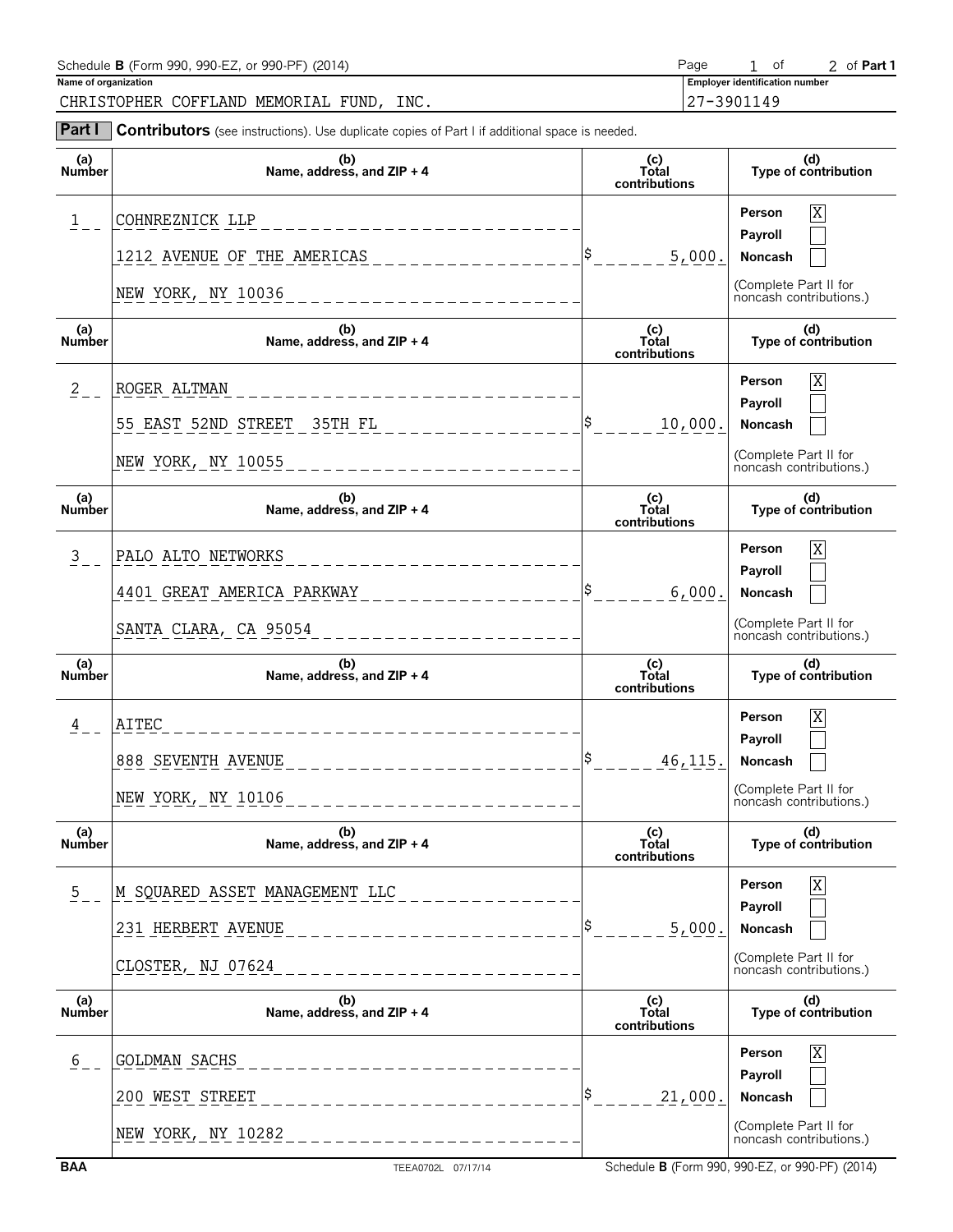| Schedule <b>B</b> (Form 990, 990-EZ, or 990-PF) (2014)                                                       | Page                                  | 2 of | 2 of <b>Part 1</b> |
|--------------------------------------------------------------------------------------------------------------|---------------------------------------|------|--------------------|
| Name of organization                                                                                         | <b>Employer identification number</b> |      |                    |
| CHRISTOPHER COFFLAND MEMORIAL FUND, INC.                                                                     | 27-3901149                            |      |                    |
| <b>Part I</b> Contributors (see instructions). Use duplicate copies of Part I if additional space is needed. |                                       |      |                    |

| (a)<br>Number        | (b)<br>Name, address, and ZIP + 4                                                                | (c)<br>Total<br>contributions | (d)<br>Type of contribution                                                                     |
|----------------------|--------------------------------------------------------------------------------------------------|-------------------------------|-------------------------------------------------------------------------------------------------|
| 7                    | CITIGROUP<br>__________________<br>399 PARK AVENUE<br>NEW YORK, NY 10043<br>_______________      | 112,047.                      | X<br>Person<br>Payroll<br>Noncash<br>(Complete Part II for<br>noncash contributions.)           |
| (a)<br>Number        | (b)<br>Name, address, and ZIP + 4                                                                | (c)<br>Total<br>contributions | (d)<br>Type of contribution                                                                     |
| $\frac{8}{1}$        | ANDREW RANKOWITZ<br>67 LONG LOTS RD<br>WESTPORT, CT 06880<br>_ _ _ _ _ _ _ _ _ _ _ _ _ _ _ _ _ _ | 5,000.                        | $\mathbf X$<br>Person<br>Payroll<br>Noncash<br>(Complete Part II for<br>noncash contributions.) |
| (a)<br><b>Number</b> | (b)<br>Name, address, and ZIP + 4                                                                | (c)<br>Total<br>contributions | (d)<br>Type of contribution                                                                     |
| $\frac{9}{2}$        | JAMES O'DONNELL<br>_ _ _ _ _ _ _ _ _ _ _ _<br>845 UN PLAZA APT 57A<br>NEW YORK, NY 10017         | 10,000.                       | $\mathbf X$<br>Person<br>Payroll<br>Noncash<br>(Complete Part II for<br>noncash contributions.) |
|                      |                                                                                                  |                               |                                                                                                 |
| (a)<br>Number        | (b)<br>Name, address, and ZIP + 4                                                                | (c)<br>Total<br>contributions | (d)<br>Type of contribution                                                                     |
| $10\,$               | JAMES FORESE<br>64 SUMMERSWEET LANE<br>NEW CANAAN, CT 06840                                      | 5,000.                        | $\mathbf X$<br>Person<br>Payroll<br>Noncash<br>(Complete Part II for<br>noncash contributions.) |
| (a)<br><b>Number</b> | (b)<br>Name, address, and ZIP + 4                                                                | (c)<br>Total<br>contributions | (d)<br>Type of contribution                                                                     |
| 11                   | MICHAEL SARGENT<br>1641 FAIRFIELD BEACH RD<br>FAIRFIELD, CT 06824                                | 5,000.                        | X<br>Person<br>Payroll<br>Noncash<br>(Complete Part II for<br>noncash contributions.)           |
| (a)<br>Number        | (b)<br>Name, address, and ZIP + 4                                                                | (c)<br>Total<br>contributions | (d)<br>Type of contribution                                                                     |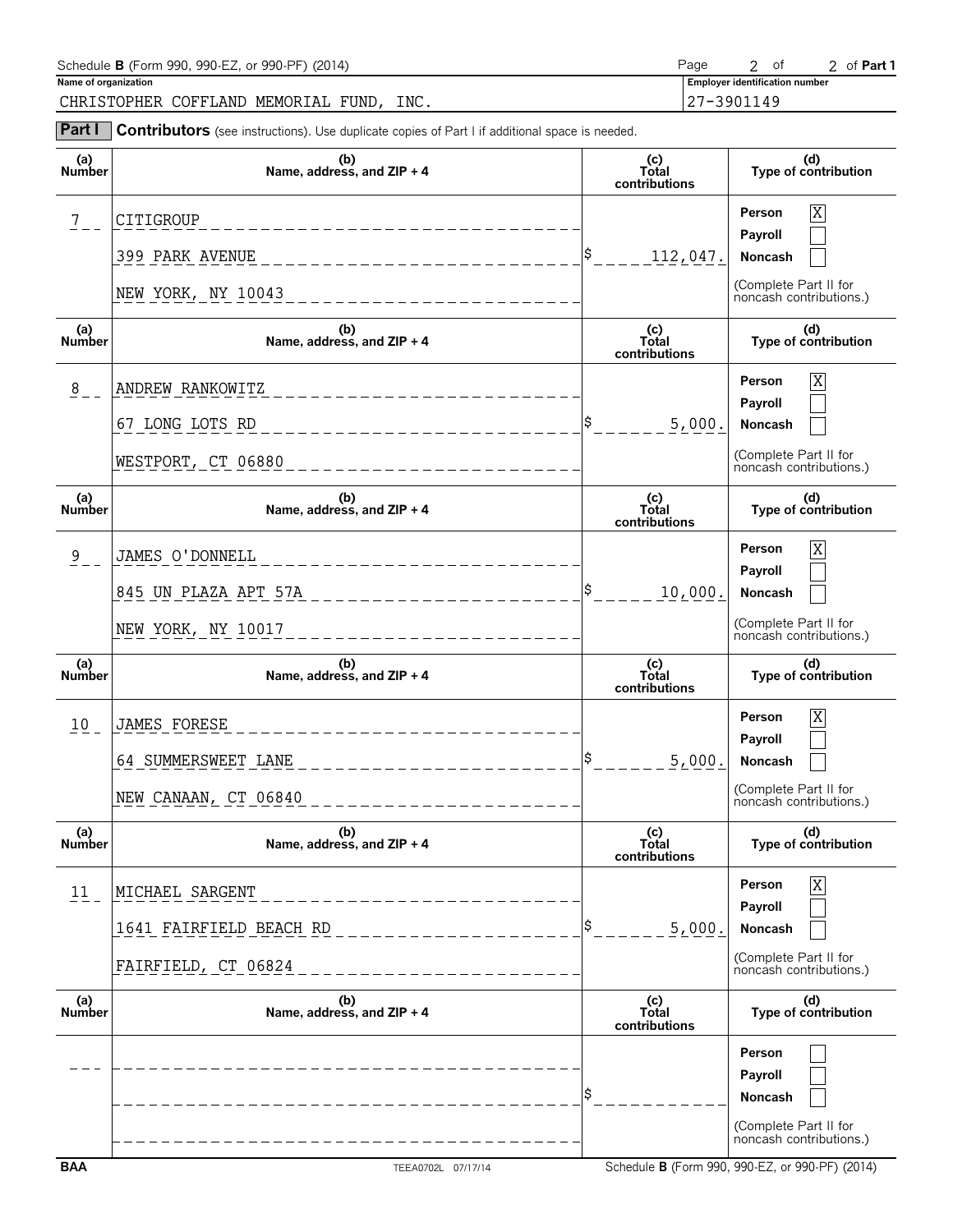| Schedule <b>B</b> (Form 990, 990-EZ, or 990-PF) (2014)<br>Page |  |  |                                       | of <b>Part II</b> |
|----------------------------------------------------------------|--|--|---------------------------------------|-------------------|
| Name of organization                                           |  |  | <b>Employer identification number</b> |                   |
| CHRISTOPHER COFFLAND MEMORIAL FUND.<br>INC.                    |  |  | 27-3901149                            |                   |
|                                                                |  |  |                                       |                   |

**Part II** Noncash Property (see instructions). Use duplicate copies of Part II if additional space is needed.

| (a) No.<br>from<br>Part I | (b)<br>Description of noncash property given | (c)<br>FMV (or estimate)<br>(see instructions) | (d)<br>Date received |
|---------------------------|----------------------------------------------|------------------------------------------------|----------------------|
| (a) $No.$ from<br>Part I  | (b)<br>Description of noncash property given | (c)<br>FMV (or estimate)<br>(see instructions) | (d)<br>Date received |
|                           |                                              |                                                |                      |
| (a) No.<br>from<br>Part I | (b)<br>Description of noncash property given | (c)<br>FMV (or estimate)<br>(see instructions) | (d)<br>Date received |
| (a) No.<br>from<br>Part I | (b)<br>Description of noncash property given | (c)<br>FMV (or estimate)<br>(see instructions) | (d)<br>Date received |
|                           |                                              |                                                |                      |
| (a) $No.$ from<br>Part I  | (b)<br>Description of noncash property given | (c)<br>FMV (or estimate)<br>(see instructions) | (d)<br>Date received |
|                           | N/A                                          |                                                |                      |
| (a) $No.$ from<br>Part I  | (b)<br>Description of noncash property given | (c)<br>FMV (or estimate)<br>(see instructions) | (d)<br>Date received |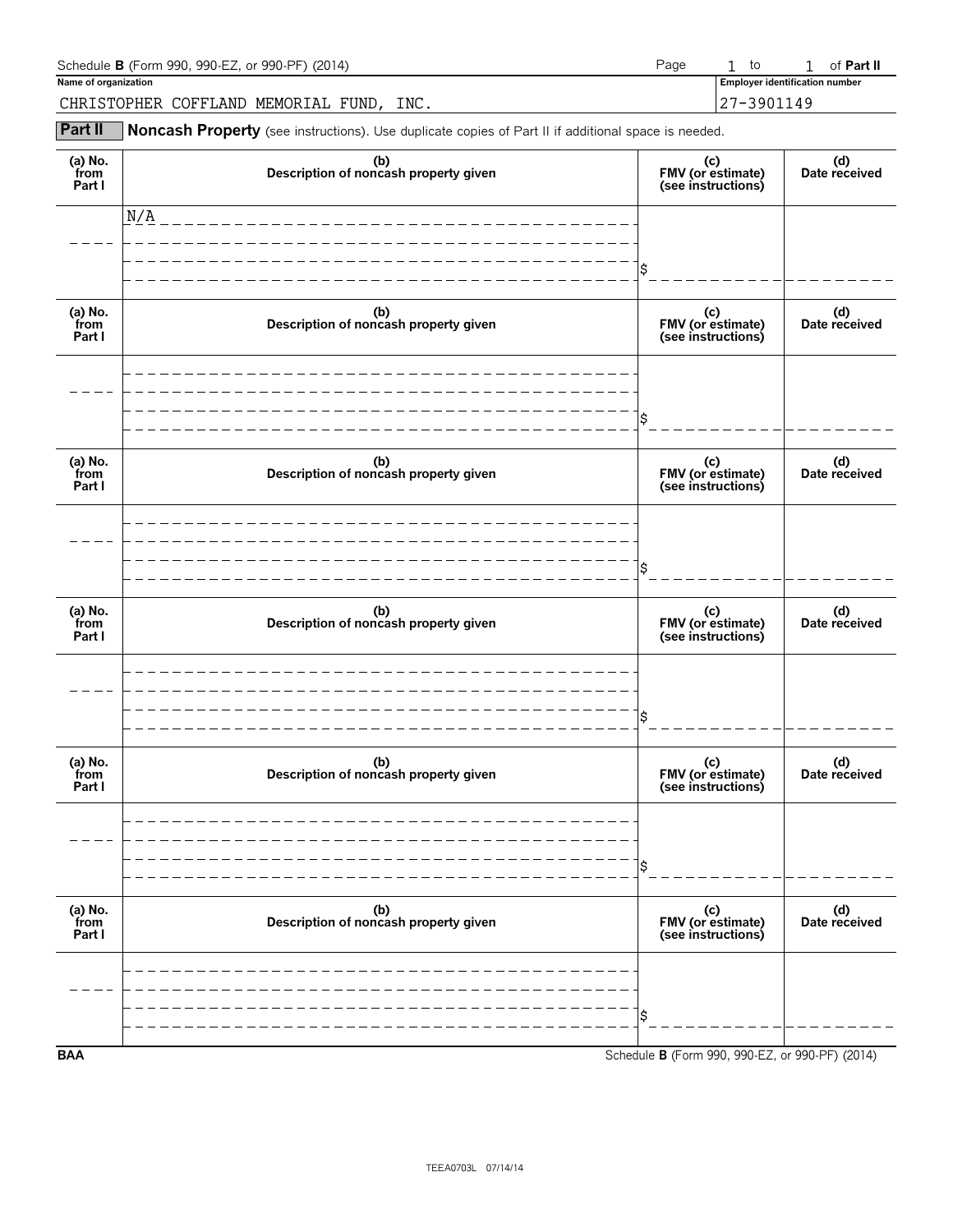|                           | Schedule B (Form 990, 990-EZ, or 990-PF) (2014)                                                                                                                                        |                         |  | Page | $1$ to                                              | $\mathbf{1}$ | of Part III |
|---------------------------|----------------------------------------------------------------------------------------------------------------------------------------------------------------------------------------|-------------------------|--|------|-----------------------------------------------------|--------------|-------------|
| Name of organization      | CHRISTOPHER COFFLAND MEMORIAL FUND, INC.                                                                                                                                               |                         |  |      | <b>Employer identification number</b><br>27-3901149 |              |             |
|                           | Part III Exclusively religious, charitable, etc., contributions to organizations described in section 501(c)(7), (8)                                                                   |                         |  |      |                                                     |              |             |
|                           | or (10) that total more than \$1,000 for the year from any one contributor. Complete columns (a) through (e) and                                                                       |                         |  |      |                                                     |              |             |
|                           | the following line entry. For organizations completing Part III, enter the total of exclusively religious, charitable, etc.,                                                           |                         |  |      |                                                     |              |             |
|                           | contributions of \$1,000 or less for the year. (Enter this information once. See instructions.) $\triangleright$ \$<br>Use duplicate copies of Part III if additional space is needed. |                         |  |      |                                                     |              |             |
|                           |                                                                                                                                                                                        |                         |  |      |                                                     |              |             |
| (a)<br>No. from<br>Part I | (b)<br>Purpose of gift                                                                                                                                                                 | (c)<br>Use of gift      |  |      | (d)<br>Description of how gift is held              |              |             |
|                           | N/A                                                                                                                                                                                    |                         |  |      |                                                     |              |             |
|                           |                                                                                                                                                                                        |                         |  |      |                                                     |              |             |
|                           |                                                                                                                                                                                        |                         |  |      |                                                     |              |             |
|                           |                                                                                                                                                                                        |                         |  |      |                                                     |              |             |
|                           |                                                                                                                                                                                        | (e)<br>Transfer of gift |  |      |                                                     |              |             |
|                           | Transferee's name, address, and ZIP + 4                                                                                                                                                |                         |  |      | Relationship of transferor to transferee            |              |             |
|                           |                                                                                                                                                                                        |                         |  |      |                                                     |              |             |
|                           |                                                                                                                                                                                        |                         |  |      |                                                     |              |             |
|                           |                                                                                                                                                                                        |                         |  |      |                                                     |              |             |
|                           |                                                                                                                                                                                        |                         |  |      |                                                     |              |             |
| (a)<br>No. from           | (b)<br>Purpose of gift                                                                                                                                                                 | (c)<br>Use of gift      |  |      | (d)<br>Description of how gift is held              |              |             |
| Part I                    |                                                                                                                                                                                        |                         |  |      |                                                     |              |             |
|                           |                                                                                                                                                                                        |                         |  |      |                                                     |              |             |
|                           |                                                                                                                                                                                        |                         |  |      |                                                     |              |             |
|                           |                                                                                                                                                                                        |                         |  |      |                                                     |              |             |
|                           |                                                                                                                                                                                        |                         |  |      |                                                     |              |             |
|                           | (e)<br>Transfer of gift                                                                                                                                                                |                         |  |      |                                                     |              |             |
|                           | Transferee's name, address, and ZIP + 4                                                                                                                                                |                         |  |      | Relationship of transferor to transferee            |              |             |
|                           |                                                                                                                                                                                        |                         |  |      |                                                     |              |             |
|                           |                                                                                                                                                                                        |                         |  |      |                                                     |              |             |
|                           |                                                                                                                                                                                        |                         |  |      |                                                     |              |             |
| (a)<br>No. from           | (b)<br>Purpose of gift                                                                                                                                                                 | (c)<br>Use of gift      |  |      | (d)<br>Description of how gift is held              |              |             |
| Part I                    |                                                                                                                                                                                        |                         |  |      |                                                     |              |             |
|                           |                                                                                                                                                                                        |                         |  |      |                                                     |              |             |
|                           |                                                                                                                                                                                        |                         |  |      |                                                     |              |             |
|                           |                                                                                                                                                                                        |                         |  |      |                                                     |              |             |
|                           |                                                                                                                                                                                        |                         |  |      |                                                     |              |             |
|                           |                                                                                                                                                                                        | (e)<br>Transfer of gift |  |      |                                                     |              |             |
|                           | Transferee's name, address, and ZIP + 4                                                                                                                                                |                         |  |      | Relationship of transferor to transferee            |              |             |
|                           |                                                                                                                                                                                        |                         |  |      |                                                     |              |             |
|                           |                                                                                                                                                                                        |                         |  |      |                                                     |              |             |
|                           |                                                                                                                                                                                        |                         |  |      |                                                     |              |             |
|                           |                                                                                                                                                                                        |                         |  |      |                                                     |              |             |
| (a)<br>No. from           | (b)<br>Purpose of gift                                                                                                                                                                 | (c)<br>Use of gift      |  |      | (d)<br>Description of how gift is held              |              |             |
| Part I                    |                                                                                                                                                                                        |                         |  |      |                                                     |              |             |
|                           |                                                                                                                                                                                        |                         |  |      |                                                     |              |             |
|                           |                                                                                                                                                                                        |                         |  |      |                                                     |              |             |
|                           |                                                                                                                                                                                        |                         |  |      |                                                     |              |             |
|                           |                                                                                                                                                                                        |                         |  |      |                                                     |              |             |
|                           |                                                                                                                                                                                        | (e)<br>Transfer of gift |  |      |                                                     |              |             |
|                           | Transferee's name, address, and ZIP + 4                                                                                                                                                |                         |  |      | Relationship of transferor to transferee            |              |             |
|                           |                                                                                                                                                                                        |                         |  |      |                                                     |              |             |
|                           |                                                                                                                                                                                        |                         |  |      |                                                     |              |             |
|                           |                                                                                                                                                                                        |                         |  |      |                                                     |              |             |
| <b>BAA</b>                |                                                                                                                                                                                        | TEE A0704L<br>11/12/    |  |      | Schedule B (Form 990, 990-EZ, or 990-PF) (2014)     |              |             |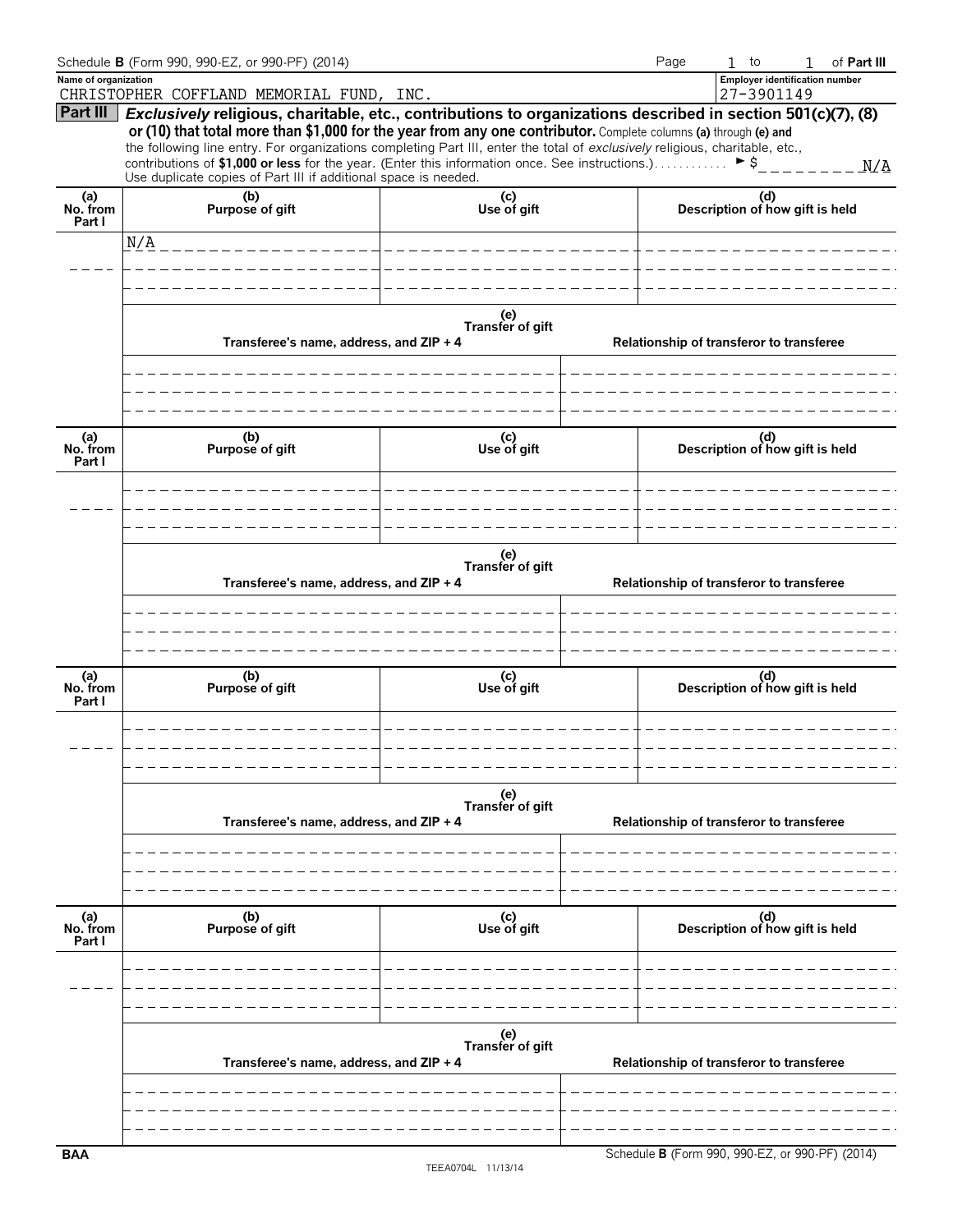|                 |                                                                                                                                                   |                                                                                                    |                                                                                                                                                                                                                                                                                                                                                                                                |                                                    |                      |                          |                                       | OMB No. 1545-0047                          |  |
|-----------------|---------------------------------------------------------------------------------------------------------------------------------------------------|----------------------------------------------------------------------------------------------------|------------------------------------------------------------------------------------------------------------------------------------------------------------------------------------------------------------------------------------------------------------------------------------------------------------------------------------------------------------------------------------------------|----------------------------------------------------|----------------------|--------------------------|---------------------------------------|--------------------------------------------|--|
|                 | <b>SCHEDULE D</b><br>(Form 990)                                                                                                                   |                                                                                                    | <b>Supplemental Financial Statements</b><br>► Complete if the organization answered 'Yes,' to Form 990,                                                                                                                                                                                                                                                                                        |                                                    |                      |                          |                                       | 2014                                       |  |
|                 |                                                                                                                                                   |                                                                                                    | Part IV, lines 6, 7, 8, 9, 10, 11a, 11b, 11c, 11d, 11e, 11f, 12a, or 12b.<br>Attach to Form 990.                                                                                                                                                                                                                                                                                               |                                                    |                      |                          |                                       |                                            |  |
|                 | Department of the Treasury<br>Information about Schedule D (Form 990) and its instructions is at www.irs.gov/form990.<br>Internal Revenue Service |                                                                                                    |                                                                                                                                                                                                                                                                                                                                                                                                |                                                    |                      |                          |                                       | <b>Open to Public</b><br><b>Inspection</b> |  |
|                 | Name of the organization                                                                                                                          |                                                                                                    |                                                                                                                                                                                                                                                                                                                                                                                                |                                                    |                      |                          | <b>Employer identification number</b> |                                            |  |
|                 |                                                                                                                                                   | CHRISTOPHER COFFLAND MEMORIAL FUND, INC.<br>D/B/A CATCH A LIFT FUND                                |                                                                                                                                                                                                                                                                                                                                                                                                |                                                    |                      | 27-3901149               |                                       |                                            |  |
| <b>Part I</b>   |                                                                                                                                                   |                                                                                                    | Organizations Maintaining Donor Advised Funds or Other Similar Funds or Accounts.                                                                                                                                                                                                                                                                                                              |                                                    |                      |                          |                                       |                                            |  |
|                 |                                                                                                                                                   |                                                                                                    | Complete if the organization answered 'Yes' to Form 990, Part IV, line 6.                                                                                                                                                                                                                                                                                                                      |                                                    |                      |                          |                                       |                                            |  |
|                 |                                                                                                                                                   |                                                                                                    | (a) Donor advised funds                                                                                                                                                                                                                                                                                                                                                                        |                                                    |                      |                          | (b) Funds and other accounts          |                                            |  |
| 1               |                                                                                                                                                   | Total number at end of year                                                                        |                                                                                                                                                                                                                                                                                                                                                                                                |                                                    |                      |                          |                                       |                                            |  |
| 2<br>3          |                                                                                                                                                   | Aggregate value of contributions to (during year).<br>Aggregate value of grants from (during year) |                                                                                                                                                                                                                                                                                                                                                                                                |                                                    |                      |                          |                                       |                                            |  |
| 4               |                                                                                                                                                   | Aggregate value at end of year                                                                     |                                                                                                                                                                                                                                                                                                                                                                                                |                                                    |                      |                          |                                       |                                            |  |
| 5               |                                                                                                                                                   |                                                                                                    | Did the organization inform all donors and donor advisors in writing that the assets held in donor advised funds<br>are the organization's property, subject to the organization's exclusive legal control?                                                                                                                                                                                    |                                                    |                      |                          | Yes                                   | No                                         |  |
| 6               |                                                                                                                                                   |                                                                                                    | Did the organization inform all grantees, donors, and donor advisors in writing that grant funds can be used only                                                                                                                                                                                                                                                                              |                                                    |                      |                          |                                       |                                            |  |
|                 |                                                                                                                                                   |                                                                                                    | for charitable purposes and not for the benefit of the donor or donor advisor, or for any other purpose conferring                                                                                                                                                                                                                                                                             |                                                    |                      |                          | Yes                                   | No                                         |  |
| Part II         |                                                                                                                                                   | <b>Conservation Easements.</b>                                                                     |                                                                                                                                                                                                                                                                                                                                                                                                |                                                    |                      |                          |                                       |                                            |  |
|                 |                                                                                                                                                   |                                                                                                    | Complete if the organization answered 'Yes' to Form 990, Part IV, line 7.                                                                                                                                                                                                                                                                                                                      |                                                    |                      |                          |                                       |                                            |  |
| $\mathbf{1}$    |                                                                                                                                                   |                                                                                                    | Purpose(s) of conservation easements held by the organization (check all that apply).                                                                                                                                                                                                                                                                                                          |                                                    |                      |                          |                                       |                                            |  |
|                 |                                                                                                                                                   | Preservation of land for public use (e.g., recreation or education)                                |                                                                                                                                                                                                                                                                                                                                                                                                | Preservation of a historically important land area |                      |                          |                                       |                                            |  |
|                 |                                                                                                                                                   | Protection of natural habitat                                                                      |                                                                                                                                                                                                                                                                                                                                                                                                | Preservation of a certified historic structure     |                      |                          |                                       |                                            |  |
| 2               |                                                                                                                                                   | Preservation of open space                                                                         | Complete lines 2a through 2d if the organization held a qualified conservation contribution in the form of a conservation easement on the                                                                                                                                                                                                                                                      |                                                    |                      |                          |                                       |                                            |  |
|                 | last day of the tax year.                                                                                                                         |                                                                                                    |                                                                                                                                                                                                                                                                                                                                                                                                |                                                    |                      |                          |                                       |                                            |  |
|                 |                                                                                                                                                   |                                                                                                    |                                                                                                                                                                                                                                                                                                                                                                                                |                                                    |                      |                          |                                       | Held at the End of the Tax Year            |  |
|                 |                                                                                                                                                   |                                                                                                    |                                                                                                                                                                                                                                                                                                                                                                                                |                                                    | 2a<br>2 <sub>b</sub> |                          |                                       |                                            |  |
|                 |                                                                                                                                                   |                                                                                                    | <b>c</b> Number of conservation easements on a certified historic structure included in (a) $\dots \dots \dots$                                                                                                                                                                                                                                                                                |                                                    | 2c                   |                          |                                       |                                            |  |
|                 |                                                                                                                                                   |                                                                                                    | d Number of conservation easements included in (c) acquired after 8/17/06, and not on a historic                                                                                                                                                                                                                                                                                               |                                                    |                      |                          |                                       |                                            |  |
|                 |                                                                                                                                                   |                                                                                                    |                                                                                                                                                                                                                                                                                                                                                                                                |                                                    | 2d                   |                          |                                       |                                            |  |
| 3               | tax year $\blacktriangleright$                                                                                                                    |                                                                                                    | Number of conservation easements modified, transferred, released, extinguished, or terminated by the organization during the                                                                                                                                                                                                                                                                   |                                                    |                      |                          |                                       |                                            |  |
|                 |                                                                                                                                                   | Number of states where property subject to conservation easement is located ►                      |                                                                                                                                                                                                                                                                                                                                                                                                |                                                    |                      |                          |                                       |                                            |  |
| 5               |                                                                                                                                                   |                                                                                                    | Does the organization have a written policy regarding the periodic monitoring, inspection, handling of violations,                                                                                                                                                                                                                                                                             |                                                    |                      |                          |                                       | <b>NO</b>                                  |  |
| 6               |                                                                                                                                                   |                                                                                                    | Staff and volunteer hours devoted to monitoring, inspecting, and enforcing conservation easements during the year                                                                                                                                                                                                                                                                              |                                                    |                      |                          |                                       |                                            |  |
| 7               | ►\$                                                                                                                                               |                                                                                                    | Amount of expenses incurred in monitoring, inspecting, and enforcing conservation easements during the year                                                                                                                                                                                                                                                                                    |                                                    |                      |                          |                                       |                                            |  |
| 8               |                                                                                                                                                   |                                                                                                    | Does each conservation easement reported on line $2(d)$ above satisfy the requirements of section $170(h)(4)(B)(i)$ .                                                                                                                                                                                                                                                                          |                                                    |                      |                          | $\neg$ Yes                            | No                                         |  |
| 9               | conservation easements.                                                                                                                           |                                                                                                    | In Part XIII, describe how the organization reports conservation easements in its revenue and expense statement, and balance sheet, and<br>include, if applicable, the text of the footnote to the organization's financial statements that describes the organization's accounting for                                                                                                        |                                                    |                      |                          |                                       |                                            |  |
| <b>Part III</b> |                                                                                                                                                   |                                                                                                    | Organizations Maintaining Collections of Art, Historical Treasures, or Other Similar Assets.<br>Complete if the organization answered 'Yes' to Form 990, Part IV, line 8.                                                                                                                                                                                                                      |                                                    |                      |                          |                                       |                                            |  |
|                 |                                                                                                                                                   |                                                                                                    | 1a If the organization elected, as permitted under SFAS 116 (ASC 958), not to report in its revenue statement and balance sheet works of<br>art, historical treasures, or other similar assets held for public exhibition, education, or research in furtherance of public service, provide,<br>in Part XIII, the text of the footnote to its financial statements that describes these items. |                                                    |                      |                          |                                       |                                            |  |
|                 |                                                                                                                                                   | following amounts relating to these items:                                                         | b If the organization elected, as permitted under SFAS 116 (ASC 958), to report in its revenue statement and balance sheet works of art,<br>historical treasures, or other similar assets held for public exhibition, education, or research in furtherance of public service, provide the                                                                                                     |                                                    |                      |                          |                                       |                                            |  |
|                 |                                                                                                                                                   |                                                                                                    |                                                                                                                                                                                                                                                                                                                                                                                                |                                                    |                      |                          |                                       |                                            |  |
|                 |                                                                                                                                                   |                                                                                                    |                                                                                                                                                                                                                                                                                                                                                                                                |                                                    |                      |                          |                                       |                                            |  |
| 2               |                                                                                                                                                   |                                                                                                    | If the organization received or held works of art, historical treasures, or other similar assets for financial gain, provide the following amounts required to be reported under SFAS 116 (ASC 958) relating to these items:                                                                                                                                                                   |                                                    |                      |                          |                                       |                                            |  |
|                 |                                                                                                                                                   |                                                                                                    |                                                                                                                                                                                                                                                                                                                                                                                                |                                                    |                      | $\blacktriangleright$ \$ |                                       |                                            |  |
|                 |                                                                                                                                                   |                                                                                                    |                                                                                                                                                                                                                                                                                                                                                                                                |                                                    |                      | $\triangleright$ \$      |                                       |                                            |  |
|                 |                                                                                                                                                   |                                                                                                    | BAA For Paperwork Reduction Act Notice, see the Instructions for Form 990. TEEA3301L 10/28/14                                                                                                                                                                                                                                                                                                  |                                                    |                      |                          |                                       | Schedule D (Form 990) 2014                 |  |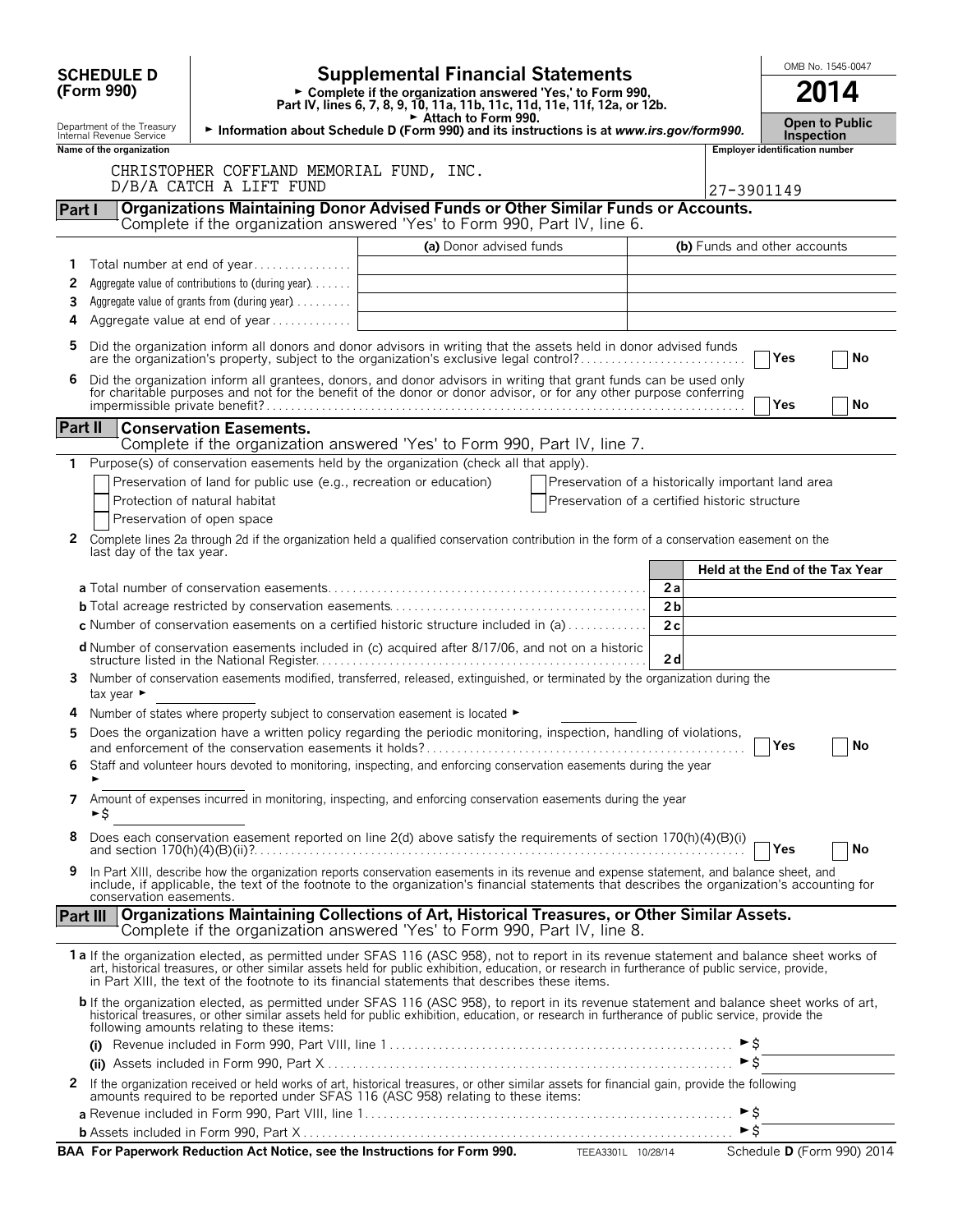| Schedule D (Form 990) 2014 CHRISTOPHER COFFLAND MEMORIAL FUND, INC.                                                                                                                                                       |                  |                                         |                                    | 27-3901149                      |                            | Page 2 |
|---------------------------------------------------------------------------------------------------------------------------------------------------------------------------------------------------------------------------|------------------|-----------------------------------------|------------------------------------|---------------------------------|----------------------------|--------|
| Organizations Maintaining Collections of Art, Historical Treasures, or Other Similar Assets (continued)<br><b>Part III</b>                                                                                                |                  |                                         |                                    |                                 |                            |        |
| Using the organization's acquisition, accession, and other records, check any of the following that are a significant use of its collection<br>3<br>items (check all that apply):                                         |                  |                                         |                                    |                                 |                            |        |
| Public exhibition<br>a                                                                                                                                                                                                    |                  | d                                       | Loan or exchange programs          |                                 |                            |        |
| Scholarly research<br>b                                                                                                                                                                                                   |                  | Other<br>е                              |                                    |                                 |                            |        |
| Preservation for future generations<br>С<br>Provide a description of the organization's collections and explain how they further the organization's exempt purpose in<br>Part XIII.                                       |                  |                                         |                                    |                                 |                            |        |
| During the year, did the organization solicit or receive donations of art, historical treasures, or other similar assets to be sold to raise funds rather than to be maintained as part of the organization's collection? |                  |                                         |                                    |                                 |                            |        |
| Escrow and Custodial Arrangements. Complete if the organization answered 'Yes' to Form 990, Part IV,<br><b>Part IV</b>                                                                                                    |                  |                                         |                                    |                                 | Yes                        | No     |
| line 9, or reported an amount on Form 990, Part X, line 21.                                                                                                                                                               |                  |                                         |                                    |                                 |                            |        |
| 1a Is the organization an agent, trustee, custodian, or other intermediary for contributions or other assets not included                                                                                                 |                  |                                         |                                    |                                 |                            |        |
|                                                                                                                                                                                                                           |                  |                                         |                                    |                                 | Yes                        | l No   |
| <b>b</b> If 'Yes,' explain the arrangement in Part XIII and complete the following table:                                                                                                                                 |                  |                                         |                                    |                                 |                            |        |
|                                                                                                                                                                                                                           |                  |                                         |                                    | 1 с                             | Amount                     |        |
|                                                                                                                                                                                                                           |                  |                                         |                                    | 1 d                             |                            |        |
|                                                                                                                                                                                                                           |                  |                                         |                                    | 1 e                             |                            |        |
|                                                                                                                                                                                                                           |                  |                                         |                                    | 1f                              |                            |        |
| 2a Did the organization include an amount on Form 990, Part X, line 21, for escrow or custodial account liability?                                                                                                        |                  |                                         |                                    |                                 | Yes                        | No     |
| <b>b</b> If 'Yes,' explain the arrangement in Part XIII. Check here if the explanation has been provided in Part XIII                                                                                                     |                  |                                         |                                    |                                 |                            |        |
|                                                                                                                                                                                                                           |                  |                                         |                                    |                                 |                            |        |
| <b>Part V</b><br><b>Endowment Funds.</b> Complete if the organization answered 'Yes' to Form 990, Part IV, line 10.                                                                                                       | (a) Current year | (b) Prior year                          | (c) Two years back                 | (d) Three years back            | (e) Four years back        |        |
| <b>1 a</b> Beginning of year balance                                                                                                                                                                                      |                  |                                         |                                    |                                 |                            |        |
| <b>b</b> Contributions                                                                                                                                                                                                    |                  |                                         |                                    |                                 |                            |        |
| c Net investment earnings, gains,                                                                                                                                                                                         |                  |                                         |                                    |                                 |                            |        |
| and losses                                                                                                                                                                                                                |                  |                                         |                                    |                                 |                            |        |
| <b>d</b> Grants or scholarships $\ldots$                                                                                                                                                                                  |                  |                                         |                                    |                                 |                            |        |
| <b>e</b> Other expenditures for facilities<br>and programs                                                                                                                                                                |                  |                                         |                                    |                                 |                            |        |
| f Administrative expenses $\dots \dots$                                                                                                                                                                                   |                  |                                         |                                    |                                 |                            |        |
| <b>q</b> End of year balance $\dots\dots\dots\dots$                                                                                                                                                                       |                  |                                         |                                    |                                 |                            |        |
| 2 Provide the estimated percentage of the current year end balance (line 1g, column (a)) held as:                                                                                                                         |                  |                                         |                                    |                                 |                            |        |
| a Board designated or quasi-endowment $\blacktriangleright$                                                                                                                                                               | १९               |                                         |                                    |                                 |                            |        |
| <b>b</b> Permanent endowment ►<br>c Temporarily restricted endowment ►                                                                                                                                                    |                  | ٥                                       |                                    |                                 |                            |        |
| The percentages in lines 2a, 2b, and 2c should equal 100%.                                                                                                                                                                |                  |                                         |                                    |                                 |                            |        |
|                                                                                                                                                                                                                           |                  |                                         |                                    |                                 |                            |        |
| 3a Are there endowment funds not in the possession of the organization that are held and administered for the<br>organization by:                                                                                         |                  |                                         |                                    |                                 | Yes                        | No     |
|                                                                                                                                                                                                                           |                  |                                         |                                    |                                 | 3a(i)                      |        |
|                                                                                                                                                                                                                           |                  |                                         |                                    |                                 | 3a(ii)                     |        |
|                                                                                                                                                                                                                           |                  |                                         |                                    |                                 | 3b                         |        |
| 4 Describe in Part XIII the intended uses of the organization's endowment funds.                                                                                                                                          |                  |                                         |                                    |                                 |                            |        |
| <b>Part VI</b> Land, Buildings, and Equipment.                                                                                                                                                                            |                  |                                         |                                    |                                 |                            |        |
| Complete if the organization answered 'Yes' to Form 990, Part IV, line 11a. See Form 990, Part X, line 10.                                                                                                                |                  |                                         |                                    |                                 |                            |        |
| Description of property                                                                                                                                                                                                   |                  | (a) Cost or other basis<br>(investment) | (b) Cost or other<br>basis (other) | (c) Accumulated<br>depreciation | (d) Book value             |        |
|                                                                                                                                                                                                                           |                  |                                         |                                    |                                 |                            |        |
|                                                                                                                                                                                                                           |                  |                                         |                                    |                                 |                            |        |
| c Leasehold improvements                                                                                                                                                                                                  |                  |                                         |                                    |                                 |                            |        |
|                                                                                                                                                                                                                           |                  |                                         | 6,847.                             | 5,135.                          |                            | 1,712. |
|                                                                                                                                                                                                                           |                  |                                         |                                    |                                 |                            | 1,712. |
| <b>BAA</b>                                                                                                                                                                                                                |                  |                                         |                                    |                                 | Schedule D (Form 990) 2014 |        |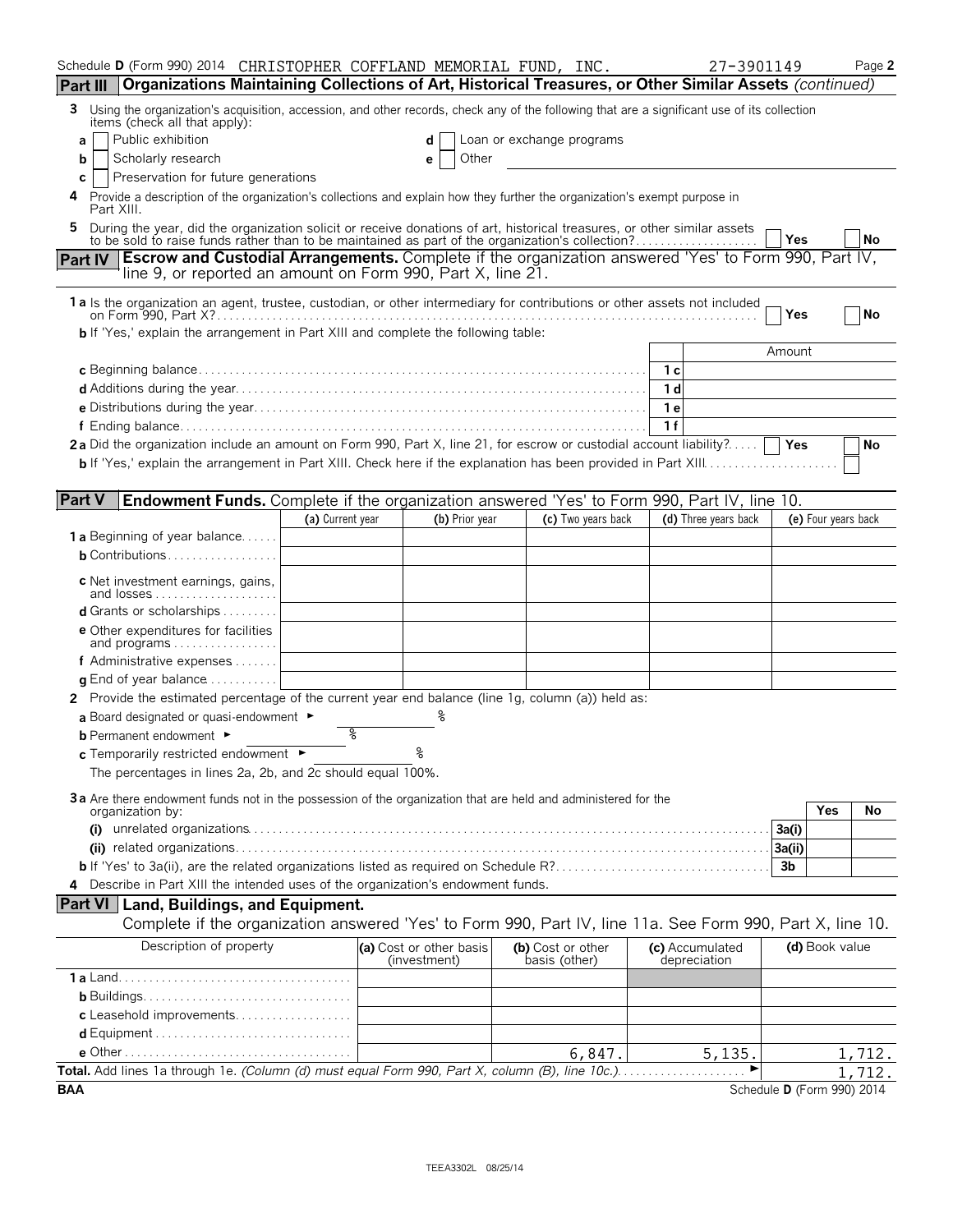|                                    | Schedule D (Form 990) 2014<br>CHRISTOPHER COFFLAND MEMORIAL FUND, INC.                                                                                                                      |                 |     | 27-3901149                                                | Page 3 |
|------------------------------------|---------------------------------------------------------------------------------------------------------------------------------------------------------------------------------------------|-----------------|-----|-----------------------------------------------------------|--------|
|                                    | <b>Part VII Investments - Other Securities.</b>                                                                                                                                             |                 | N/A |                                                           |        |
|                                    | Complete if the organization answered 'Yes' to Form 990, Part IV, line 11b. See Form 990, Part X, line 12.<br>(a) Description of security or category (including name of security)          | (b) Book value  |     | (c) Method of valuation: Cost or end-of-year market value |        |
|                                    |                                                                                                                                                                                             |                 |     |                                                           |        |
|                                    |                                                                                                                                                                                             |                 |     |                                                           |        |
| (3) Other                          |                                                                                                                                                                                             |                 |     |                                                           |        |
| (A)                                | ___________________                                                                                                                                                                         |                 |     |                                                           |        |
| $\overline{(\mathsf{B})}$          |                                                                                                                                                                                             |                 |     |                                                           |        |
| (C)                                |                                                                                                                                                                                             |                 |     |                                                           |        |
| (D)                                |                                                                                                                                                                                             |                 |     |                                                           |        |
| $\overline{E}$<br>(F)              |                                                                                                                                                                                             |                 |     |                                                           |        |
| (G)                                |                                                                                                                                                                                             |                 |     |                                                           |        |
| (H)                                |                                                                                                                                                                                             |                 |     |                                                           |        |
| $($ l $)$                          |                                                                                                                                                                                             |                 |     |                                                           |        |
|                                    | Total. (Column (b) must equal Form 990, Part X, column (B) line 12.). $\Box$                                                                                                                |                 |     |                                                           |        |
|                                    | Part VIII Investments - Program Related.<br>Complete if the organization answered 'Yes' to Form 990, Part IV, line 11c. See Form 990, Part X, line 13.                                      |                 | N/A |                                                           |        |
|                                    | (a) Description of investment type                                                                                                                                                          | (b) Book value  |     | (c) Method of valuation: Cost or end-of-year market value |        |
| (1)                                |                                                                                                                                                                                             |                 |     |                                                           |        |
| (2)                                |                                                                                                                                                                                             |                 |     |                                                           |        |
| (3)                                |                                                                                                                                                                                             |                 |     |                                                           |        |
| (4)                                |                                                                                                                                                                                             |                 |     |                                                           |        |
| (5)<br>(6)                         |                                                                                                                                                                                             |                 |     |                                                           |        |
| (7)                                |                                                                                                                                                                                             |                 |     |                                                           |        |
| (8)                                |                                                                                                                                                                                             |                 |     |                                                           |        |
| (9)                                |                                                                                                                                                                                             |                 |     |                                                           |        |
| (10)                               |                                                                                                                                                                                             |                 |     |                                                           |        |
| Part IX                            | Total. (Column (b) must equal Form 990, Part X, column (B) line 13.) $\Box$<br><b>Other Assets.</b>                                                                                         | N/A             |     |                                                           |        |
|                                    | Complete if the organization answered 'Yes' to Form 990, Part IV, line 11d. See Form 990, Part X, line 15.                                                                                  |                 |     |                                                           |        |
|                                    |                                                                                                                                                                                             | (a) Description |     | (b) Book value                                            |        |
| (1)<br>(2)                         |                                                                                                                                                                                             |                 |     |                                                           |        |
| (3)                                |                                                                                                                                                                                             |                 |     |                                                           |        |
| (4)                                |                                                                                                                                                                                             |                 |     |                                                           |        |
| $\overline{(5)}$                   |                                                                                                                                                                                             |                 |     |                                                           |        |
| (6)<br>(7)                         |                                                                                                                                                                                             |                 |     |                                                           |        |
| (8)                                |                                                                                                                                                                                             |                 |     |                                                           |        |
| (9)                                |                                                                                                                                                                                             |                 |     |                                                           |        |
| (10)                               |                                                                                                                                                                                             |                 |     |                                                           |        |
|                                    |                                                                                                                                                                                             |                 |     | ▶                                                         |        |
| Part X                             | <b>Other Liabilities.</b><br>Complete if the organization answered 'Yes' to Form 990, Part IV, line 11e or 11f. See Form 990, Part X, line 25                                               |                 |     |                                                           |        |
|                                    | (a) Description of liability                                                                                                                                                                | (b) Book value  |     |                                                           |        |
| (1)                                | Federal income taxes                                                                                                                                                                        |                 |     |                                                           |        |
| (2)<br>(3)                         |                                                                                                                                                                                             |                 |     |                                                           |        |
| (4)                                |                                                                                                                                                                                             |                 |     |                                                           |        |
| (5)                                |                                                                                                                                                                                             |                 |     |                                                           |        |
| (6)                                |                                                                                                                                                                                             |                 |     |                                                           |        |
| $\overline{(\overline{7})}$<br>(8) |                                                                                                                                                                                             |                 |     |                                                           |        |
| (9)                                |                                                                                                                                                                                             |                 |     |                                                           |        |
| (10)                               |                                                                                                                                                                                             |                 |     |                                                           |        |
| (11)                               |                                                                                                                                                                                             |                 |     |                                                           |        |
|                                    | Total. (Column (b) must equal Form 990, Part X, column (B) line $25.$ ). $\blacktriangleright$                                                                                              |                 |     |                                                           |        |
|                                    | 2. Liability for uncertain tax positions. In Part XIII, provide the text of the footnote to the organization's financial statements that reports the organization's liability for uncertain |                 |     |                                                           |        |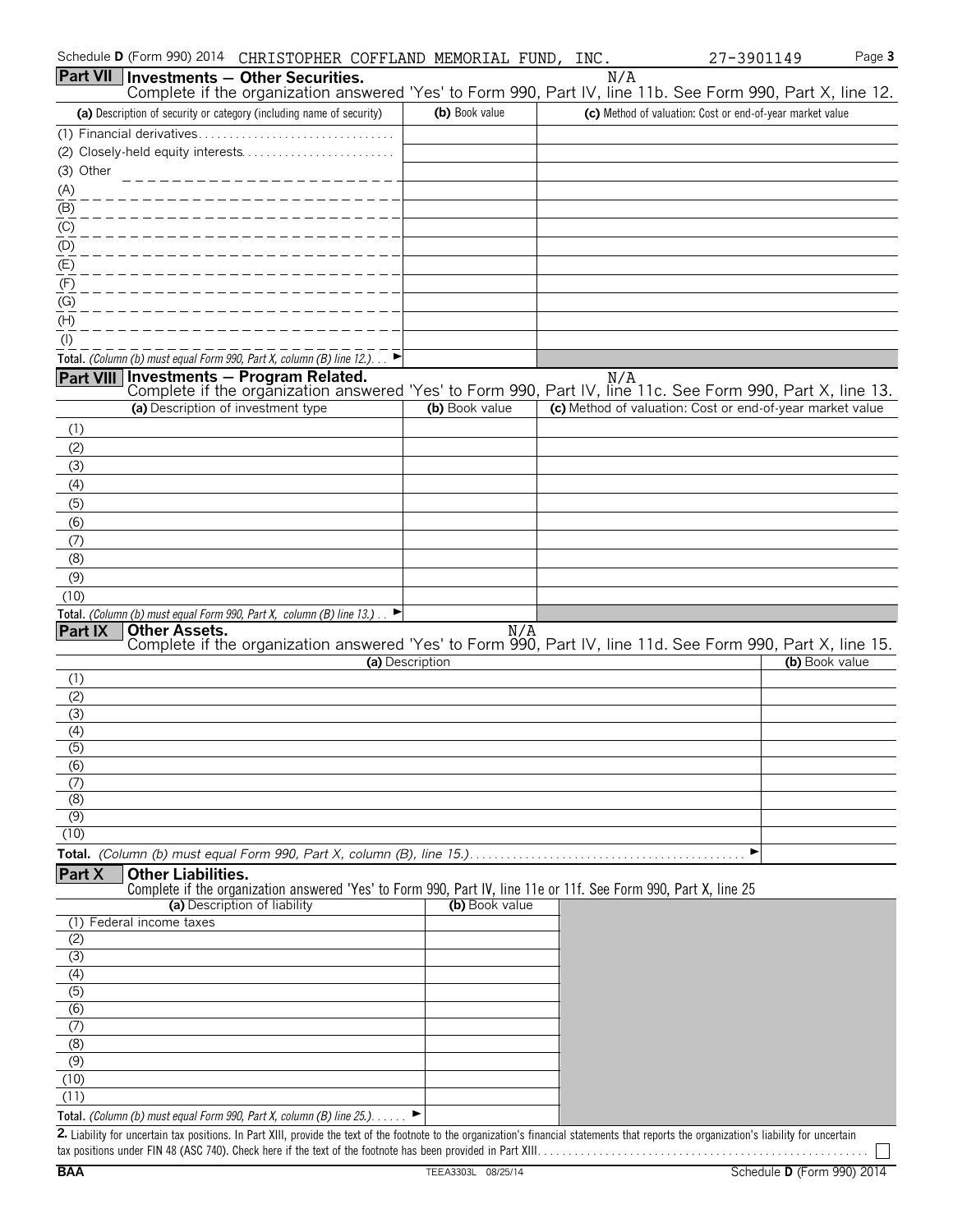| Schedule D (Form 990) 2014 CHRISTOPHER COFFLAND MEMORIAL FUND, INC.                                                           | 27-3901149   | Page 4   |
|-------------------------------------------------------------------------------------------------------------------------------|--------------|----------|
| Part XI   Reconciliation of Revenue per Audited Financial Statements With Revenue per Return.                                 |              |          |
| Complete if the organization answered 'Yes' to Form 990, Part IV, line 12a.                                                   |              |          |
| 1                                                                                                                             | $\mathbf{1}$ | 450,707. |
| Amounts included on line 1 but not on Form 990, Part VIII, line 12:<br>2                                                      |              |          |
|                                                                                                                               |              |          |
| 2 <sub>b</sub>                                                                                                                |              |          |
| 2c                                                                                                                            |              |          |
| 2d                                                                                                                            |              |          |
|                                                                                                                               | 2e           |          |
|                                                                                                                               | 3            | 450,707. |
| Amounts included on Form 990, Part VIII, line 12, but not on line 1:<br>4                                                     |              |          |
| a Investment expenses not included on Form 990, Part VIII, line 7b. 4a                                                        |              |          |
|                                                                                                                               |              |          |
|                                                                                                                               | 4 c          |          |
|                                                                                                                               | 5            | 450,707. |
| Part XII   Reconciliation of Expenses per Audited Financial Statements With Expenses per Return.                              |              |          |
| Complete if the organization answered 'Yes' to Form 990, Part IV, line 12a.                                                   |              |          |
|                                                                                                                               | $\mathbf{1}$ | 526,805. |
| Amounts included on line 1 but not on Form 990, Part IX, line 25:<br>2                                                        |              |          |
| 2a                                                                                                                            |              |          |
| 2 <sub>b</sub>                                                                                                                |              |          |
| 2c                                                                                                                            |              |          |
|                                                                                                                               |              |          |
|                                                                                                                               | 2e           |          |
|                                                                                                                               | $\mathbf{3}$ | 526,805. |
| Amounts included on Form 990, Part IX, line 25, but not on line 1:<br>4                                                       |              |          |
| a Investment expenses not included on Form 990, Part VIII, line 7b.   4a                                                      |              |          |
| <b>b</b> Other (Describe in Part XIII.) $\ldots \ldots \ldots \ldots \ldots \ldots \ldots \ldots \ldots \ldots \ldots \ldots$ |              |          |
|                                                                                                                               | 4 c          |          |
| 5 Total expenses. Add lines 3 and 4c. (This must equal Form 990, Part I, line 18.)                                            | 5            | 526,805. |
| Part XIII Supplemental Information.                                                                                           |              |          |

Provide the descriptions required for Part II, lines 3, 5, and 9; Part III, lines 1a and 4; Part IV, lines 1b and 2b; Part V,

line 4; Part X, line 2; Part XI, lines 2d and 4b; and Part XII, lines 2d and 4b. Also complete this part to provide any additional information.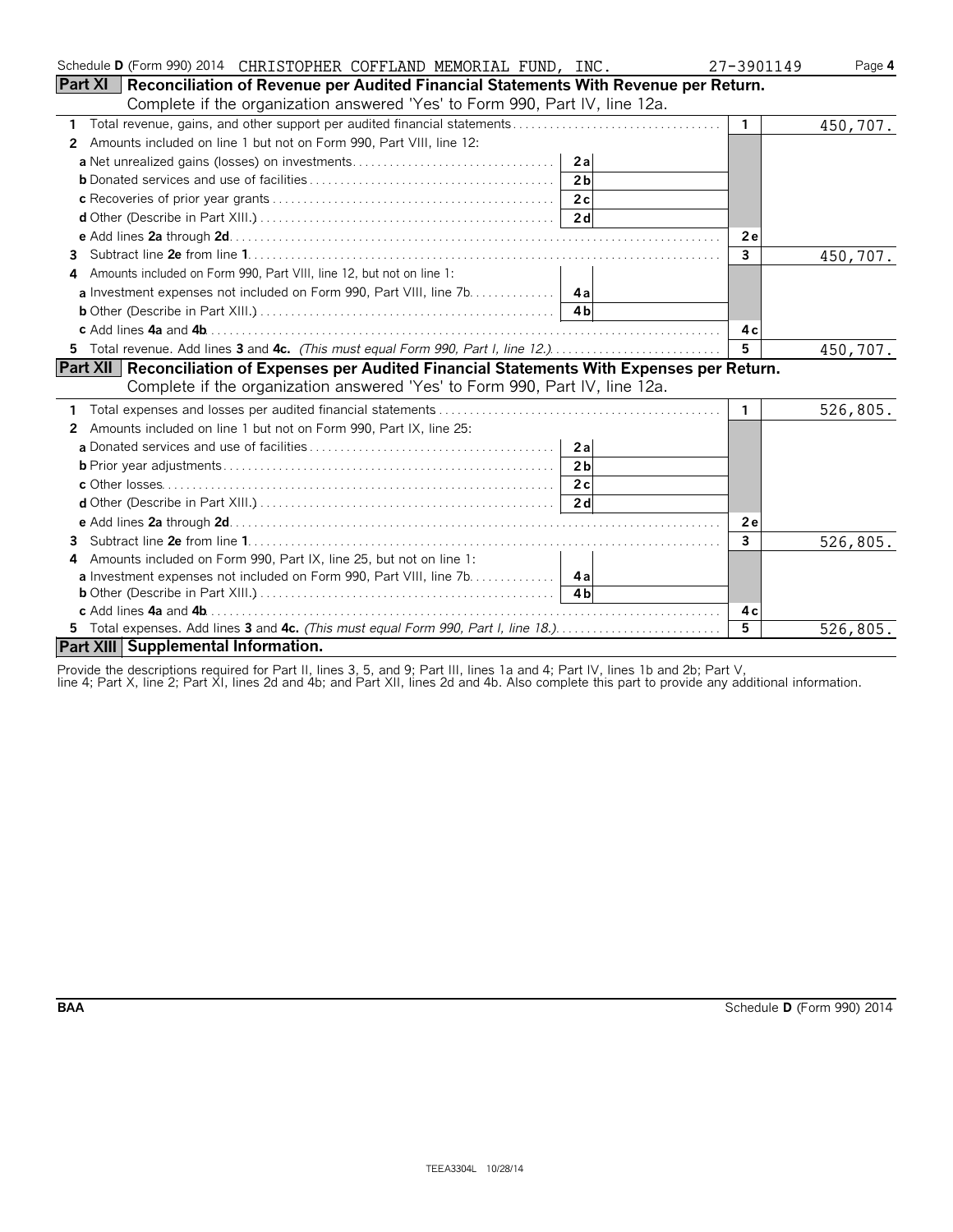|                                                                                              | OMB No. 1545-0047                                          |               |            |                                              |                                                                                                                                                                                                                                             |                                        |                                         |  |  |
|----------------------------------------------------------------------------------------------|------------------------------------------------------------|---------------|------------|----------------------------------------------|---------------------------------------------------------------------------------------------------------------------------------------------------------------------------------------------------------------------------------------------|----------------------------------------|-----------------------------------------|--|--|
| <b>SCHEDULE G</b><br>(Form 990 or 990-EZ)                                                    |                                                            |               |            |                                              | Supplemental Information Regarding Fundraising or Gaming Activities<br>Complete if the organization answered 'Yes' to Form 990, Part IV, lines 17, 18, or 19, or if the<br>organization entered more than \$15,000 on Form 990-EZ, line 6a. |                                        | 2014                                    |  |  |
|                                                                                              | Attach to Form 990 or Form 990-EZ.                         |               |            |                                              |                                                                                                                                                                                                                                             |                                        |                                         |  |  |
| Department of the Treasury<br>Internal Revenue Service                                       |                                                            |               |            |                                              | Information about Schedule G (Form 990 or 990-EZ) and its instructions is at www.irs.gov/form990.                                                                                                                                           |                                        | <b>Inspection</b>                       |  |  |
| Name of the organization CHRISTOPHER COFFLAND MEMORIAL FUND, INC.<br>D/B/A CATCH A LIFT FUND | <b>Employer identification number</b><br>27-3901149        |               |            |                                              |                                                                                                                                                                                                                                             |                                        |                                         |  |  |
| Part I                                                                                       | Form 990-EZ filers are not required to complete this part. |               |            |                                              | Fundraising Activities. Complete if the organization answered 'Yes' to Form 990, Part IV, line 17.                                                                                                                                          |                                        |                                         |  |  |
| 1                                                                                            |                                                            |               |            |                                              | Indicate whether the organization raised funds through any of the following activities. Check all that apply.                                                                                                                               |                                        |                                         |  |  |
| Mail solicitations<br>a                                                                      |                                                            |               |            | e                                            | Solicitation of non-government grants                                                                                                                                                                                                       |                                        |                                         |  |  |
| b                                                                                            | Internet and email solicitations                           |               |            | f                                            | Solicitation of government grants                                                                                                                                                                                                           |                                        |                                         |  |  |
| Phone solicitations<br>C                                                                     |                                                            |               |            | g                                            | Special fundraising events                                                                                                                                                                                                                  |                                        |                                         |  |  |
| In-person solicitations<br>d                                                                 |                                                            |               |            |                                              |                                                                                                                                                                                                                                             |                                        |                                         |  |  |
|                                                                                              |                                                            |               |            |                                              | 2a Did the organization have a written or oral agreement with any individual (including officers, directors, trustees or key<br>employees listed in Form 990, Part VII) or entity in connection with professional fundraising services?     |                                        | $X$ No<br>  Yes                         |  |  |
| compensated at least \$5,000 by the organization.                                            |                                                            |               |            |                                              | b If 'Yes,' list the ten highest paid individuals or entities (fundraisers) pursuant to agreements under which the fundraiser is to be                                                                                                      |                                        |                                         |  |  |
| (i) Name and address of individual<br>or entity (fundraiser)                                 |                                                            | (ii) Activity |            | (iii) Did fundraiser                         | (iv) Gross receipts<br>from activity                                                                                                                                                                                                        | (v) Amount paid to<br>(or retained by) | (vi) Amount paid to<br>(or retained by) |  |  |
|                                                                                              |                                                            |               |            | have custody or control<br>of contributions? |                                                                                                                                                                                                                                             | fundraiser listed in<br>column (i)     | organization                            |  |  |
|                                                                                              |                                                            |               | <b>Yes</b> | Νo                                           |                                                                                                                                                                                                                                             |                                        |                                         |  |  |
| 1                                                                                            |                                                            |               |            |                                              |                                                                                                                                                                                                                                             |                                        |                                         |  |  |
| $\overline{2}$                                                                               |                                                            |               |            |                                              |                                                                                                                                                                                                                                             |                                        |                                         |  |  |
| 3                                                                                            |                                                            |               |            |                                              |                                                                                                                                                                                                                                             |                                        |                                         |  |  |
| 4                                                                                            |                                                            |               |            |                                              |                                                                                                                                                                                                                                             |                                        |                                         |  |  |
| 5                                                                                            |                                                            |               |            |                                              |                                                                                                                                                                                                                                             |                                        |                                         |  |  |
| 6                                                                                            |                                                            |               |            |                                              |                                                                                                                                                                                                                                             |                                        |                                         |  |  |
| $\overline{7}$                                                                               |                                                            |               |            |                                              |                                                                                                                                                                                                                                             |                                        |                                         |  |  |
| 8                                                                                            |                                                            |               |            |                                              |                                                                                                                                                                                                                                             |                                        |                                         |  |  |
| 9                                                                                            |                                                            |               |            |                                              |                                                                                                                                                                                                                                             |                                        |                                         |  |  |
| 10                                                                                           |                                                            |               |            |                                              |                                                                                                                                                                                                                                             |                                        |                                         |  |  |
|                                                                                              |                                                            |               |            |                                              |                                                                                                                                                                                                                                             |                                        |                                         |  |  |
| Total                                                                                        |                                                            |               |            |                                              | List all states in which the organization is registered or licensed to solicit contributions or has been notified it is exempt from registration                                                                                            |                                        | 0.                                      |  |  |
| or licensing.                                                                                |                                                            |               |            |                                              |                                                                                                                                                                                                                                             |                                        |                                         |  |  |
|                                                                                              |                                                            |               |            |                                              |                                                                                                                                                                                                                                             |                                        |                                         |  |  |
|                                                                                              |                                                            |               |            |                                              |                                                                                                                                                                                                                                             |                                        |                                         |  |  |
|                                                                                              |                                                            |               |            |                                              |                                                                                                                                                                                                                                             |                                        |                                         |  |  |
|                                                                                              |                                                            |               |            |                                              |                                                                                                                                                                                                                                             |                                        |                                         |  |  |
|                                                                                              |                                                            |               |            |                                              |                                                                                                                                                                                                                                             |                                        |                                         |  |  |
|                                                                                              |                                                            |               |            |                                              |                                                                                                                                                                                                                                             |                                        |                                         |  |  |
|                                                                                              |                                                            |               |            |                                              |                                                                                                                                                                                                                                             |                                        |                                         |  |  |
|                                                                                              |                                                            |               |            |                                              |                                                                                                                                                                                                                                             |                                        |                                         |  |  |
|                                                                                              |                                                            |               |            |                                              |                                                                                                                                                                                                                                             |                                        |                                         |  |  |
|                                                                                              |                                                            |               |            |                                              |                                                                                                                                                                                                                                             |                                        |                                         |  |  |
|                                                                                              |                                                            |               |            |                                              |                                                                                                                                                                                                                                             |                                        |                                         |  |  |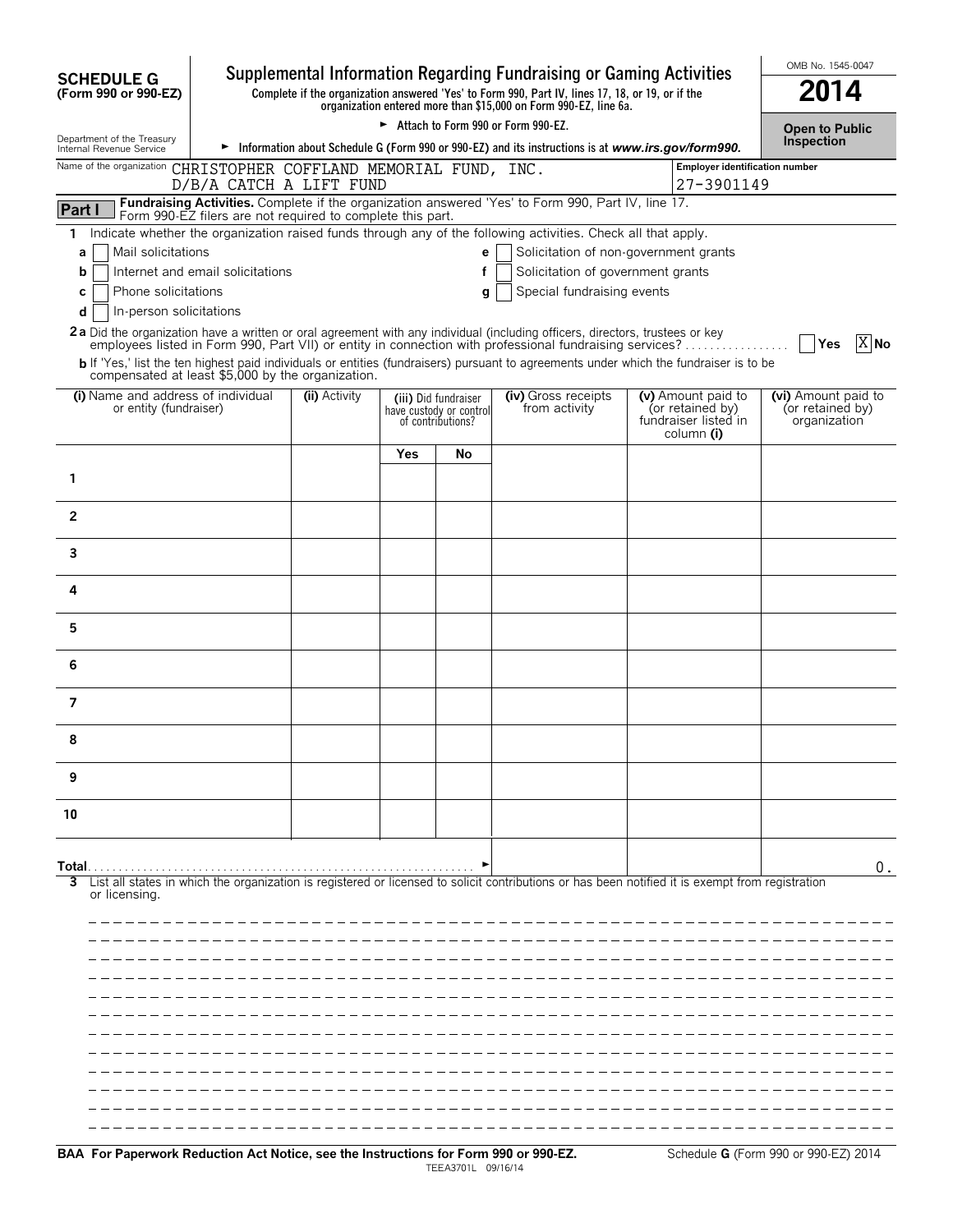| Schedule G (Form 990 or 990-EZ) 2014 CHRISTOPHER COFFLAND MEMORIAL FUND, |  |  | INC. | 27-3901149 | $P$ age $\geq$ |
|--------------------------------------------------------------------------|--|--|------|------------|----------------|
|                                                                          |  |  |      |            |                |

**Part II Fundraising Events.** Complete if the organization answered 'Yes' to Form 990, Part IV, line 18, or reported more than \$15,000 of fundraising event contributions and gross income on Form 990-EZ, lines 1 and 6b. List events with gross receipts greater than \$5,000.

|                 |                                          | LIST OVONIS WITH GLOSS TOOCIDIS GLOBIOL THAN \$9,000.                                                                                                  | (a) Event $#1$<br>NEW YORK<br>(event type) | (b) Event $#2$<br>AITEC GOLF<br>(event type)        | (c) Other events<br>3<br>(total number) | (d) Total events<br>(add column (a)<br>through column $(c)$ |  |  |  |  |
|-----------------|------------------------------------------|--------------------------------------------------------------------------------------------------------------------------------------------------------|--------------------------------------------|-----------------------------------------------------|-----------------------------------------|-------------------------------------------------------------|--|--|--|--|
| トロンドラス          | 1.                                       | Gross receipts                                                                                                                                         | 212,801.                                   | 92,750.                                             | 93,982.                                 | 399,533.                                                    |  |  |  |  |
|                 | 2                                        | Less: Contributions                                                                                                                                    | 212,801.                                   | 92,750.                                             | 72,376.                                 | 377,927.                                                    |  |  |  |  |
|                 | 3                                        | Gross income (line 1 minus line 2)                                                                                                                     |                                            |                                                     | 21,606.                                 | 21,606.                                                     |  |  |  |  |
|                 | 4                                        | Cash prizes                                                                                                                                            |                                            |                                                     |                                         |                                                             |  |  |  |  |
| D               | 5.                                       | Noncash prizes                                                                                                                                         |                                            |                                                     |                                         |                                                             |  |  |  |  |
| IRECT           | 6                                        | Rent/facility costs                                                                                                                                    |                                            |                                                     |                                         |                                                             |  |  |  |  |
|                 | 7                                        | Food and beverages                                                                                                                                     |                                            |                                                     |                                         |                                                             |  |  |  |  |
|                 | 8                                        |                                                                                                                                                        |                                            |                                                     |                                         |                                                             |  |  |  |  |
| <b>EXPENSES</b> | 9                                        | Other direct expenses                                                                                                                                  | 2,529.                                     |                                                     | 27,926.                                 | 30,455.                                                     |  |  |  |  |
|                 | 10                                       |                                                                                                                                                        |                                            |                                                     |                                         | 30,455.                                                     |  |  |  |  |
|                 | 11                                       |                                                                                                                                                        |                                            |                                                     |                                         | $-8,849.$                                                   |  |  |  |  |
|                 |                                          | Part III Gaming. Complete if the organization answered 'Yes' to Form 990, Part IV, line 19, or reported more than<br>\$15,000 on Form 990-EZ, line 6a. |                                            |                                                     |                                         |                                                             |  |  |  |  |
| ロマロスロ           |                                          |                                                                                                                                                        | (a) Bingo                                  | (b) Pull tabs/Instant<br>bingo/progressive<br>bingo | (c) Other gaming                        | (d) Total gaming<br>(add column (a)<br>through column $(c)$ |  |  |  |  |
| Ē               | 1                                        |                                                                                                                                                        |                                            |                                                     |                                         |                                                             |  |  |  |  |
|                 | 2                                        | Cash prizes                                                                                                                                            |                                            |                                                     |                                         |                                                             |  |  |  |  |
|                 | 3                                        | Noncash prizes                                                                                                                                         |                                            |                                                     |                                         |                                                             |  |  |  |  |
|                 | 4                                        | Rent/facility costs                                                                                                                                    |                                            |                                                     |                                         |                                                             |  |  |  |  |
|                 | 5.                                       | Other direct expenses                                                                                                                                  |                                            |                                                     |                                         |                                                             |  |  |  |  |
|                 | 6                                        |                                                                                                                                                        | နွ<br>Yes<br><b>No</b>                     | နွ<br>Yes<br>No                                     | န္<br>Yes<br><b>No</b>                  |                                                             |  |  |  |  |
|                 | 7                                        |                                                                                                                                                        |                                            |                                                     |                                         |                                                             |  |  |  |  |
|                 | 8                                        |                                                                                                                                                        |                                            |                                                     |                                         |                                                             |  |  |  |  |
| 9               |                                          | Enter the state(s) in which the organization conducts gaming activities:<br><b>b</b> If 'No,' explain:                                                 |                                            |                                                     |                                         | No                                                          |  |  |  |  |
|                 | <b>No</b><br><b>b</b> If 'Yes,' explain: |                                                                                                                                                        |                                            |                                                     |                                         |                                                             |  |  |  |  |

**BAA** TEEA3702L 09/16/14 Schedule **G** (Form 990 or 990-EZ) 2014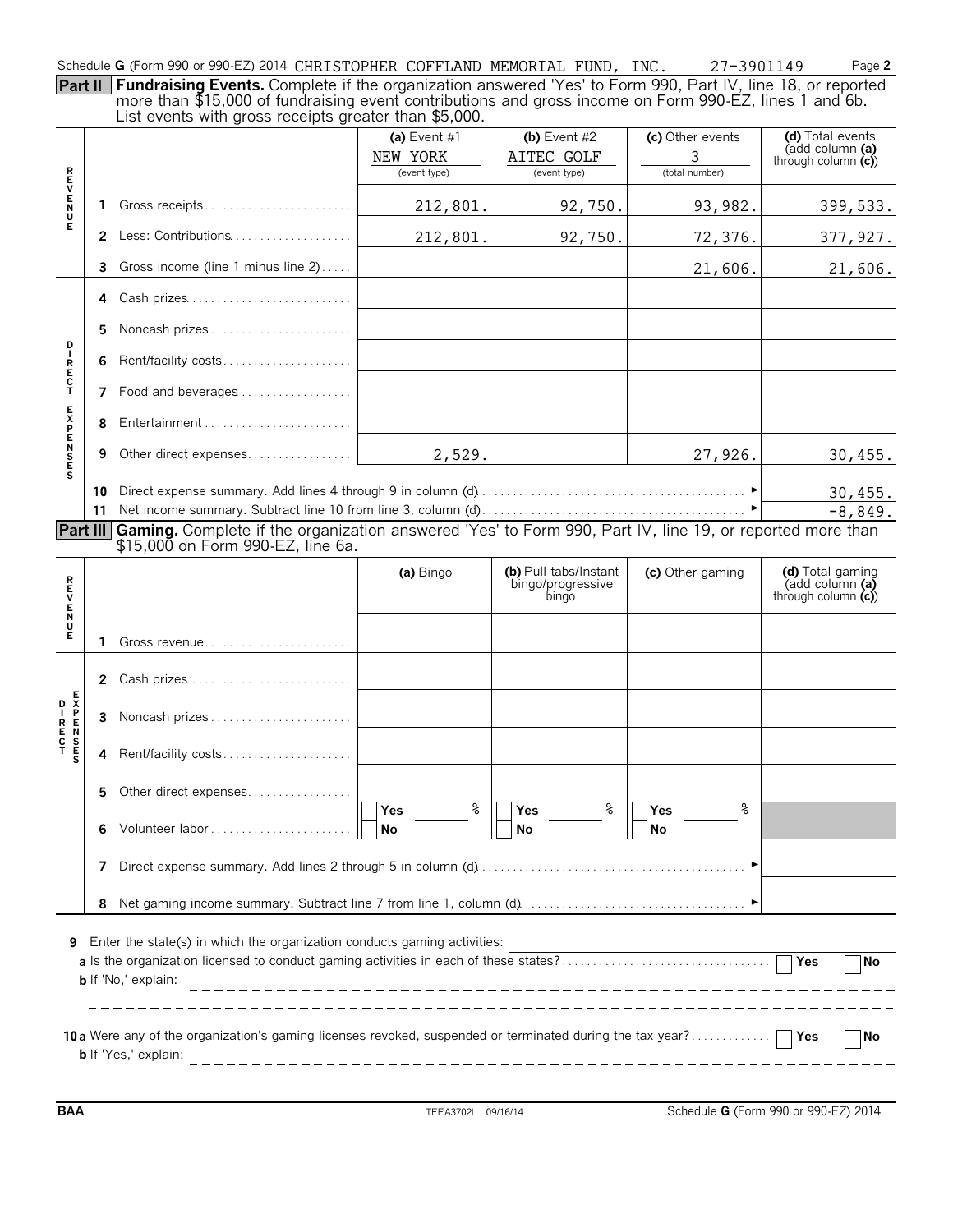|    | Schedule <b>G</b> (Form 990 or 990-EZ) 2014 CHRISTOPHER COFFLAND MEMORIAL FUND, INC.<br>27-3901149                                                                                                                                                                                                                                                                                           | Page 3    |
|----|----------------------------------------------------------------------------------------------------------------------------------------------------------------------------------------------------------------------------------------------------------------------------------------------------------------------------------------------------------------------------------------------|-----------|
|    | Yes                                                                                                                                                                                                                                                                                                                                                                                          | <b>No</b> |
|    | 12 Is the organization a grantor, beneficiary or trustee of a trust or a member of a partnership or other entity formed to<br>Yes                                                                                                                                                                                                                                                            | No        |
|    | 13 Indicate the percentage of gaming activity conducted in:                                                                                                                                                                                                                                                                                                                                  |           |
|    |                                                                                                                                                                                                                                                                                                                                                                                              |           |
|    | 13 <sub>b</sub>                                                                                                                                                                                                                                                                                                                                                                              | ৡ         |
|    | 14 Enter the name and address of the person who prepares the organization's gaming/special events books and records:                                                                                                                                                                                                                                                                         |           |
|    | Name $\blacktriangleright$                                                                                                                                                                                                                                                                                                                                                                   |           |
|    | Address $\blacktriangleright$                                                                                                                                                                                                                                                                                                                                                                |           |
|    | 15a Does the organization have a contact with a third party from whom the organization receives gaming revenue?<br><b>b</b> If 'Yes,' enter the amount of gaming revenue received by the organization $\frac{1}{2}$<br>and the amount<br>of gaming revenue retained by the third party $\blacktriangleright$ $\blacktriangleright$<br>c If 'Yes,' enter name and address of the third party: | No        |
|    | Name $\blacktriangleright$                                                                                                                                                                                                                                                                                                                                                                   |           |
|    | Address ►                                                                                                                                                                                                                                                                                                                                                                                    |           |
| 16 | Gaming manager information:                                                                                                                                                                                                                                                                                                                                                                  |           |
|    | Name $\blacktriangleright$                                                                                                                                                                                                                                                                                                                                                                   |           |
|    | Gaming manager compensation $\triangleright$ \$ __________.                                                                                                                                                                                                                                                                                                                                  |           |
|    | Description of services provided ►<br>____________________________________                                                                                                                                                                                                                                                                                                                   |           |
|    | Director/officer<br>Employee<br>Independent contractor                                                                                                                                                                                                                                                                                                                                       |           |
| 17 | Mandatory distributions                                                                                                                                                                                                                                                                                                                                                                      |           |
|    | a Is the organization required under state law to make charitable distributions from the gaming proceeds to retain the<br>state gaming license?<br>Yes                                                                                                                                                                                                                                       | No        |
|    | <b>b</b> Enter the amount of distributions required under state law to be distributed to other exempt organizations or spent in the                                                                                                                                                                                                                                                          |           |
|    | organization's own exempt activities during the tax year $\blacktriangleright$ \$                                                                                                                                                                                                                                                                                                            |           |
|    | Supplemental Information. Provide the explanations required by Part I, line 2b, columns (iii) and (v),<br><b>Part IV</b><br>and Part III, lines 9, 9b, 10b, 15b, 15c, 16, and 17b, as applicable. Also provide any additional<br>information (see instructions).                                                                                                                             |           |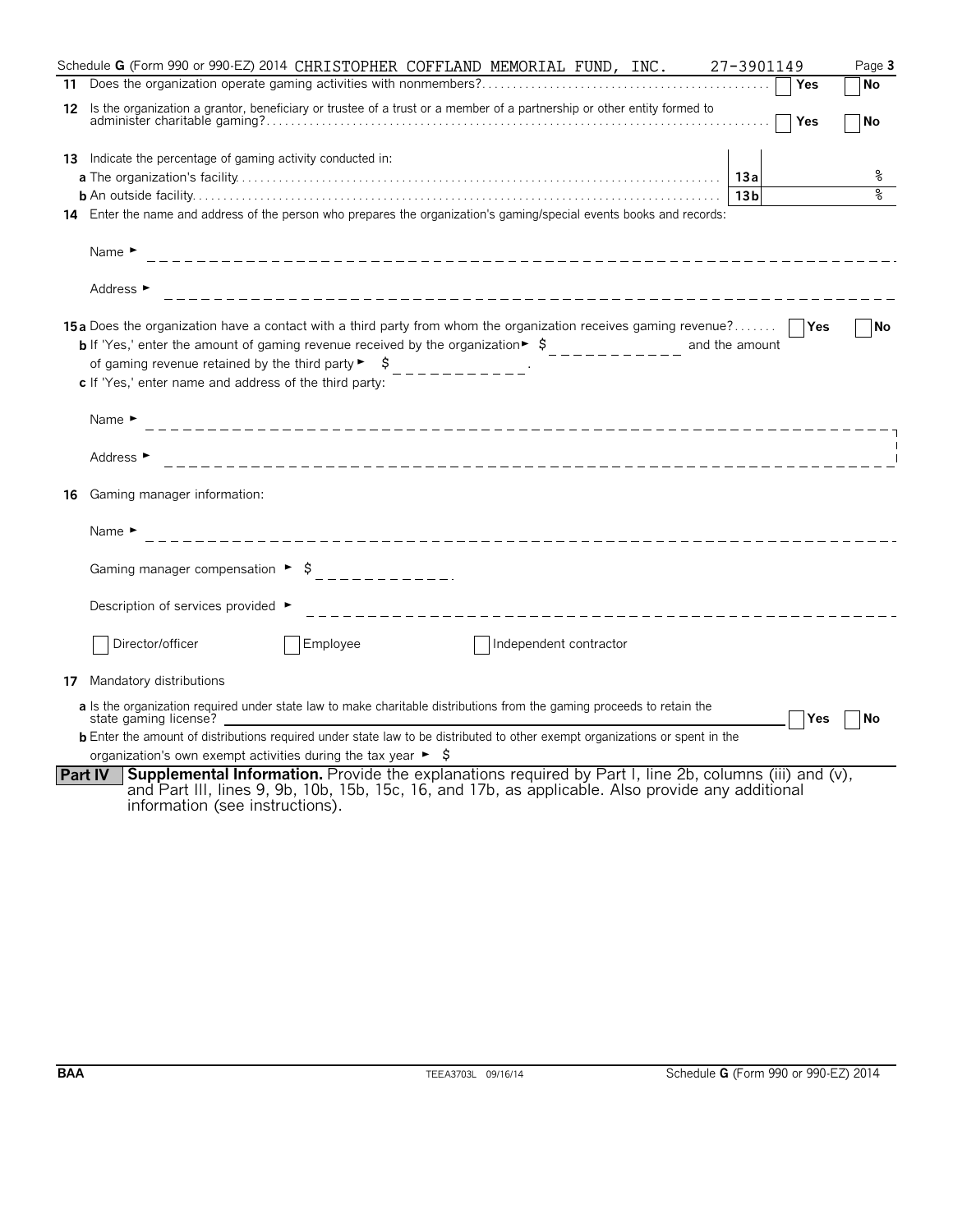| <b>SCHEDULE I</b><br>(Form 990)                                                                                                               | <b>Grants and Other Assistance to Organizations,</b><br>Governments, and Individuals in the United States<br>Complete if the organization answered 'Yes' to Form 990, Part IV, line 21 or 22. |                                                                                                                  |                                  |                                                                                                                                                                                                                                                                                 |                                      |                                                             |                                              |                                          |  |  |  |
|-----------------------------------------------------------------------------------------------------------------------------------------------|-----------------------------------------------------------------------------------------------------------------------------------------------------------------------------------------------|------------------------------------------------------------------------------------------------------------------|----------------------------------|---------------------------------------------------------------------------------------------------------------------------------------------------------------------------------------------------------------------------------------------------------------------------------|--------------------------------------|-------------------------------------------------------------|----------------------------------------------|------------------------------------------|--|--|--|
| Department of the Treasury<br>Internal Revenue Service                                                                                        |                                                                                                                                                                                               | ► Attach to Form 990.<br>Information about Schedule I (Form 990) and its instructions is at www.irs.gov/form990. |                                  |                                                                                                                                                                                                                                                                                 |                                      |                                                             |                                              |                                          |  |  |  |
| Name of the organization<br>CHRISTOPHER COFFLAND MEMORIAL FUND, INC.                                                                          |                                                                                                                                                                                               |                                                                                                                  |                                  |                                                                                                                                                                                                                                                                                 |                                      |                                                             | Employer identification number<br>27-3901149 |                                          |  |  |  |
| Part I                                                                                                                                        |                                                                                                                                                                                               | <b>General Information on Grants and Assistance</b>                                                              |                                  |                                                                                                                                                                                                                                                                                 |                                      |                                                             |                                              |                                          |  |  |  |
|                                                                                                                                               |                                                                                                                                                                                               |                                                                                                                  |                                  | 1 Does the organization maintain records to substantiate the amount of the grants or assistance, the grantees' eligibility for the grants or assistance, and<br>2 Describe in Part IV the organization's procedures for monitoring the use of grant funds in the United States. |                                      |                                                             | SEE PART IV                                  | X Yes<br>$\overline{\phantom{a}}$ No     |  |  |  |
| <b>Part II Grants and Other Assistance to Domestic Organizations and Domestic Governments.</b> Complete if the organization answered 'Yes' to |                                                                                                                                                                                               |                                                                                                                  |                                  | Form 990, Part IV, line 21 for any recipient that received more than \$5,000. Part II can be duplicated if additional space is needed.                                                                                                                                          |                                      |                                                             |                                              |                                          |  |  |  |
| 1 (a) Name and address of organization<br>or government                                                                                       |                                                                                                                                                                                               | $(b)$ $EIN$                                                                                                      | (c) IRC section<br>if applicable | (d) Amount of cash grant                                                                                                                                                                                                                                                        | (e) Amount of non-cash<br>assistance | (f) Method of valuation<br>(book, FMV, appraisal,<br>other) | (g) Description of<br>non-cash assistance    | (h) Purpose of grant<br>or assistance    |  |  |  |
| (1)                                                                                                                                           |                                                                                                                                                                                               |                                                                                                                  |                                  |                                                                                                                                                                                                                                                                                 |                                      |                                                             |                                              |                                          |  |  |  |
| (2)                                                                                                                                           |                                                                                                                                                                                               |                                                                                                                  |                                  |                                                                                                                                                                                                                                                                                 |                                      |                                                             |                                              |                                          |  |  |  |
| (3)                                                                                                                                           |                                                                                                                                                                                               |                                                                                                                  |                                  |                                                                                                                                                                                                                                                                                 |                                      |                                                             |                                              |                                          |  |  |  |
|                                                                                                                                               |                                                                                                                                                                                               |                                                                                                                  |                                  |                                                                                                                                                                                                                                                                                 |                                      |                                                             |                                              |                                          |  |  |  |
| (4)                                                                                                                                           |                                                                                                                                                                                               |                                                                                                                  |                                  |                                                                                                                                                                                                                                                                                 |                                      |                                                             |                                              |                                          |  |  |  |
| (5)                                                                                                                                           |                                                                                                                                                                                               |                                                                                                                  |                                  |                                                                                                                                                                                                                                                                                 |                                      |                                                             |                                              |                                          |  |  |  |
| (6)                                                                                                                                           |                                                                                                                                                                                               |                                                                                                                  |                                  |                                                                                                                                                                                                                                                                                 |                                      |                                                             |                                              |                                          |  |  |  |
| (7)                                                                                                                                           |                                                                                                                                                                                               |                                                                                                                  |                                  |                                                                                                                                                                                                                                                                                 |                                      |                                                             |                                              |                                          |  |  |  |
| (8)                                                                                                                                           |                                                                                                                                                                                               |                                                                                                                  |                                  |                                                                                                                                                                                                                                                                                 |                                      |                                                             |                                              |                                          |  |  |  |
|                                                                                                                                               |                                                                                                                                                                                               |                                                                                                                  |                                  |                                                                                                                                                                                                                                                                                 |                                      |                                                             |                                              | 0                                        |  |  |  |
| BAA For Paperwork Reduction Act Notice, see the Instructions for Form 990.                                                                    |                                                                                                                                                                                               |                                                                                                                  |                                  |                                                                                                                                                                                                                                                                                 | TEEA3901L 06/19/14                   |                                                             |                                              | $\Omega$<br>Schedule I (Form 990) (2014) |  |  |  |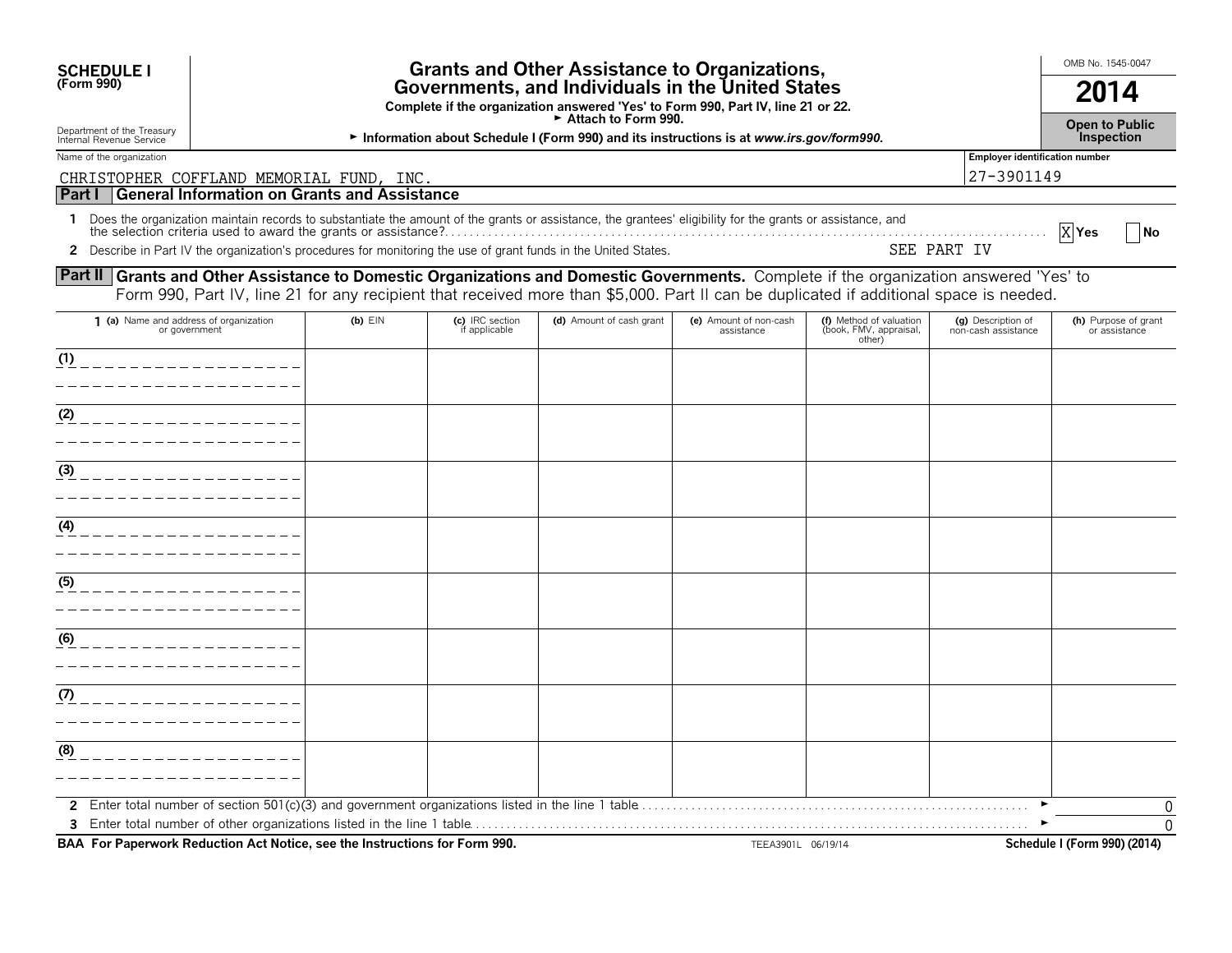**Part III** Grants and Other Assistance to Domestic Individuals. Complete if the organization answered 'Yes' to Form 990, Part IV, line 22. Part III can be duplicated if additional space is needed.

| (a) Type of grant or assistance | (b) Number of<br>recipients | (c) Amount of<br>cash grant | (d) Amount of<br>non-cash assistance | (e) Method of valuation (book,<br>FMV, appraisal, other) | (f) Description of non-cash assistance |
|---------------------------------|-----------------------------|-----------------------------|--------------------------------------|----------------------------------------------------------|----------------------------------------|
| GYM MEMBERSHIPS TO WOUNDED      |                             |                             |                                      |                                                          |                                        |
| VETS                            | 57                          |                             |                                      | <b>COST</b>                                              | <b>GYM MEMBERSHIPS</b>                 |
| FITNESS EQUIP TO WOUNDED        |                             |                             |                                      |                                                          |                                        |
| 2 VETS                          | 14                          |                             |                                      | <b>COST</b>                                              | IN-HOUSE FITNESS EQUIPMENT             |
|                                 |                             |                             |                                      |                                                          |                                        |
|                                 |                             |                             |                                      |                                                          |                                        |
|                                 |                             |                             |                                      |                                                          |                                        |
|                                 |                             |                             |                                      |                                                          |                                        |
|                                 |                             |                             |                                      |                                                          |                                        |
| 5                               |                             |                             |                                      |                                                          |                                        |
|                                 |                             |                             |                                      |                                                          |                                        |
| 6                               |                             |                             |                                      |                                                          |                                        |
|                                 |                             |                             |                                      |                                                          |                                        |
| .                               |                             |                             |                                      |                                                          |                                        |

**Part IV** Supplemental Information. Provide the information required in Part I, line 2, Part III, column (b), and any other additional information.

# **PART I, LINE 2 - PROCEDURES FOR MONITORING USE OF GRANTS FUNDS IN U.S.**

THE ORGANIZATION HIRED A COMPANY TO TRACK VETERAN BENEFITS AND PROGRESS INCLUDING

QUARTERLY SURVEYS THAT ARE TAKEN. AFTER COMPLETION OF ONE YEAR OF BENEFITS, VETERANS

NEED TO REAPPLY FOR AN EXTENSION OF BENEFITS FOR AN ADDITIONAL YEAR AT WHICH POINT

DATA IS UPDATED AND FREQUENCY OF ATTENDANCE IS CHECKED TO SEE IF VETERAN QUALIFIES

FOR FURTHER BENEFITS.